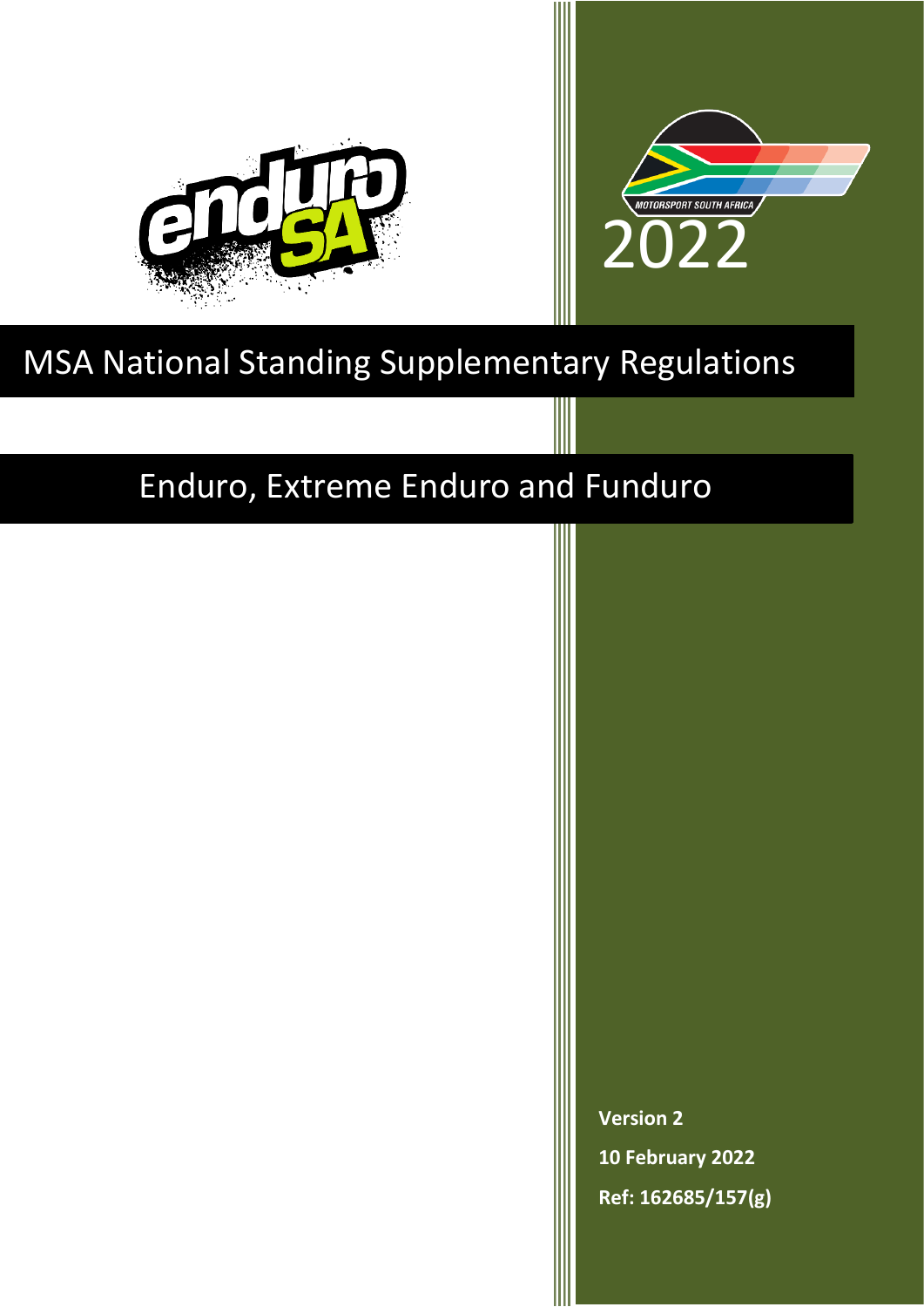# **REVIEW AND AMENDMENTS**

Amendments and updates to the rules will be recorded in the Amendment Record, detailing the updated version, date of approval of the amendment and a short summary of the amendment.

# **AMENDMENT RECORD**

| <b>Modified SSR/ART</b> | <b>Date</b><br>applicable | Date of<br><b>Publication</b> | <b>Clarifications</b>  |
|-------------------------|---------------------------|-------------------------------|------------------------|
| ART 14 b) (iv)          | <b>Immediately</b>        | 10 Feb 2022                   | <b>Wording deleted</b> |
| ART 15 c)               | <b>Immediately</b>        | 10 Feb 2022                   | <b>Wording amended</b> |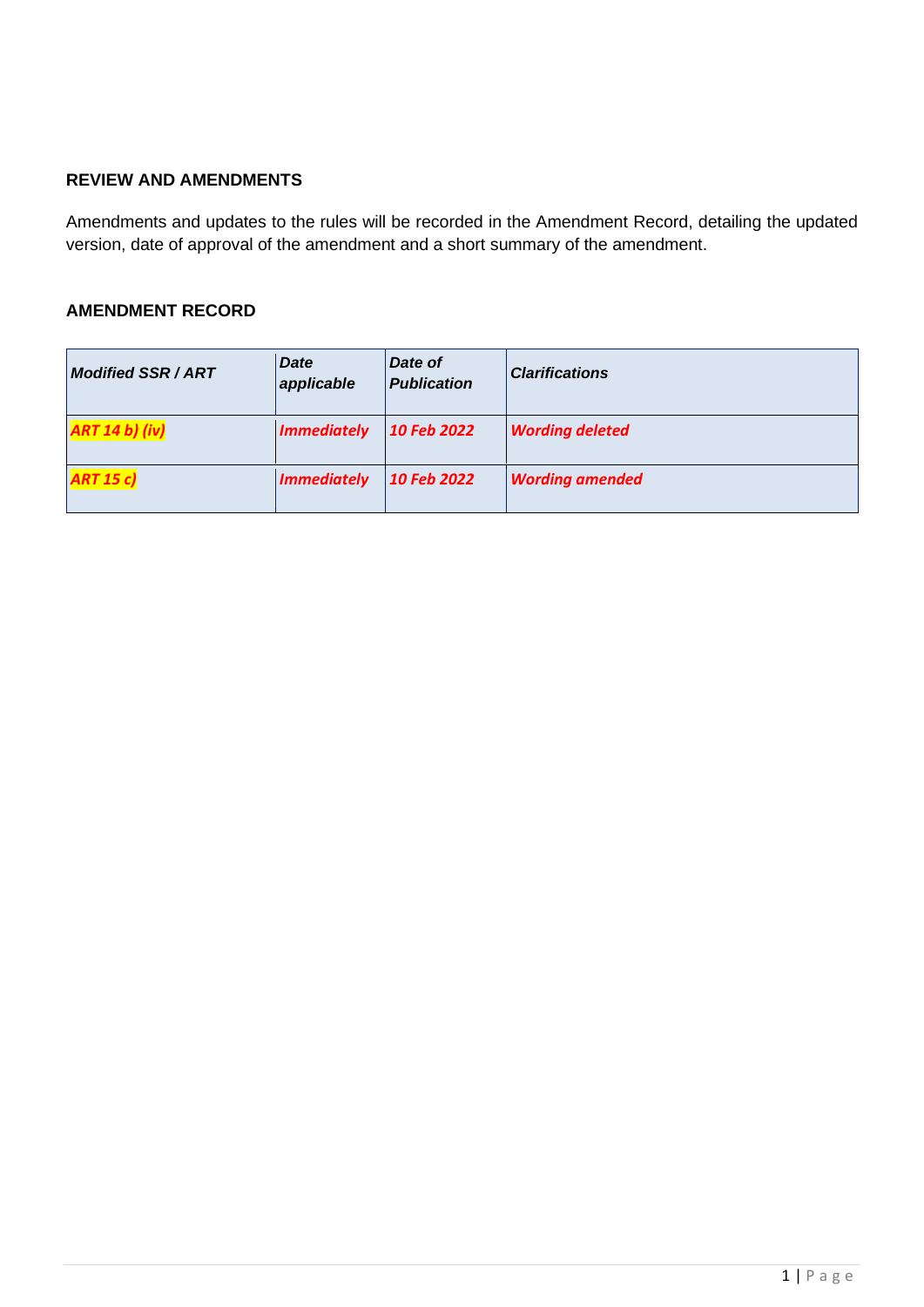#### **These SSR's are applicable to all Motorsport South Africa (MSA) enduro events inclusive of Enduro, Extreme Enduro, Super Enduro (Enduro Cross / X), Junior Enduro, Funduro and Social Enduro events. Regional, Funduro and Club category specific regulations may not be in conflict with National SSR's. Where individual facet regulations are silent on an issue, and in the event of any dispute, these National SSR's**

**will take precedence.**

**Page 1 and 9: These SSR's will duplicate as the Regional SSR's. Club championship classes can be redesigned around these SSR's as long as they do not contradict or have any negative impact on the National and Regional classes SSR's.**

Link for the 2022 GCR Regulations:

<https://www.motorsport.co.za/DisplayLink.aspx?group=Publications&name=Publications>

| ART. |                                                              |
|------|--------------------------------------------------------------|
| Α.   | <b>INTRODUCTION</b>                                          |
| B.   | 2022 CHAMPIONSHIPS AND INTERPROVINCIAL CHALLENGE CLASSES     |
| C.   | APPOINTED OFFICIALS FOR NATIONAL CHAMPIONSHIP EVENTS         |
| D.   | <b>ROUTE DIRECTOR</b>                                        |
| 1.   | <b>GENERAL</b>                                               |
|      | <b>COURSE</b>                                                |
| 2.   |                                                              |
| 3.   | PUBLICATION OF SUPPLEMENTARY REGULATIONS (SR'S)              |
| 4.   | <b>ENTRY FORM / ONLINE ENTRIES</b>                           |
| 5.   | <b>JURISDICTION</b>                                          |
| 6.   | <b>AWARDS</b>                                                |
| 7.   | CALCULATION OF THE RESULTS FOR THE CHAMPIONSHIPS             |
| 8.   | PLACINGS AND RESULTS (PREMATURE STOPPAGE)                    |
| 9.   | <b>ENTRIES</b>                                               |
| 10.  | NUMBER OF ENTRIES                                            |
| 11.  | CLOSING DATE AND REFUSAL OF ENTRIES                          |
| 12.  | <b>CLASSES</b>                                               |
| 13.  | AIM OF THE CHAMPIONSHIP                                      |
|      | <b>COMPETITION NUMBERS</b>                                   |
| 14.  |                                                              |
| 15.  | <b>EXAMINATION OF MOTORCYCLES</b>                            |
| 16.  | <b>CHANGE OF MOTORCYCLES</b>                                 |
| 17.  | <b>ENVIRONMENTAL</b>                                         |
| 18.  | <b>COMPETITORS' ENCLOSURE</b>                                |
| 19.  | ORDER OF STARTING                                            |
| 20.  | PUBLIC ROADS AND ROAD CROSSINGS                              |
| 21.  | <b>START &amp; FINISH</b>                                    |
| 22.  | <b>REPLENISHMENTS</b>                                        |
| 23.  | <b>OUTSIDE POWER</b>                                         |
| 24.  | <b>OUTSIDE ASSISTANCE</b>                                    |
| 25.  | ASSISTANCE RENDERED AT THE SCENE OF AN ACCIDENT              |
| 26.  | <b>RIDERS' BRIEFING</b>                                      |
| 27.  | <b>EVENT EVALUATION FORMS</b>                                |
| 28.  | <b>ROUTE MARKING</b>                                         |
| 29.  | <b>LOCAL TRAFFIC REGULATIONS</b>                             |
|      |                                                              |
| 30.  | <b>IMPASSABLE SECTIONS</b>                                   |
| 31.  | <b>TIMEKEEPING</b>                                           |
| 32.  | ROUTE / CHECK CARDS                                          |
| 33.  | INDICATION OF CHECK POINTS AND STAMP POINTS                  |
| 34.  | <b>TIME LIMIT</b>                                            |
| 35.  | CLAIMS TO SPECIAL TIME ALLOWANCE                             |
| 36.  | ROUTE CHECKS                                                 |
| 37.  | <b>COURSE DESIGN</b>                                         |
| 38.  | <b>FINAL IMPOUND</b>                                         |
| 39.  | <b>LIST OF PENALTIES</b>                                     |
| 40.  | ACCEPTANCE OF OFFICIALS' DECISIONS                           |
| 41.  | REQUESTS FOR EXPLANATION                                     |
| 42.  | PUBLICATION OF RESULTS                                       |
| 43.  | PRE-RACE PRACTISING                                          |
| 44.  | <b>PRIZE GIVING</b>                                          |
| 45.  | ORGANISATIONAL REQUIREMENTS FOR NATIONAL CHAMPIONSHIP EVENTS |
|      |                                                              |
| 46.  | <b>NATIONAL TEAMS</b>                                        |
| 47.  | SOCIAL MEDIA CONDUCT                                         |
| 48.  | <b>MARKETING RIGHTS</b>                                      |
|      |                                                              |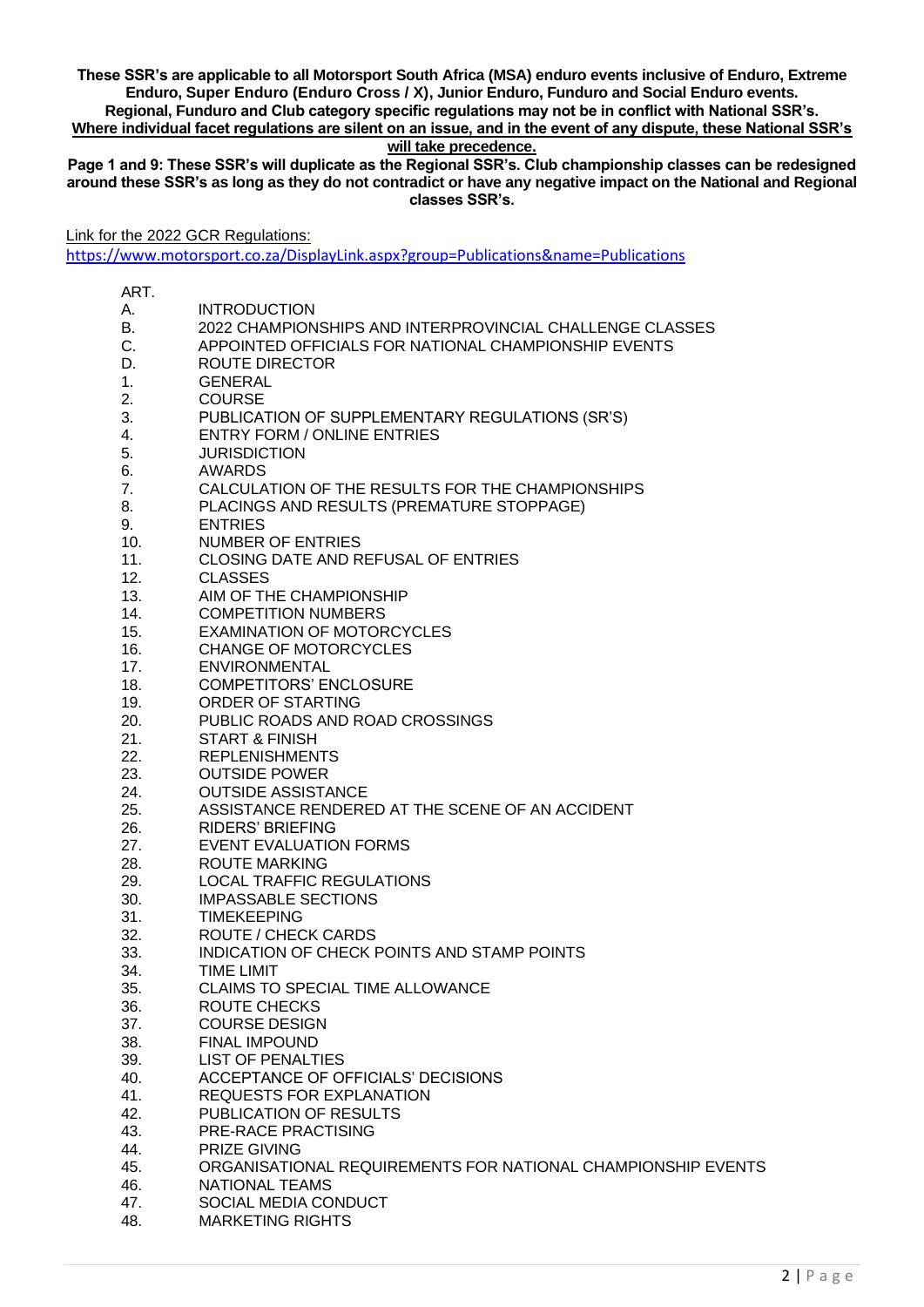# A. Introduction:

Due to the growth in different facets of Enduro worldwide and nationally with multiple Enduro events taking place, it has become necessary for EnduroSA to implement regulations that cater for all Enduro events from social / fun, club events to National racing. The National Enduro Regulations for 2022 govern three facets of the sport of Enduro namely, National Enduro's, National Extreme Enduro's and Funduro's. As these three facets of Enduro are becoming more and more popular with MSA Organisers / Promoters, clear guidelines for Organisers / Promoters, competitors and officials needs to be implemented to ensure that these three facets reach their individual objectives.

EnduroSA has developed a set of general Enduro regulations with two additional addendums to the regulations that cover specific information related to Extreme Enduro's and Funduro's. These regulations will cater for each Enduro facets specific needs to ensure that individual regulations for each event are relevant and consistent.

All Enduro, Extreme Enduro and Funduro events / championships will fall under the auspices of EnduroSA and bound by these regulations. These events will be governed by an appointed group of experienced MSA Enduro officials to ensure that the standard of each facet of Enduro is true to its specific facet, consistent, transparent and competitor specific with the sole intention of improving and growing the sport in the future.

#### B. 2022 Championships:

#### 1) 2022 SOUTH AFRICAN NATIONAL ENDURO CHAMPIONSHIP –

- Four (4) rounds of the Championship, with all to count
- Seven (7) National Championship Classes comprising of E1, E2, J2 Junior Pro, J1 High School, J3 (85cc), Seniors, Masters (minimum MSA National licence required)
- Last round of the Championship will count for double points

# 2) 2022 NATIONAL EXTREME ENDURO CHAMPIONSHIP

- Four (4) rounds of the Championship, with all to count
- National Extreme Enduro Championship can include a maximum of 1 Hard Enduro Format and 1 Super Enduro (Enduro Cross / X) format type event
- Seven (7) National Championship classes comprising of E1, E2, J2 Junior Pro, J1 High School, J3 (85cc), Seniors, Masters (minimum MSA National license require
- Points will be allocated as per the National Enduro Championship with the last round counting for double points
- Various formats of Extreme Enduro may be considered by EnduroSA for each event as a format in consideration for the 2022 season
- Please refer to Addendum A for further clarification regarding this Championship

# 3) 2022 NATIONAL ENDURO SUPER SERIES CHALLENGE (NESS 2022) –

NON-CHAMPIONSHIP CHALLENGE (RANKING SYSTEM ONLY)

The EnduroSA National Enduro Super Series Challenge (NESS) is a challenge series for professionals and privateers alike, run by EnduroSA in association with various event organisers. As a country wide multi-disciplined Enduro Championship, the EnduroSA National Enduro Super Series Challenge, known as the NESS series, unites the most unique, well-established and visible Enduro events. With both professional and privateer competitors racing side-by-side, the series allows all Enduro competitors to compete on their preferred make and size of motorcycle against each other in the disciplines of Enduro and Extreme Enduro.

All events retain their unique spirit and regulations, and remain 100% independent, with a uniformed point system applying to all events. Combining various competitive Enduro formats, the NESS harnesses the true potential of Enduro sport, channels media and fan interest while also giving the wider motorcycle industry and event sponsors a larger communications platform.

A competitor entering a National class is eligible to enter the NESS class at each Enduro and Extreme Enduro event as a registration into the NESS.

- Open to the E1, E2, Seniors, Masters, J2 Junior Pro and J1 High School competitors
- Combination of 4 X National Enduro Championship events and 4 X National Extreme Enduro Challenge events
- Total of eight  $(8)$  rounds with the seven  $(7)$  best rounds to count towards the Super Series **Challenge**
- A National Enduro leader board based on overall results at events will be used to develop an official Enduro ranking system for Senior and Junior classes. This is to establish who is the best ranked Enduro competitors in the country: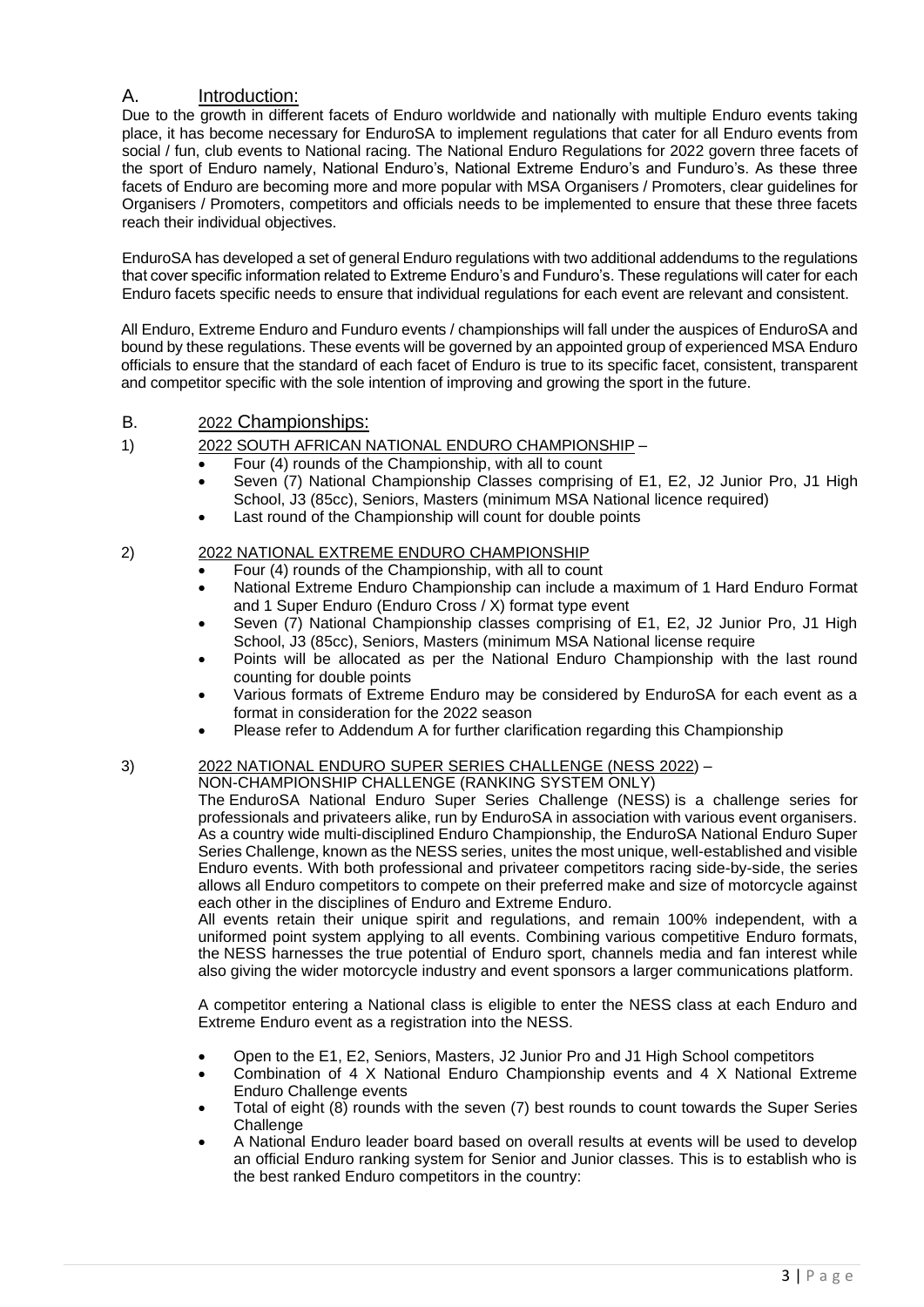| $1^{st} - 1000$        | $2nd - 850$            | $3rd - 770$                                     | $4th - 690$            | $5th - 610$                                                        |
|------------------------|------------------------|-------------------------------------------------|------------------------|--------------------------------------------------------------------|
| $6^{th} - 570$         | $7th - 530$            | $8^{th} - 490$                                  | $9^{th} - 460$         | $10^{th} - 430$                                                    |
| $11^{th} - 400$        | $12^{\text{th}} - 380$ | $13^{th} - 360$                                 | $14^{\text{th}} - 340$ | $15^{th} - 325$                                                    |
| $16^{\text{th}} - 310$ | $17th - 295$           | $18^{th} - 285$                                 | $19^{th} - 275$        | $20^{th} - 265$                                                    |
| $21^{st} - 260$        |                        | $22^{\text{nd}} - 255$   $23^{\text{rd}} - 250$ | $24^{th} - 248$        | $25^{th}$ - 246                                                    |
| $26^{th} - 244$        | $27th - 242$           | $28^{th} - 240$                                 | $29^{th} - 238$        | $30^{th} - 236$                                                    |
| $31^{st} - 234$        | $32nd - 232$           | $33^{\text{rd}} - 230$                          | $34^{\text{th}} - 228$ | $\frac{1}{2}$ 35 <sup>th</sup> – points to continue to reduce by 2 |

# C. MSA Appointed Officials for National Championship events:

EnduroSA will need to approve the appointment of the following officials for all Enduro events inclusive of Enduro, Extreme Enduro and Funduro.

The appointment of these officials by EnduroSA is to ensure that these officials are appointed separately from the Organisers / Promoters to ensure impartiality from the Organisers / Promoters. This is an important factor in eliminating any confusion for the entrant when deciding what type of Enduro facet they are wanting to compete in based on their riding capabilities. These regulations will now enable Organisers / Promoters and competitors to have complete understanding on what type of Enduro event they are organising / entering. Organisers / Promoters and official's responsibilities in implementing these regulations is paramount to the successful running of each event.

National Events will require the approval of officials' 1,2,3 and 4 below. Regional Events will require the approval of officials' 1,2 and 3 below. Funduro Events will require the approval of officials' 1 and 2 below.

The Appointment and costs associated with these appointments will be covered as follows:

| 1) | Clerk of the Course:                                                                                                          |
|----|-------------------------------------------------------------------------------------------------------------------------------|
|    | There will be a National Clerk of the Course (COC) that will be appointed as COC of all National                              |
|    | Enduro events, serving on the Enduro working group and be responsible for the approval of officials                           |
|    | and implementation of these regulations on the day of the event.                                                              |
|    | Fees – payable by the Organisers / Promoters                                                                                  |
|    | Travel and accommodation - payable by EnduroSA for National events only                                                       |
| 2) | <b>MSA Steward:</b>                                                                                                           |
|    | Appointed by EnduroSA per event from the area in which the event is being held and has been                                   |
|    | involved with at least two National events.                                                                                   |
|    | Fees – payable by the Organisers / Promoters                                                                                  |
|    | Travel and accommodation - payable by EnduroSA for National events only                                                       |
| 3) | Route Director:                                                                                                               |
|    | The Route Director needs to be an experienced Enduro rider who has competed in the last 3 years                               |
|    | at National level as well as satisfy the conditions in (D) below, and will report directly to the COC.                        |
|    | The Route Director appointment for 2022 may involve more than one Route Director and may<br>involve regional Route Directors. |
|    | Fees - payable by EnduroSA for National events only as per the terms and conditions of the                                    |
|    | EnduroSA Route Director contract.                                                                                             |
| 4) | <b>GPS Specialist:</b>                                                                                                        |
|    | Please note that the GPS Specialist needs to be liaised with prior to the event, as he / she could                            |
|    | also be contacted remotely and does not need to physically be present at the event.                                           |
|    | Fees, travel and accommodation - payable by the Organisers / Promoters                                                        |
|    |                                                                                                                               |
|    | National Event Officials - A R200 per competitor fee included in the National entry fee will be payable                       |
|    | by the Organisers / Promoters to EnduroSA per event basis to subsidise the above costs.                                       |
|    |                                                                                                                               |

# D. Route Director (Role and responsibility):

- 1) The Route Director will be appointed by EnduroSA on a National or Regional basis in order for the Route Director position to be financially viable. It is important that the Regional nominees for Route Director be submitted to the National COC by the Organisers / Promoters for the approval and appointment purposes for the event at least six (6) weeks before the event.
- 2) The Route Director is part of the route marking team and needs to ensure they are familiar with the regulations that govern all facets of Enduro.
- 3) The Route Director is to inspect the routes and assist the Organisers / Promoters to set a race route that is in line with the regulation description and is aligned with current Enduro worldwide trends of the racing format applicable on the day.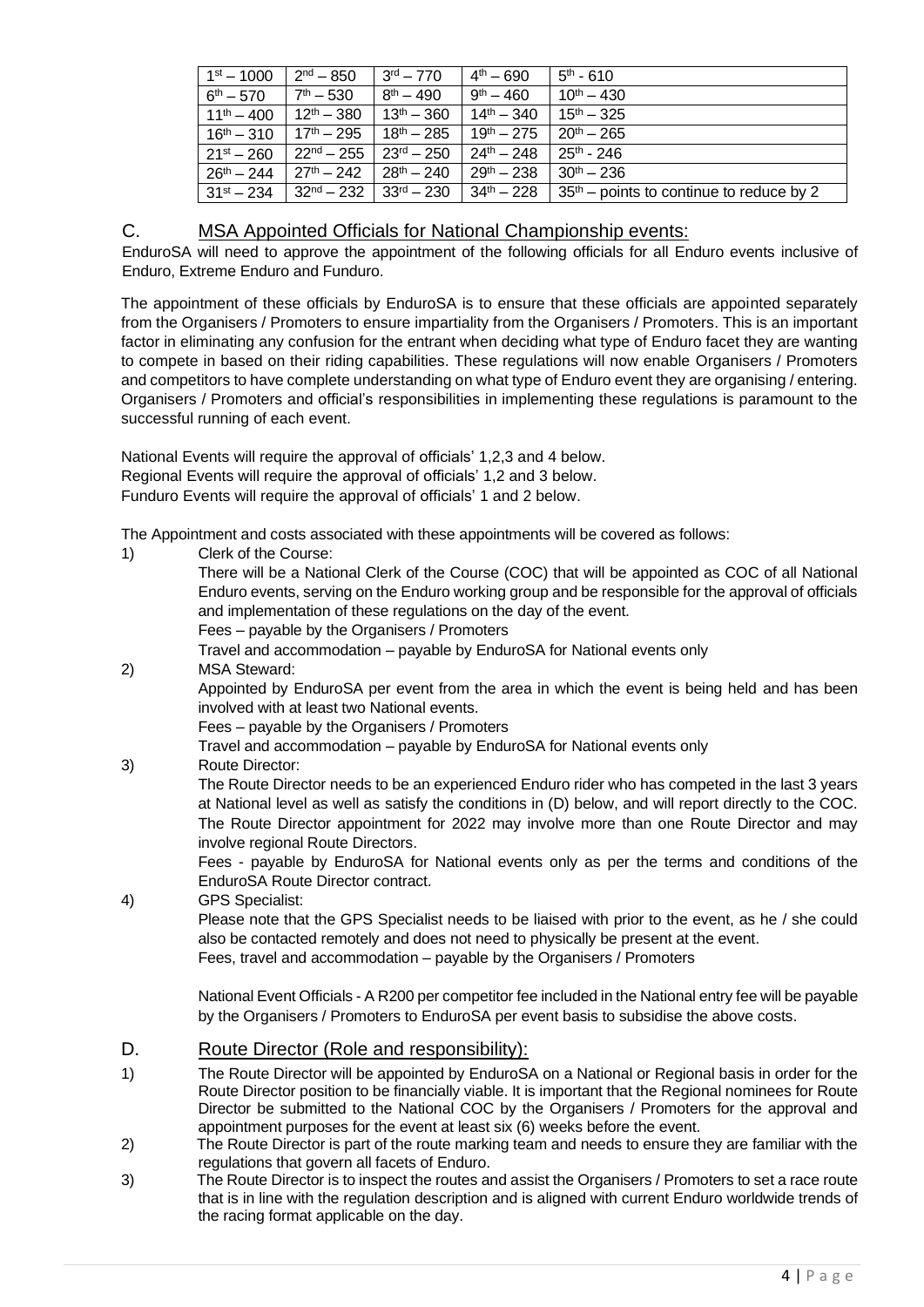- 4) The Route Director for National and Regional Enduro's needs to satisfy the below criteria with the submission of a CV to ensure they have the experience to contribute to the successful implementation of the routes for Enduro's and Extreme Enduro's.
- 5) The Route Director needs to be an experienced top ten Enduro and Extreme Enduro rider in E1 or E2 who has competed at National level within the last 3 years.
- 6) A top 15 Roof of Africa rider in the Gold class is also acceptable.
- 7) The Route Director needs to carry out a pre-race inspection. A report of the route needs to be submitted to EnduroSA and the COC on their findings at least two (2) weeks before the race.
- 8) To ensure route marking is of a high standard that is expected of a safe National Championship event and in line with the minimum prescribed standards of route marking, based on Art. 28, to his / her own experience and discretion.
- 9) To provide the Organisers / Promoters a layout of the pit area and implement accordingly by latest Thursday afternoon prior to the event. The pit area to include the time keeping points, administration/race control and all marketing areas.
- 10) To provide the Organisers / Promotors and COC with a fair estimation of expected lap times
- 11) To provide the Organisers / Promotors with a master GPS track, inclusive of waypoints demarcating: a) The race pits;
	- b) All check points;
	- c) All marshal points;
	- d) All working areas;
	- e) All road crossings;
	- f) Dangerous areas where traditional marking is not possible;
	- g) Any other point on the route deemed by the Route Director in his / her sole capacity to be warranted.
- 12) This master route must be provided to the Organisers / Promotors prior to the official start of the event.
- 13) The Route Director has no authority to change the final route unless approved by the COC and Organisers.
- 14) The Route Director has to ride the course on the morning of the race to double check that the course is in accordance with the information given to the COC.
- 15) The Route Director needs to complete a Route Report by the Wednesday prior to the event in a video format.
- 16) Organisers / Promotors will provide the dedicated services, hardware and software of an individual skilled and versed in the process of downloading GPS tracks for further potential assessment post the race, and prior to the presentation of final results. The Route Director will need to assist the GPS specialist with any queries that may arise in the analysis of competitors GPS's.

#### ART.

- 1. GENERAL
	- a) Every competition will be run over one (1) day, with the exception of the prenominated multi-day events listed herein.
	- b) Documentation for National entries will be carried out the day before the start of the event.
	- c) Competitors unable to make documentation on the day before the event are required to make an arrangement with the Event Secretary to register on the day of the event.
	- d) The purpose of these competitions is to test the reliability of the motorcycles and the skill of the participating competitors who must cover the entire distance under the prescribed conditions. These conditions will be published in the riders' briefing.

#### 2. COURSE

- a) Enduro Course, should make use of natural terrain and can have sections of extreme terrain, man-made Super Enduro (Enduro Cross / X) sections and bunted grass or MX style sections. Average speed should be between 20-35km/h. Course distance should be minimum of 20km/h per lap and the total distance to be covered must not be less than 100km/h or less than four (4) hours of riding time for a top ten Pro-rider. (Route Director makes this estimation). A cut off to be enforced when the leader completes his / her required time or distance and all competitors that do not complete their time or distance qualify as a finisher, provided they have completed a minimum of 66% of the total distance, and have been lapped by the leader (in other words, they are presented with the chequered flag upon their last passing of the finish line).
- b) Extreme Enduro Course, should make use extreme terrain incorporating technical sections including natural elements and manmade obstacles that test the rider's technical abilities. Bunted sections for spectator sections is recommended and where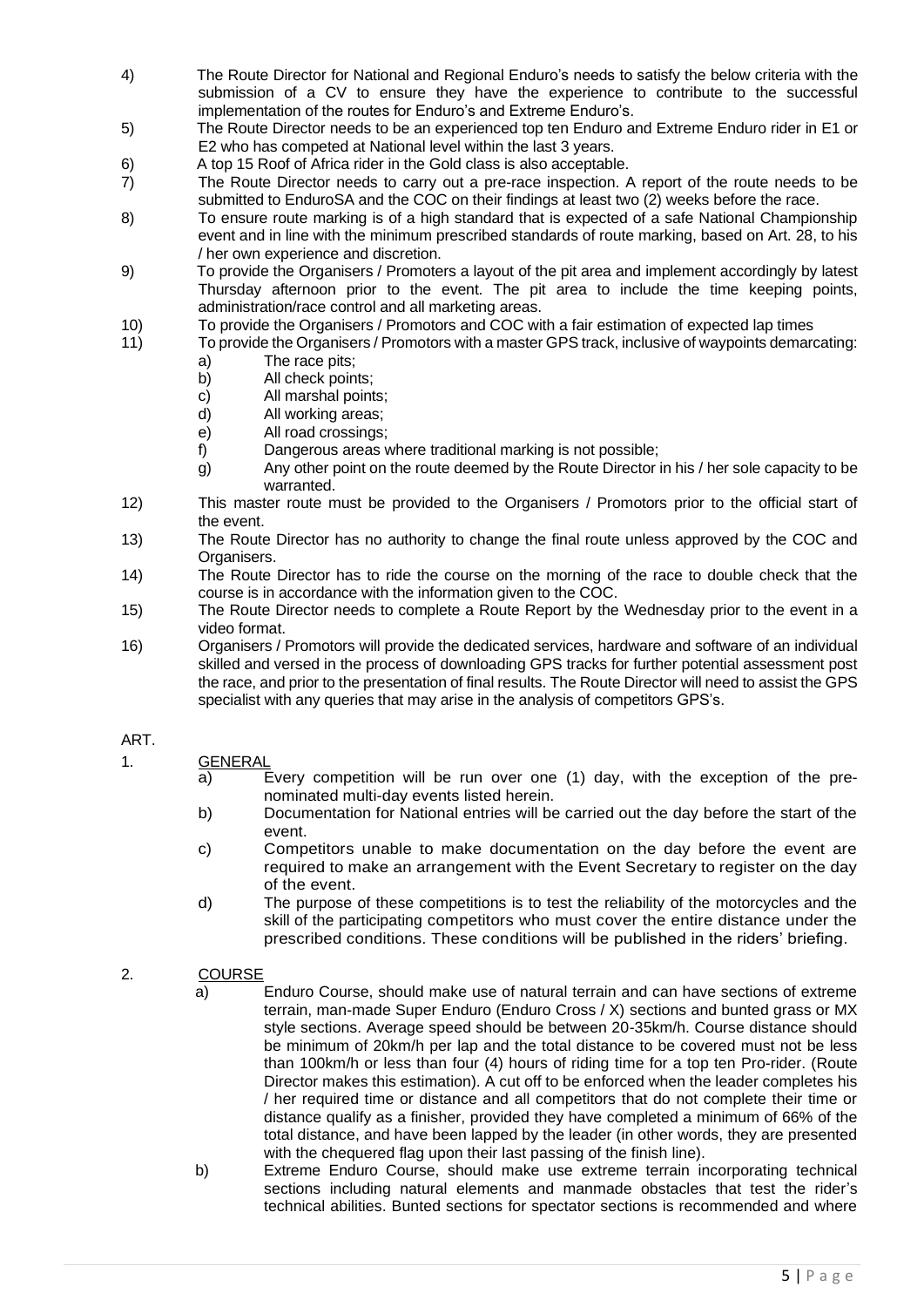possible course designers must make more than two (2) lines in technical sections to alleviate bottlenecks. Championship events shall be a maximum distance of 120km/h (for Gold Class), over unseen extreme routes and shall be run during daylight, with some events at night. Extreme Enduro course format with a minimum course distance of 8km/h and maximum of a 30km/h lap. Different formats are allowed such as an Erzberg model or a knockout competition system. Organiser / Clerk of the Course will decide upon the duration to be ridden by the Gold class. Silver, Bronze and Iron class competitors will generally compete over a reduced distance and less technical standard relevant to the Gold class. One (1) Day Event with short course format taking the winner of Gold class between approx. three (3) hours. The level of extreme for the Gold class needs to be a high level with a low finisher rate (60% of Gold should finish). Technicality over distance is the preferred option with an average maximum speed of a top ten Pro rider to be less than 20km/h. (Route Director makes this estimation).

- c) The Junior Enduro course will follow the same route as the seniors without the technical sections and equivalent to a bronze enduro route. It will be technically more challenging route than any other junior events which could require the competitor to dismount at certain obstacles and be strong enough to pick their bikes up themselves. A chaperone is not allowed so the competitor and parent must be sure that the competitor is competent enough to look after themselves and have enduro riding experience. It is recommended that they have enough experience at Cross Country events, have been recommended by experienced enduro riders to race an enduro before they enter Enduro's. The Organisers / Promoters do not intend to upset parents when their child is not capable as they will not be setting courses below the prescribed standards for Enduro.
- d) There will be a time bar in place for the safety of all junior competitors whereby any competitor that does not meet the time bar set will not be allowed to continue with the event. The time bar will be set by the COC, and will be in place on the first lap.
- e) A necessary refuel point on the course will be implemented. Race may be shortened, at the discretion of the Clerk of Course and according to MSA regulations. The decision of the Clerk of the Course is final. The two (2) hour race time is calculated from the start time of the first competitor but may be changed at the discretion of the COC.
- f) The average speed of a junior Enduro would be 15-20km/h for the average junior competitor.
- g) Marshals are for safety purposes and not for chaperoning, bike maintenance or recovery of bikes.
- h) The use of GPS, which has to be mounted firmly on the competitor's race bike so that it is visible at all times (carrying of GPS's in hydration packs and/or waist packs etc. is not permitted), is compulsory for all National classes. Any manufacture of GPS will be allowed at any Enduro event; however, it will only be possible to upload / download tracks to Garmin units. Competitors making use of non-Garmin units or non USB connections must supply cabling so that Organisers / Promoters can communicate with their GPS. Competitors are responsible for ensuring race officials can receive a complete data log of their day's event up until the results are final – Refer Art. 39 g) (xxiii).
- i) The onus rests with the competitor to ensure that ALL route / track / waypoint / track log data stored on his / her GPS is cleared prior to the start of the race in question. GPS's that are downloaded and have more than just the race in question's track log on it, and that force Organisers / Promoters into searching for the race in questions track log data, will not be considered as empirical evidence of route compliance in the event of a dispute, and will be treated as if the competitor had not complied with Art. 2 d) of these SSR's and not ridden with a GPS.
- j) Organisers / Promoters will download at least five (5) units per event, at random, directly after the competitors complete the event, and any other should there be a query.
- k) Enduro events will be a start to finish (flag to flag) event, with timed laps. The winner will be the competitor that completes the required distance in the shortest time. There will be a decontrol of ten (10) minutes halfway through the event.
- l) The principal of utilising natural terrain must take precedence over constructed obstacles. A course will not be approved if, in the opinion of MSA and/or EnduroSA, it includes man-made obstacles not in character with the general principals of Enduro or Hard Enduro racing. EnduroX is the exception to this ruling as the type of track used for this format of racing is very much constructed of man-made obstacles. The COC and/or Stewards may instruct that an obstacle not complying in their opinion alone with the general principles, may be removed from the course and to instruct that the course be re-routed around such obstacle.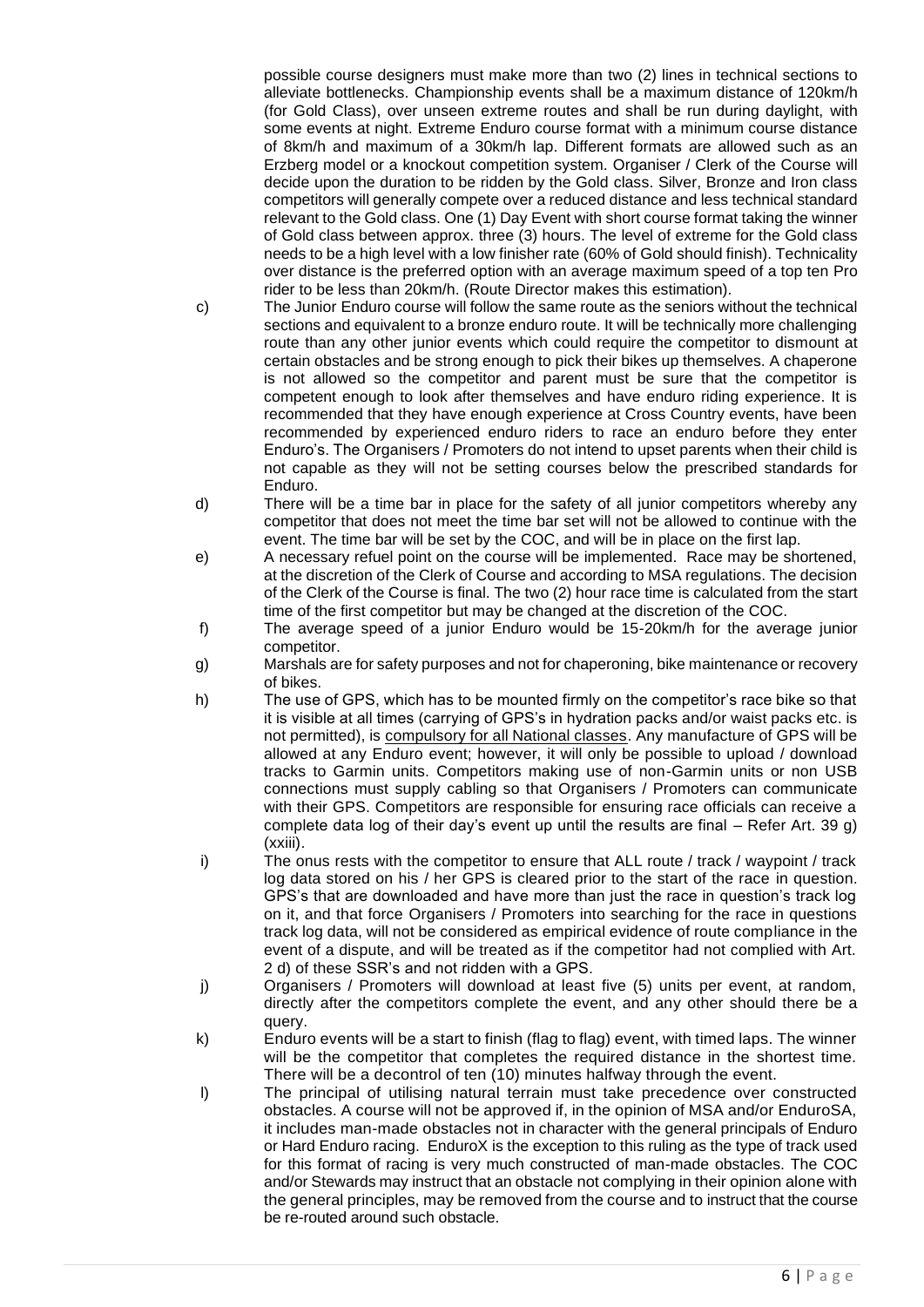- m) The route may traverse cultivated and grazing land (veld), and competitors are to stay on the route, which Organisers / Promoters must set to avoid damage to vegetation and crops, and away from vegetation and/or crops that may be found alongside the designated route. Competitors not found doing so will be excluded from the event and reported to MSA for further disciplinary action.
- n) In many places the route may be narrow and dust may be a problem. Competitors should therefore, ensure that they afford another competitor who has caught up with him/her every opportunity to overtake in the interest of fairness and safety.
- o) Competitors to be overtaken must move over to allow other competitors to overtake safely. Competitors failing to adhere to the above may be reported to the Clerk of the Course who will take the necessary action.
- p) Competitors and crews are to be considerate to the landowners when retrieving stranded racing motorcycles from the route and to ensure that damage to cultivated and grazing lands is avoided when retrieving the motorcycle. Failure to comply will result in disciplinary action being taken against the competitor concerned.
- q) In the interests of safety, and based on the fact that the minimum race distance has been shortened to four (4) hours, a compulsory sighting lap may be made available to competitors in the morning prior to race start at the discretion of the Organisers / Promoters. A two (2) hour regularity time will be provided for competitors to complete the sighting lap. Thereafter, the race will be started at 10H00 on race day, as per usual procedures. If the Organisers / Promoters decide that a longer regularity time is required for the day in question, then the sighting lap must be opened appropriately earlier in the day, in order to ensure that the race start time is not compromised. In the event of a competitor taking longer to complete his sighting lap than is allocated in regularity time, then that competitor will incur the time that he */* she is late for his / her official start time as penalty time, and this will be added to his / her race time post the completion of the race. In this event, the competitor in question must use the "Flying Finish" chute to access the start of the race track, and not queue at the back of the still un-started start grid, nor may he / she push his / her way through the pack of competitors waiting to start on the unstarted start grid.

#### 3. PUBLICATION OF SUPPLEMENTARY REGULATION (SR'S)

The Supplementary Regulations (SRs) shall contain important local details on such matters as the course, average speeds, safety conditions, what is available at the DSPs, entry fee, etc.

#### 4. ENTRY FORM / ONLINE ENTRY

- a) The entry form / online entry shall have provision to clearly identify to which class or classes the entry relates.
- b) Organisers / Promoters need to ensure that provision is made for the Licenced Entrant to sign on next to their competitor's name at event documentation – Refer to GCR113 (xv).

#### 5. JURISDICTION

The events will be controlled by MSA as set out in the event SR's.

#### 6. AWARDS

- a) Trophies must be of a high standard for example silverware, glassware or laser engraved hard wood or Perspex (no plastic), are minimum requirement for trophies in a National and Interprovincial Challenge Classes. Trophies will be awarded to competitors placing from 1<sup>st</sup> to 3<sup>rd</sup> in each class.
- b) Special Awards should include:
	- i) First Female Competitor (Only if there are more than 3 entries);<br>ii) First Club member of the organising Club;
		- First Club member of the organising Club;
	- iii) Manufacturers Trophy (One only awarded to the Team Manager) Points will be awarded to the top finishing motorcycle of each manufacturer from each of the Championship classes. If a class does not qualify at the event that class will be omitted from the scoring.

#### 7. CALCULATION OF THE RESULTS FOR THE CHAMPIONSHIPS

a) The competitors in each class and those that contribute towards the Manufacturers' Championship / trophy on the day, as well as overall results, will be awarded with points according to the following scale: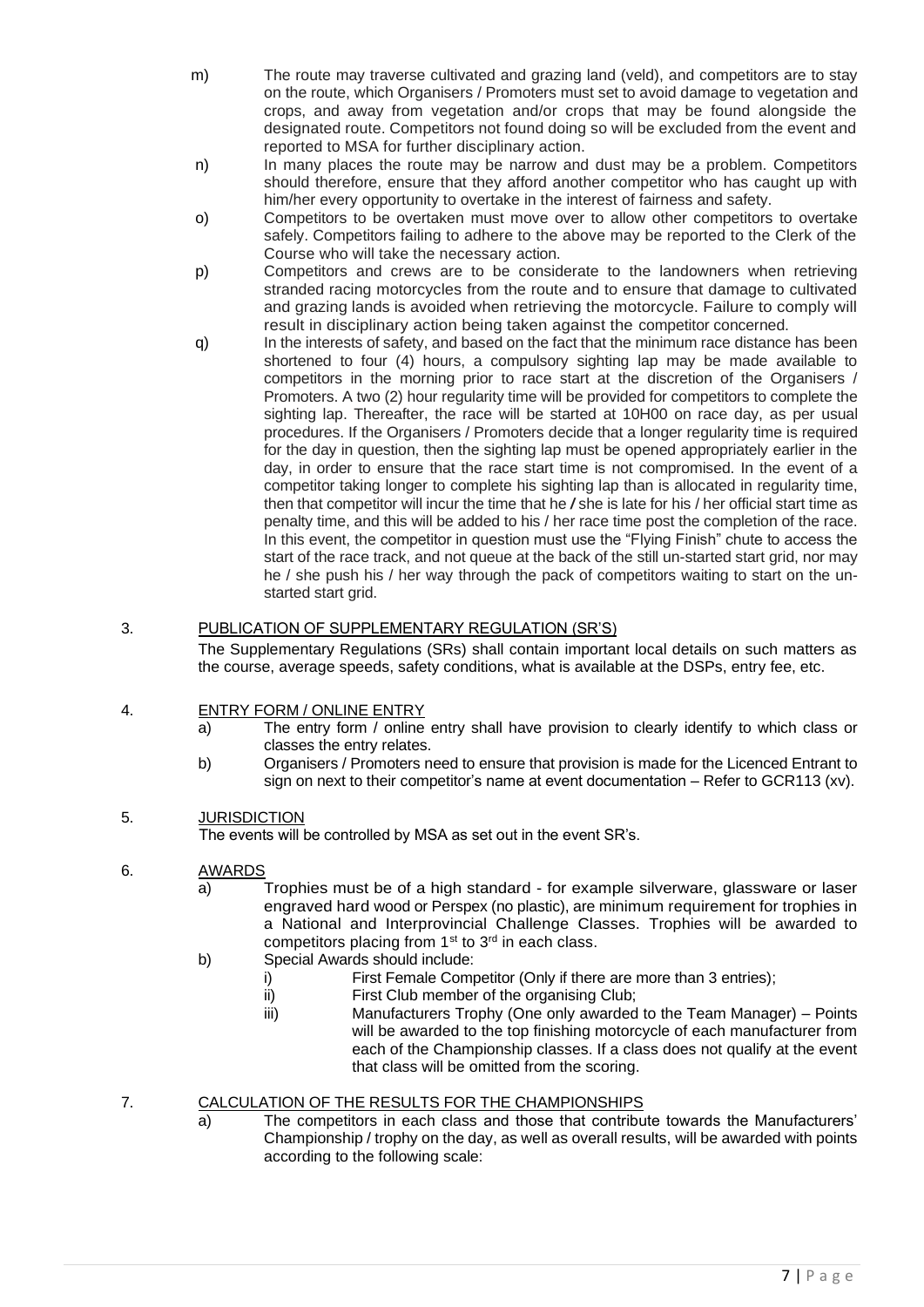| $1^{st} - 25$  | $2^{nd} - 22$ | $3^{\text{rd}} - 20$ | $4^{th} - 18$        | $5th - 16$     |
|----------------|---------------|----------------------|----------------------|----------------|
| $6^{th} - 15$  | $7th - 14$    | $8^{th} - 13$        | $9^{th} - 12$        | $10^{th} - 11$ |
| $11^{th} - 10$ | $12^{th} - 9$ | $13^{th} - 8$        | $14^{\text{th}} - 7$ | $15^{th} - 6$  |
| $16^{th} - 5$  | $17^{th} - 4$ | $18^{th} - 3$        | $19^{th} - 2$        | $20^{th}$ - 1  |

- b) A competitor who obtained points in a previous event in the Championship series will not be allowed to move to another class and carry his / her class points over to the new class. The competitor who has scored the highest total number of class points in the competitions counting for the Championship will be the winner of his / her class. c) Competitors may only score in one National class at an event.
- d) Junior competitors will not be able to downgrade to a lower class. Competitors will only be able to progress upwards through the system and will not be able to change to a lower capacity class from year to year. i.e. Competitors have to progress from the 85cc through to the J1 class, through to the J2 class, and then onto the Senior classes. Junior riders cannot progress from the J3 (85cc) class through to J2 class without riding in the J1 class for at least a year.
- e) Separation of ties: In case of ties in the results at the end of the day, the competitors concerned will each receive the points to be awarded for this place, and the next classified competitor will receive the points according to his / her position. In the case of a tie at the end of the season, the competitor with the greatest number of

class wins will be declared the winner. If this does not resolve the tie, then the greatest number of second positions will count, failing which third positions and so forth. If this is still ineffective EnduroSA will make a recommendation to MSA ManCom for consideration to declare the winner on such basis, as it deems fit.

#### 8. PLACINGS AND RESULTS (PREMATURE STOPPAGE)

- a) If any event is stopped before half the National competitors have completed at least half the total distance, the event will be deemed null and void.
- b) If any event is stopped at a later stage the Clerk of the Course, in conjunction with the Stewards of the Meeting shall decide whether the event is null and void or declare such result and awards as they consider justified according to the circumstances. The Clerk of the Course has the right not to score any section of the event, as he / she deems fit.
- c) To be classified as a finisher of an event a competitor must complete the full distance as specified for his / her class. If a competitor is, during the course of his / her race, lapped by the race leaders, and therefore receives the chequered flag at his / her next passing of the finish line, but has not completed his / her full race distance as prescribed in the SR's, that competitor will be classified as a finisher provided he / she has met the chequered flag and completed a minimum of 66% of the prescribed distance for his / her class.

# 9. ENTRIES

- a) Maximum permitted entry fee of R1400.00 inclusive of all costs for full National classes per event. This entry fee includes all levies.
- b) Entry fee for Junior (National J3 (85cc)) Enduro and Junior Interprovincial Challenge 65cc) and Regional classes will be a maximum of R800.00.
- c) For all events, an additional late entry fee of R200 will be charged.
- d) Late entries must be posted on the official online/electronic notice board.
- e) Refusal of entry Refer to GCR 99 and 100.
- f) Trust levies as stipulated below are payable as follows per event:
	- i) National Class R55.00 per competitor;
		- ii) Interprovincial Challenge Class R55.00 per competitor;
		- iii) Regional Class R55.00 per competitor;
		- iv) Club Class R55.00 per competitor;
		- v) Organisers / Promoters who host at least one National Championship event will pay trust levies according to f)  $(i - v)$  above;
		- vi) Organisers / Promoters who do not host a National Championship event during the course of the year will be required to pay trust levies of R75 per competitor;
		- vii) The above levies are over and above the MSA levies and are to be included in the entry fee payable for all Enduro events.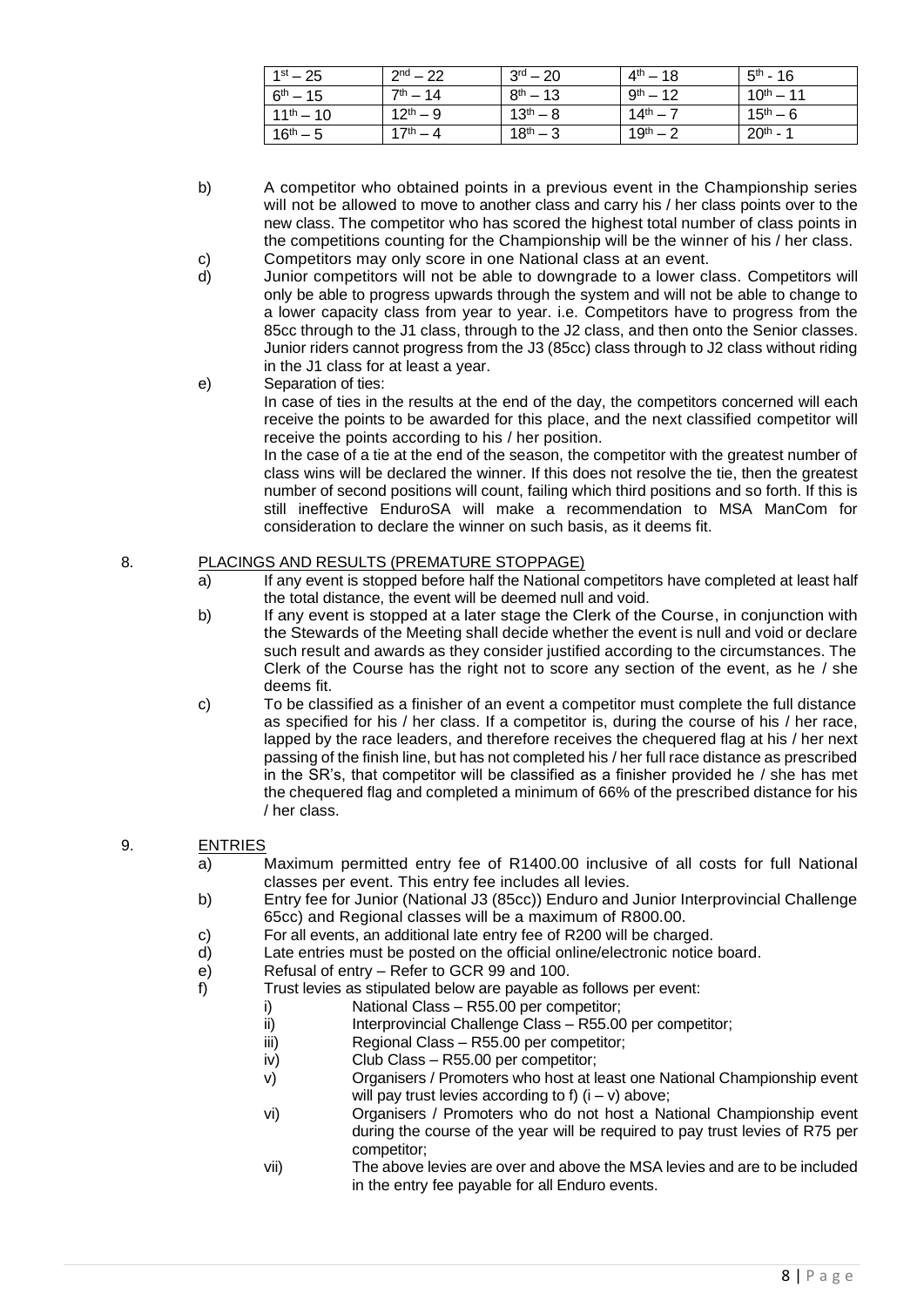#### g) ELIGIBILITY OF COMPETITORS

No competitor shall be permitted to start an event unless he / she has satisfied the officials concerned that the following are in order:

- i) All competitors must hold a valid MSA competition license for Cross Country Mcycles & Quads / Enduro. This license must be emailed to the event secretary with the entry form / online entry;
- ii) Entrants (registered and official race teams) must be licensed;
- iii) All competitors must have completed properly submitted entry forms / online entry;
- iv) All competitors must wear motocross full face type crash helmets while racing. Refer GCR 239 for approved helmet types. These must be in good condition. Helmets may be removed whilst the motorcycle is stationery and switched off. The Clerk of Course has the right to prevent a competitor from racing if at his / her sole discretion, the competitor's helmet is not compliant, as stipulated above, or is in a condition that is deemed to be unsafe;
- v) All competitors to start the event carrying a minimum of one (1) litre of drinking fluid;
- vi) All competitors must wear suitable protective clothing with a minimum standard of gloves, long sleeved jersey of adequate strength, motocross type pants and motocross type boots, and helmet – Refer Art. 39 d) (i);
- vii) All competitors are to carry a first aid kit comprising:
	- 1 x Medical Board Refer Art. 25 a)
	- 1 x Space Blanket (protects from rain and sun as well as can be used to heat cold person and also can be used as a signal device)
	- 1 x Triangular Bandage (multiple uses)
	- 1 x 50mm x 70mm First Aid dressing pad
	- 1x SOS 6 First Aid Dressing (can cover any size wound)
	- 1x 100mm Conforming Bandage
	- 1x Burn Shield Dressing 100x100mm (this can be used as a cold compress, antiseptic dressing and burn dressing)
	- 1x CPR mouthpiece (recommended)
	- 4x Plasters (range of sizes)
	- 4 x Pain Killers
		- 2 x Surgical gloves
- h) GENERAL CONDITIONS APPLICABLE TO ALL MOTORCYCLES All motorcycles must:
	- i) Be fitted with ball-ended clutch and brake levers unless fitted with suitable protectors;
	- ii) Be fitted with brakes operating on front and rear wheels;
	- iii) Be fitted with a self-closing throttle;
	- iv) Be fitted with adequate mudguards;
	- v) Not have any fuel leaks;
	- vi) Not discharge excessive exhaust gasses so as to raise an abnormal amount of fumes or in any way inconvenience another competitor;
	- vii) Be fitted with folding foot pegs;
	- viii) Competitors' attention is drawn to GCR246 with reference to advertising on the motorcycle;
	- ix) Motorcycles must Comply with the following articles of the FIM Technical Rule for General and Enduro Section: *01.31 EXHAUST PIPES / 01.79 SOUND CONTROL.* These articles can be accessed on the FIM website [http://www.fim-live.com/en/library/download/73533/no\\_cache/1/](http://www.fim-live.com/en/library/download/73533/no_cache/1/) The maximum allowed decibel reading is 112 dB/A measured with the "2 metre max" method for motorcycles;

10. NUMBER OF ENTRIES

- a) Any meeting may be cancelled if the number of entries received is insufficient, provided the event regulations clearly stipulate the minimum number of entries; which may not be set higher than 100 minimum competitors.
- b) The Organiser / Promoter is also entitled to set a limit to the number of entries to be accepted and that number must be published in the SR's.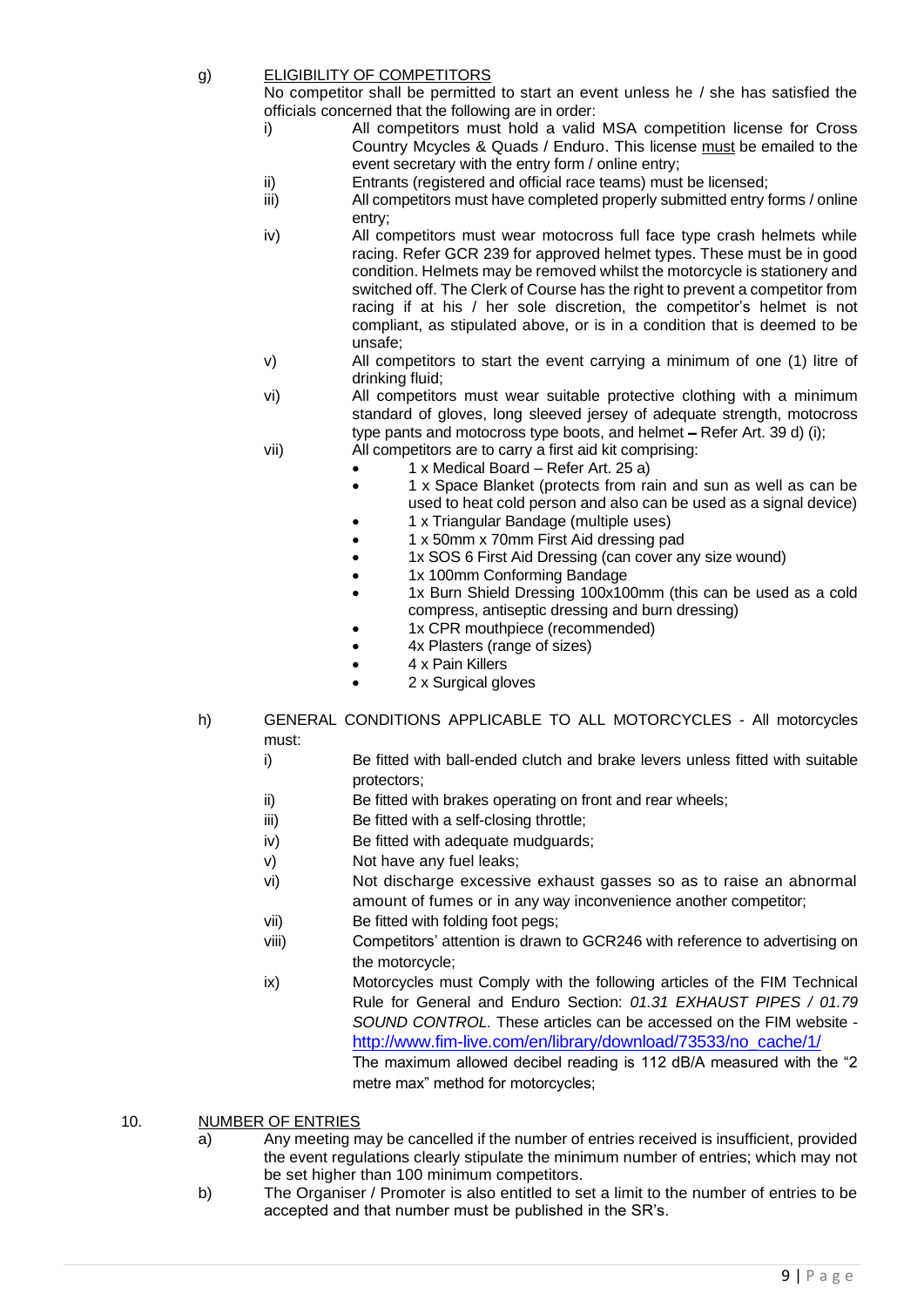- c) If too many entries are received, the method used by the Organiser / Promoter to select the entries will be stipulated in the SR's.
- d) Priority must be given to competitors, who have, up to the closing date for entries, obtained points in previous Championship events during the current season, and competitors who were placed among the first six in their class in the Championship of the previous year.

#### 11. CLOSING DATE AND REFUSAL OF ENTRIES

- a) Entries for the event will close forty-eight (48) hours prior to the start of the event.
- b) Late entries will be permitted at an extra cost of R200 Refer to Art. 9 c).
- c) For an entry to be accepted by the Organiser / Promoter it must be accompanied by the entry fee.
- d) The Organisers / Promoters reserve their right to refuse entries as per GCR 99 and 100.

#### 12. CLASSES

The following classes are therefore proposed – These will be applicable to National, Regional and Club Championships - WITHOUT EXCEPTION.

| <b>ENDURO</b>  | <b>CLASS AGE</b>                                                         | <b>CAPACITY</b>                               | <b>NOTES</b>                         |
|----------------|--------------------------------------------------------------------------|-----------------------------------------------|--------------------------------------|
| <b>CLASS</b>   |                                                                          |                                               |                                      |
| F <sub>2</sub> | From the year of the competitors 18th birthday                           | 2-stroke over 201cc and 4-stroke over 251cc   |                                      |
|                | and older                                                                |                                               |                                      |
| E <sub>1</sub> | From the year of the competitors 16th birthday                           | 2-stroke from 125cc - 200cc and 4-stroke from |                                      |
|                | and older                                                                | $150cc - 250cc$                               |                                      |
| J2 Junior Pro  | From the year of the competitors 15 <sup>th</sup> birthday,              | Maximum permissible capacity is 200 cc 2-     |                                      |
|                | to 31 <sup>st</sup> December of the year in which their 21 <sup>st</sup> | stroke and 250cc 4-stroke                     | The Organisers / Promoters shall     |
|                | birthday occurs.                                                         |                                               | decide on a shorter distance,        |
| J1 High School | From the year of the competitors 14 <sup>th</sup> birthday,              | The maximum permissible capacity is 125cc     | which will be as close to 75% of     |
|                | to 31 <sup>st</sup> December of the year in which their 18 <sup>th</sup> | 2-Stroke                                      | the full National class distance.    |
|                | birthday occurs.                                                         |                                               | as practically possible.             |
| Seniors        | From the year of the competitors 36 <sup>th</sup> birthday               | Unlimited                                     |                                      |
|                | and older                                                                |                                               |                                      |
| Masters        | From the year of the competitors 46 <sup>th</sup> birthday               | Unlimited                                     | The Organisers / Promoters shall     |
|                | and older                                                                |                                               | decide on a shorter distance,        |
|                |                                                                          |                                               | which will be a minimum of 50%       |
|                |                                                                          |                                               | (or a maximum of 2 racing laps)      |
|                |                                                                          |                                               | of the full National class distance. |
| Senior 85cc    | From the year of the competitors 13th birthday,                          | The maximum permissible capacity is 85cc 2-   |                                      |
|                | to 31 <sup>st</sup> December of the year in which their 15 <sup>th</sup> | stroke cooled. (Minimum wheel size 14" rear   |                                      |
|                | birthday occurs.                                                         | 17" front, Maximum 16" rear and 19" front).   | Combined National J3 Enduro          |
| Junior 85cc    | From the year of the competitors 8th birthday,                           | The maximum permissible capacity is 85cc 2-   | National Championship Class          |
|                | to 31 <sup>st</sup> December of the year in which their 13 <sup>th</sup> | stroke cooled. (Minimum wheel size 12" rear   |                                      |
|                | birthday occurs.                                                         | 14" front, Maximum 16" rear and 19" front).   |                                      |
| Junior 65cc    | From the year of the competitors 7 <sup>th</sup> birthday,               | The maximum permissible capacity is 65cc 2-   | Junior Enduro Interprovincial        |
|                | to 31 <sup>st</sup> December of the year in which their 12 <sup>th</sup> | stroke or 85cc auto or 110cc 4- stroke        | <b>Challenge Class</b>               |
|                | birthday occurs.                                                         | (Minimum and maximum wheel size 12" rear      |                                      |
|                |                                                                          | 14" front).                                   |                                      |

- a) WOW Class / Competitors:
	- The WOW Class is only used for new / returning competitors to assess their skill / riding ability in the facet, and then move to a more competitive class.
		- Annual WOW licences will not be available for purchase
	- Competitors will only be permitted to purchase one event WOW licences only via the MSA online licensing system ([www.msaonline.co.za](http://www.msaonline.co.za/))
	- All competitors that purchase a one event WOW Licence will have to provide proof of personal medical cover to the event secretary along with the copy of the one event WOW Licence
	- Entry fees for the WOW class at events shall be at the discretion of the Organisers / Promoters
	- Competitors with one event WOW Licences will need to be timed and reflect on the event results, but will not garner any points / trophies, except for a finishers medal if same is offered by the Organisers / Promoters of the event
	- Competitors with one event WOW licences may only participate in the WOW class, which shall start behind all the other classes offered at the event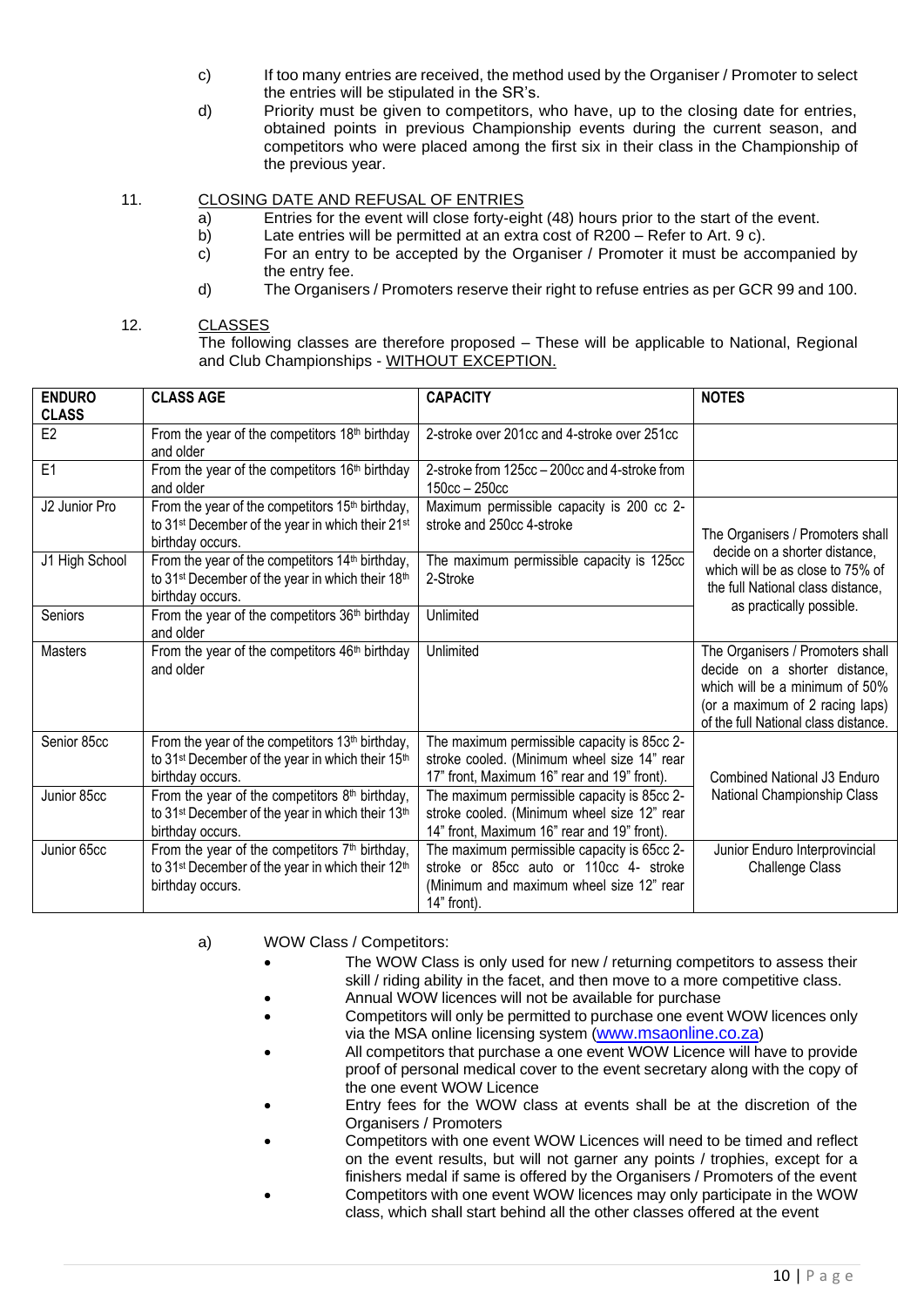- Competitors that have upgraded from one event WOW licence to a club licence, have the choice to still compete in the WOW Class, or move to the relevant club class suitable for the competitors age and engine capacity, and for the remainder of the year only
- Age and engine capacity regulations as per the Enduro and Cross Country Motorcycle SSR's must be adhered to at all times with regard to the WOW class
- WOW competitors shall complete a shorter race distance than the full National class distance, at the discretion of the Organisers / Promoters in consultation with the Clerk of the Course
- b) Club classes would get timed and trophies/prizes could be distributed.
- c) Junior competitors are to give way to any Senior competitors trying to pass them.

#### 13. AIM OF THE CHAMPIONSHIP

- a) To declare a South African National Enduro Champion and in each of the seven (7) classes (E1, E2, J2 Junior Pro, J1 High School, J3 (85cc), Seniors and Masters).
- b) For a National Championship to be declared, there must be an average of six (6) starters per National class in each round of the National Championship.
- c) To declare the South African National Enduro Manufacturer Champion*s*.
- d) If a given class in any given round does not meet this qualification, then that class cannot contribute towards the Manufacturers Championship, nor towards the Manufacturers award for that day. This requirement needs to be achieved at not less than 75% of the events run.
- e) To declare a Junior 65cc Enduro Interprovincial Challenge winner.
- f) For an Interprovincial Challenge to be declared, there must be an average of six (6) starters calculated over the total number of rounds in the Challenge.
- g) All entries must appear on the result sheets.
- h) DNF and DNS's need to be clearly indicated on the Clerk of Course signed result sheets.

#### 14. COMPETITION NUMBERS

All competitors must have a MSA-issued competition number. It is the responsibility of the competitor to obtain a competition number from MSA, prior to printing any number stickers for the season.

- a) E numbers will be allocated to the top 20 competitors in order of points scored (E1 E20), based on their overall result from the preceding years NESS (National Enduro Super Series Championship).
- b) Remainder of the National, Regional and Club numbers will be allocated as follows:
	- i) Motorcycles:
		- 21 999 (Will be reserved for Enduro and Cross Country Motorcycle National and Regional competitors)
	- ii) Junior Numbers (Jnr 50cc / Jnr 65cc / Jnr 85cc & Snr 85cc) J101 – J500
	- iii) Club Numbers: C1 – C999 (Will be reserved for Enduro and Cross Country Motorcycle and Quad Club competitors)
	- iv) WOW Numbers:

W1 – W999 (WOW competitors <mark>– only valid for 3 events</mark>)

- c) Competition numbers can only be reserved once a 2022 MSA competition licence has been purchased. Numbers will be allocated on a first come first served basis. For further information, please contact Carmen Hill at MSA Head Office on [carmen@motorsport.co.za](mailto:carmen@motorsport.co.za)
- d) The starting order for the first event of the year will be based on the overall results of the previous year.
- e) The following colour coded backgrounds and coloured numbers will be applicable for the relevant classes at all Enduro events: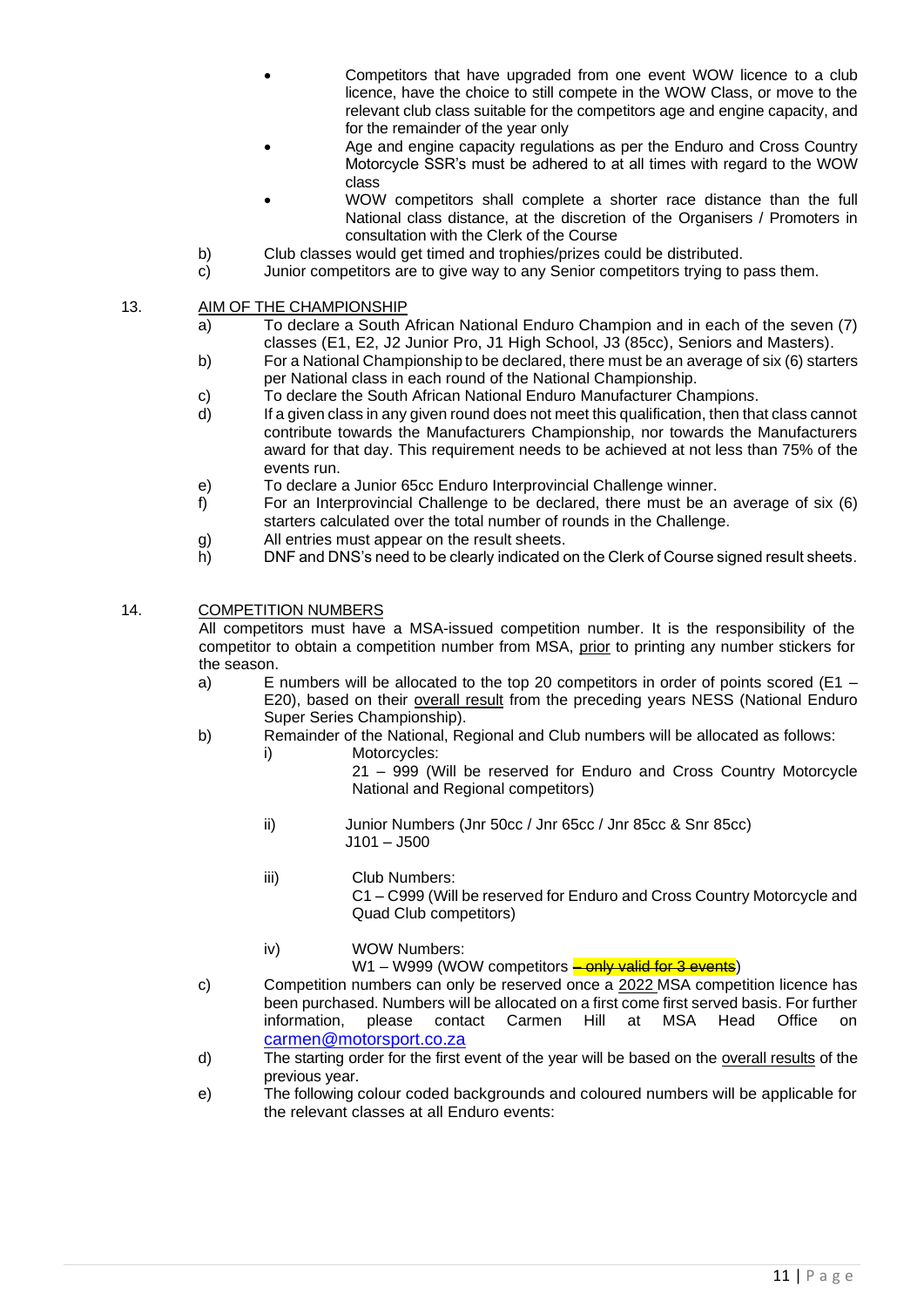| <b>Class</b>   | Licence    | <b>Number Colour</b> | <b>Background Colour</b> |
|----------------|------------|----------------------|--------------------------|
| Class Leader   | Nat        | White                | Red (per event)          |
| E1             | Nat        | White                | Green                    |
| E <sub>2</sub> | <b>Nat</b> | White                | <b>Black</b>             |
| Seniors        | Nat        | Red                  | White                    |
| Masters        | Nat        | White                | Royal Blue               |
| J2 Junior Pro  | Nat        | <b>Black</b>         | White                    |
| J1 High School | Nat        | Royal Blue           | White                    |
| Senior 85cc    | Nat        | White                | Royal Blue               |
| Junior 85cc    | Nat        | White                | Orange                   |
| Junior 65cc    | Reg        | White                | <b>Black</b>             |
| Club           | Club       | <b>Black</b>         | Yellow                   |

- f) As the National Enduro and Cross Country classes are not fully aligned in all instances, it may occur from time to time that a competitor who participates in both forms of the sport may have a competition number on his motorcycle that does not comply with the colour requirements for the numbers and backgrounds. In such instances, the competitor/s concerned shall be allowed to use their Cross Country competition numbers and backgrounds.
- g) ALL LETTERS MUST BE THE IDENTICAL SIZE TO NUMBERS, competitors who do not comply will be penalised ten (10) minutes – Refer to Art. 39 b) (ii).

#### 15. EXAMINATION OF MOTORCYCLES

- a) A self-scrutineering form shall be given to each competitor. This form will be completed and emailed to the event secretary prior to the start of the event. Random scrutineering may be carried out before, during and after the event to test the accuracy of the information as per the scrutineering form – Refer Art. 39 g) (xviii) and Art. 39 g) (xix).
- b) Organisers / Promoters, through the appointed officials, are required to check at least 10% of the entries for conformity to the self-scrutineering form. Offenders will be dealt with by the Clerk of the Course.
- c) A scrutineering procedure will take place before the start of the race whereby the COC through a random selection process will call competitors to a specific point, whereby scrutineering will take place by the **COC** *appointed Scrutineer* assisted by his / her officials on the day.
- d) Fuel Control: Only pump fuel available from a petrol station may be used.
- e) Competitor's first aid kits and medical boards may be checked at random.
- f) Special attention will be applied to the inspection of 125cc motorcycles to ensure they conform.

#### 16. CHANGE OF MOTORCYCLE

- a) After the closing date for entries, any change in the make or the class of the motorcycle will be subject to a written application, fully stating the reasons.
- b) Application for a change must reach the Clerk of the Course not later than thirty (30) minutes before the start of the competition.

#### 17. ENVIRONMENTAL

In an effort to keep landowners happy and to only leave tyre marks behind the following will be enforced;

- a) Environmental mats compulsory at any refuel point. A motorcycle busy being refuelled HAS to be placed on top of an environmental mat before refuelling can commence, and may only be removed from the environmental mat once refuelling has been completed – Refer Art. 39 d) (ii).
- b) All competitors to have an MSA approved 2.5kg fire extinguisher, located next to the vehicle being refueled – Refer Art. 39 e) (i).
- c) The use of tear-offs is banned; only systems that remain attached to the goggles will be allowed.
- d) Discarding of any sachets or any other litter on the ground is strictly forbidden.
- e) Organisers / Promoters are required to issue refuse bags to competitors.
- f) Any act that is prejudicial to the environment by the competitor or his / her crew will be subject to penalty or exclusion by the COC after a hearing – Refer to Art. 39 c) (ii) and Art. 39 g) (xxvi).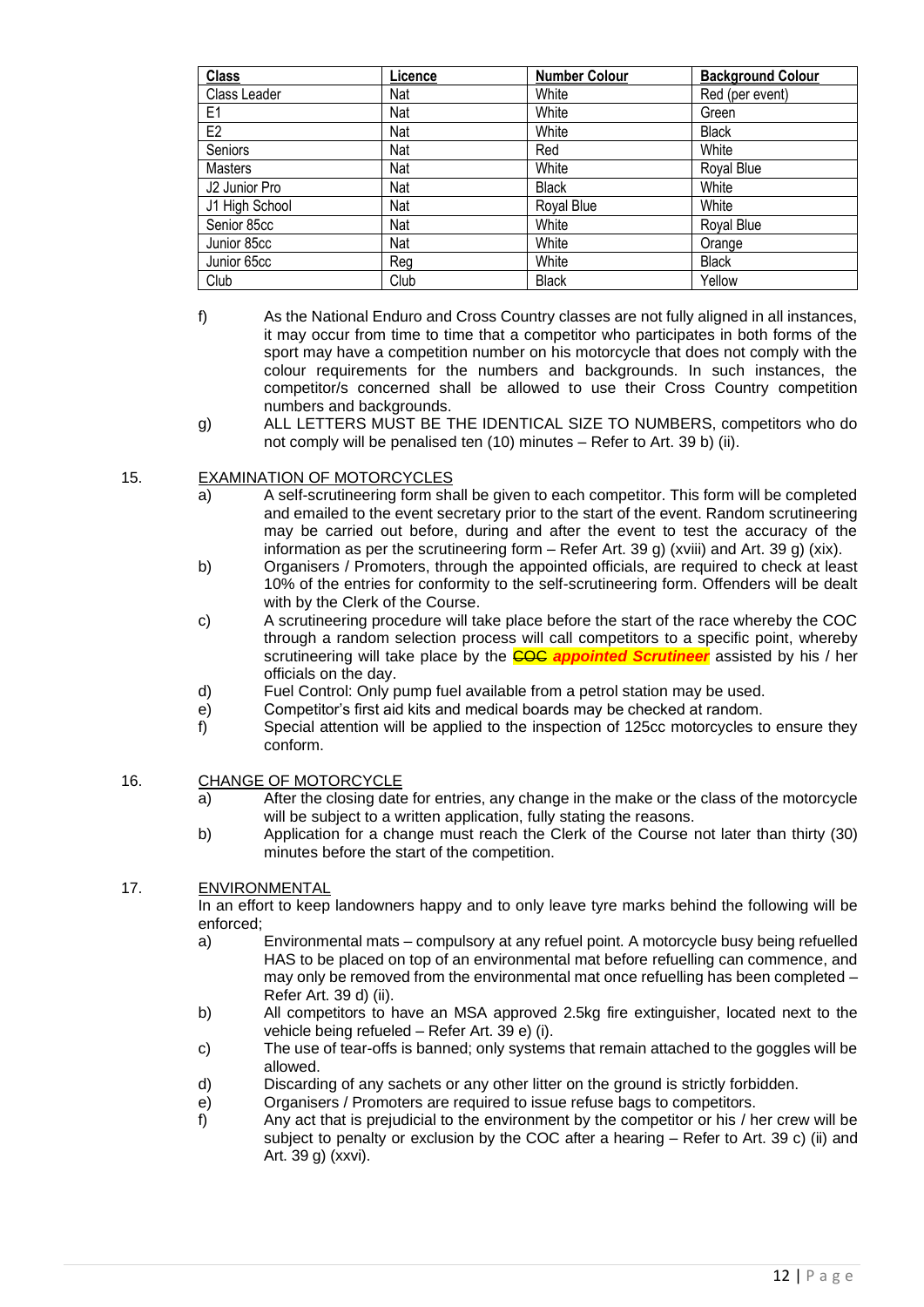#### 18. COMPETITORS' ENCLOSURE

Official teams are to be provided with suitable pit areas provided the teams have made arrangements with the Organisers / Promoters at least a week before the event.

#### 19. ORDER OF STARTING

- a) The order in which competitors will be started for the first event of the season shall be decided by the previous year's class points the class points gained in the Championship so far.
- b) Competitors are to be started two (2) at a time on the same minute, up to a maximum of six (6) competitors, and where events allow a mass start, can be used.
- c) E1, E2 competitors will be started side by side, followed by Seniors, J2 Junior Pro, J1 High School, Masters, Clubmans, J3 (85cc) and WOW classes, or with specific events, the J3 (85cc) may start at alternate race times to be determined by the Organisers / Promoters in consultation with the Clerk of the Course.
- d) Dust gap intervals will be at the discretion of the Clerk of Course. Regional and club will start next and may be started in higher multiples per minute, at the discretion of the Clerk of the Course. Late entries will start at the back, regardless of class.

#### 20. PUBLIC ROADS AND ROAD CROSSINGS

No racing on public roads is allowed at any event, irrespective of the event's status. Refer to GCR 243. Racing on public roads is illegal and any Organiser / Promoter that orchestrates an event that makes use of public roads without adherence to all the terms of this ART. shall be subject to the severest sanction by MSA. The balance of this ART. shall be rigidly enforced at all levels of racing. Where written permissions are requested they will in all respects comply with Section 317 of the road traffic regulations which is stated hereunder: "Racing and Sport on Public Roads" Section 317

- 1) For the purposes of this regulation the expression "race or sport" includes
	- a) any race, speed trial, reliability trial, hill climbing competition or sports meeting;
		- b) any other activity whatsoever;
			- i) which may constitute a source of danger to traffic; or
			- ii) which may hamper, impede or disrupt the normal flow of traffic.
- 2) No person shall organise or take part in any race or sport on a public road, unless the prior written consent of the MEC of the province concerned has been obtained or, where the race or sport will take place wholly within the area of jurisdiction of a local authority, the prior written consent of such local authority has been obtained.
- 3) In granting consent in terms of sub regulation (2), the MEC or the local authority concerned, as the case may be, may
	- a) in addition to any requirement prescribed in these regulations, impose such further conditions as he or she or it may deem expedient;
	- b) exempt any person concerned with the race or sport for the duration thereof–
		- i) from any provision of the Act regarding any speed limit or determine another speed limit for the road concerned;
		- ii) from any other provision of the Act or from any by-law;
	- c) levy fees for defraying the expenses incurred by the Provincial Administration or local authority concerned in connection with the race or sport.
- 4) Any consent granted in terms of sub regulation (2) may be withdrawn at any time.
- 5) A traffic officer responsible for the safety of the public in the area where the racing or sporting event is staged or a traffic officer at the scene of the event, may immediately withdraw the permission for the event or amend the conditions of the permit to ensure the safety of road user, if the staging or continuation of the event, in the traffic officer's opinion, is causing or will cause any danger or undue obstructions for other road users or any of the participants in the event.

WHERE THE ROUTE OF AN EVENT:

- a) Runs along a Public Road;
	- i) A written application for closure must be lodged with the relevant authorities, such application to disclose the nature and extent of the closure, that unlicensed vehicles will traverse such roads, and the times of the closures AND WHICH APPLICATION MUST BE IN FULL COMPLIANCE OF THE ROAD TRAFFIC ACT AND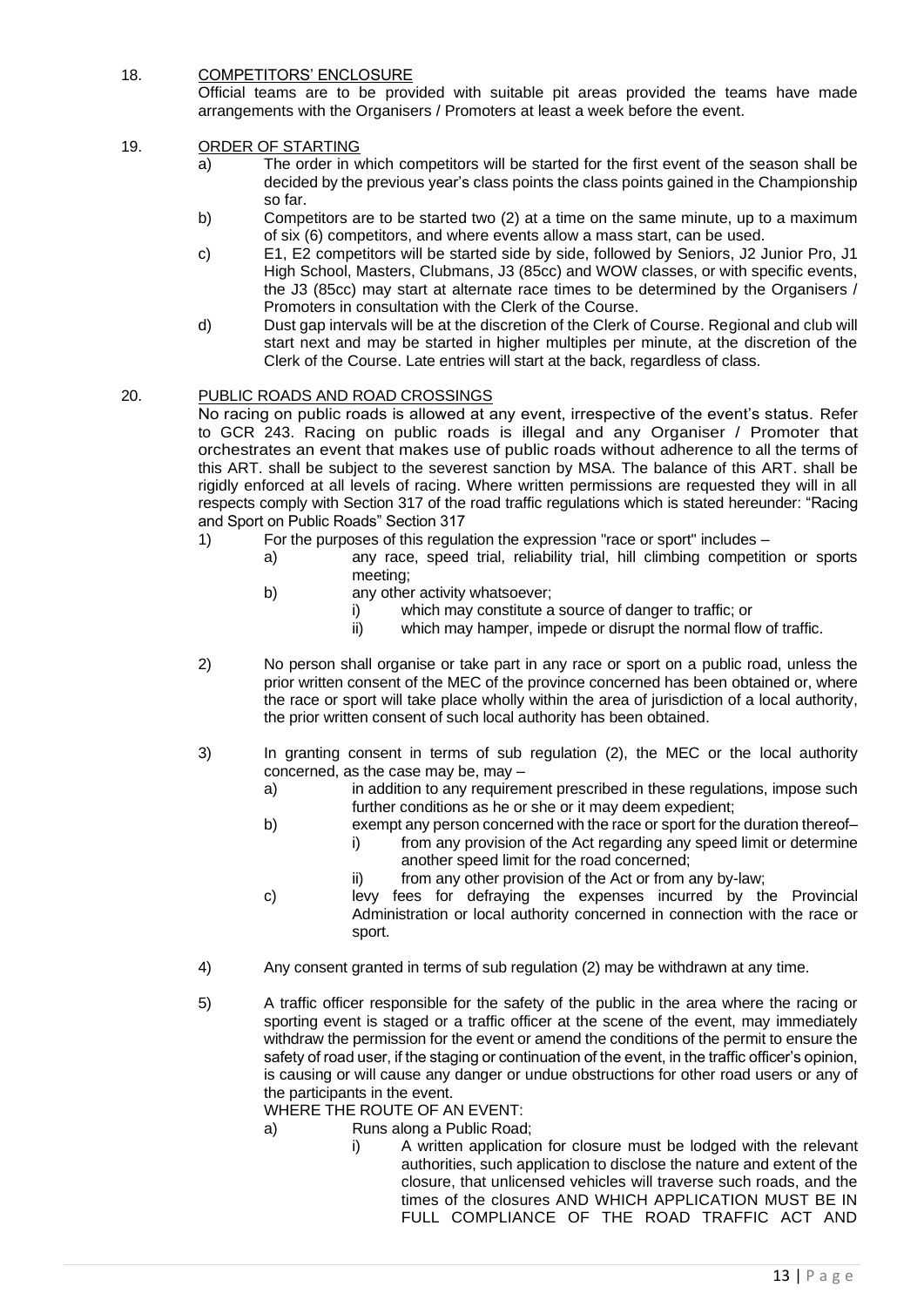REGULATIONS.

- ii) That road must be closed with the appropriate written permission from the relevant authorities and manned by police officials and race marshals or as directed by the authority granting closure permission.
- iii) Where the route crosses a road or railway line, a danger board with a black exclamation within a red triangle is placed 100m before the road or rail crossing, followed by a board with a black cross on a white background is erected 50m before the road or railway line. A stop sign is erected at the edge of the road or railway line and must be visible to competitors allowing sufficient space to stop. It is compulsory to stop at this intersection. Competitors must ascertain whether it is safe to cross the road or railway line before proceeding. At least one (1) foot needs to be placed on the ground when the competitor comes to a standstill. The foot and bike must be stationary and no dragging is allowed. Non-compliance will incur a penalty – Refer Art. 39 g) (xx). Competitors ignoring a stop, road or rail crossing and not ensuring that it is safe to cross will be excluded – Refer Art. 39 g) (xx)
- iv) The Road must be decontrolled and competitors given time allowances that will allow them to complete the section comfortably whilst obeying all normal traffic rules.
- v) Competitors must be stopped by race marshals at the beginning of the decontrol and advised verbally as well as by means of clearly visible boards that they are about to proceed on a public road.
- vi) Competitors must be stopped by race marshals at the end of the decontrol and advised verbally as well as by means of clearly visible boards that the decontrol has ended.
- vii) Maps and written advices concerning the use of public roads must be posted at least on the official online/electronic notice board at all times during the event and preferably in any program or route map of the event.
- viii) Competitors must be fully briefed on the number, distance and frequency of decontrolled public road sections at rider's briefing.
- ix) No Organiser / Promoter or any official may orchestrate events which traverse public roads without closure, permissions, decontrols, notices, briefings or marshals or compliance with granted permission from the authority.
- x) Notwithstanding anything contained within any other regulation or rule, no racing on public roads is allowed or permitted irrespective of the status of the event. No organising club, promoter, official or competitor may orchestrate, organise or participate in any event where public roads will be travelled upon, traversed or crossed without having sought and obtained the appropriate written permissions as required in the Road Traffic Act 93/1996. Furthermore, if and when competition vehicles are required to travel on, traverse or cross any public road, such public road must be decontrolled and all the relevant provisions of the National Road Traffic Act must be fully complied with. Organisers / Promoters must ensure that sufficient officials are in attendance to both monitor and control the conduct of competitors on public roads. The penalty applicable to any Organiser / Promoter, club or competitor who fails to comply with either the provisions of the Road Traffic Act insofar as the requisite permissions required are concerned or for a breach of the Road Traffic Act, will be the imposition of a fine in the amount of R10, 000 and/or any other sanction deemed necessary by MSA.

- b) Crosses but does not run along a Public Road
	- i) Appropriate written permissions must be sought and obtained from the relevant authority and Organisers / Promoters must comply with the conditions of permissions granted.
	- ii) Stop warning boards advising of the crossing must be posted fifty (50) metres before the crossing and a Stop board immediately before the crossing.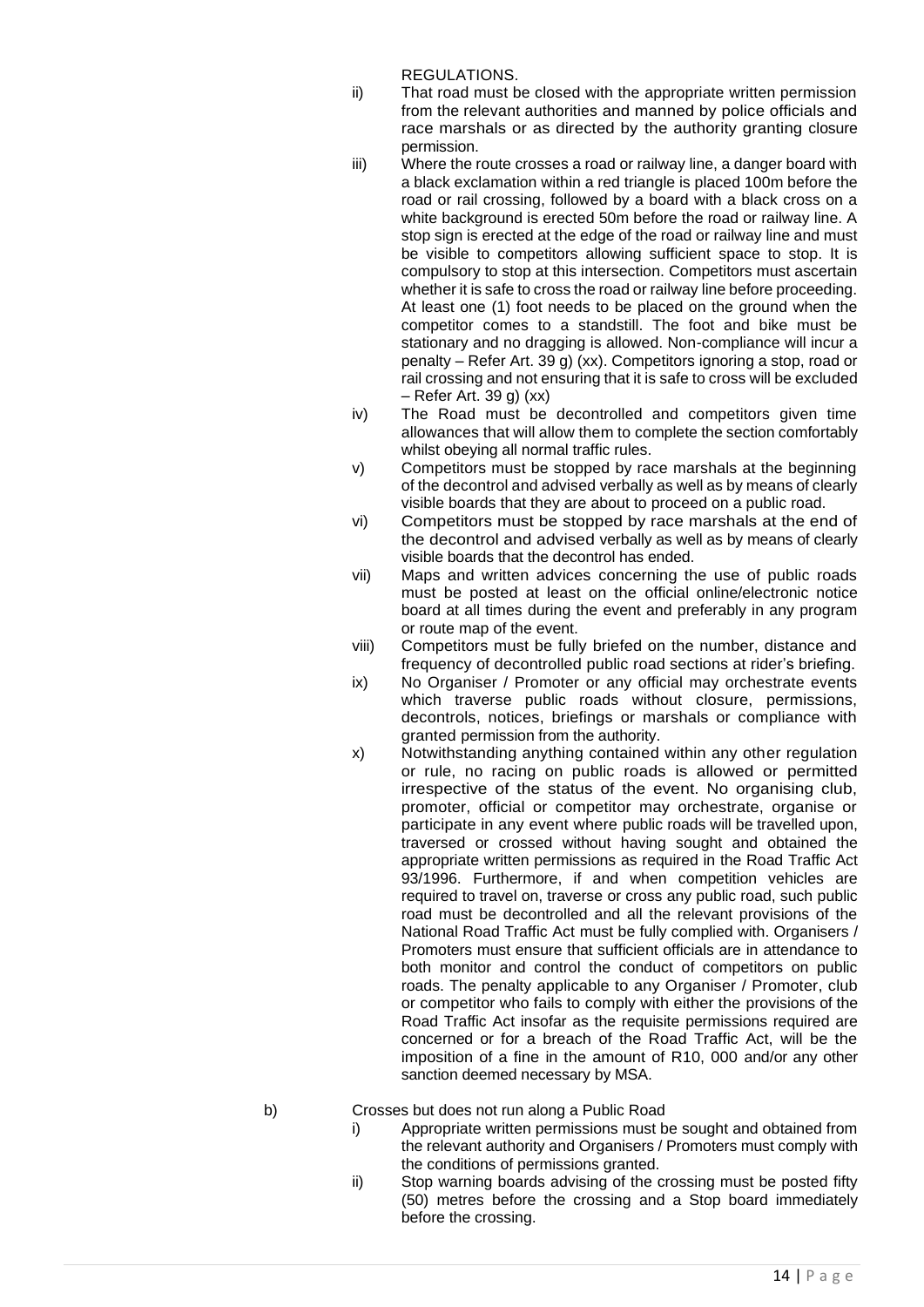- iii) Competent marshals must be posted at such road crossings and must be in possession of a writing pad, pen or pencil to record the competition numbers of offenders.
- iv) All competitors must come to a complete standstill with at least one (1) foot on the ground, the definition being that even if the wheels are no longer turning but the motorcycle is still sliding this shall not constitute stopping – Refer Art. 39 g) (xx).
- v) Competitors must look both to the left and right and only once they are sure that there is no oncoming traffic, may proceed to cross the road.
- vi) No Organiser / Promoter or any official may orchestrate events which crosses public roads without such permissions, signage, marshals or compliance with granted permission from the authority.

#### 21. START & FINISH

#### Start:

- a) At the start of each day's run, the starting signal will be given at the exact time a competitor is due to start.
- b) A competitor's start time will commence even if the competitor has not started or is late.
- c) Any competitor not carrying one (1) litre of drinking fluid, a medical board and a first aid kit will not be allowed to start the day's run – Refer Art. 39 g) (xiv).
- d) The start is from a line with the machine stationary and engine running.

#### Finish:

- a) Once the leading competitor has crossed the finish line and received the chequered flag, the race will be deemed as finished.
- b) All competitors that then cross the finish line, will equally be shown the chequered flag, ending their race, irrespective of the fact that they may have not completed the required number of laps.
- c) Competitors have to have been shown the chequered flag in order to be deemed a finisher and have completed over and above the minimum 66% distance requirement applicable to that competitor's class entered, will be deemed as finishers.
- d) J3 (85cc) and 65cc classes competitors need only to complete one lap after the time has lapsed to be a finisher (in other words, they are presented with the chequered flag upon their passing of the finish line).

### 22. REPLENISHMENTS

Replenishment applies to the motorcycle only, the competitor may receive food and drink at any point on the race track, but not while he is at the timing control table.

- a) No time allowance is made for replenishments, and they must be done during running time in working areas provided, unless there is a prescribed de-control in the event SR's.
- b) In addition to the working areas located at the start and finish, others may be situated along the course and indicated on the route by means of a board stating such.
- c) Replenishment is only allowed in the working areas.
- d) Replenishment is forbidden at the time check control table.
- e) It is forbidden under penalty of exclusion for a competitor to place his / her machine inside any enclosure (tent, van or similar) any time during the event for the purpose of replenishment or any other reason, except when authorised to do so by the Clerk of the Course.
- f) No fuel may be carried other than in a tank or container permanently attached to the machine. The penalty for breaking this rule is exclusion – Refer Art. 39 g) (vii).
- g) The engine must be stopped and the competitor must dismount during replenishment. The penalty for not stopping the engine and dismounting is exclusion  $-$  Refer Art. 39 g) (viii).
- h) The maximum distance between refuels is 50 km/h.
- i) Any welding work in the working area is forbidden under penalty of exclusion Refer Art. 39 g) (ix).
- j) Quick fillers are permitted at the working areas deemed as DSP's, but not at working areas that are classified as "UNASSISTED REFUEL POINTS".
- k) Service crews are required to carry a fire extinguisher with a minimum capacity of 2.5kg, which must be located next to the motorcycle being refuelled. Fire strikers with an equivalent capacity may also be used.
- l) At refuels that are not accessible to service crews, the Organisers / Promoters shall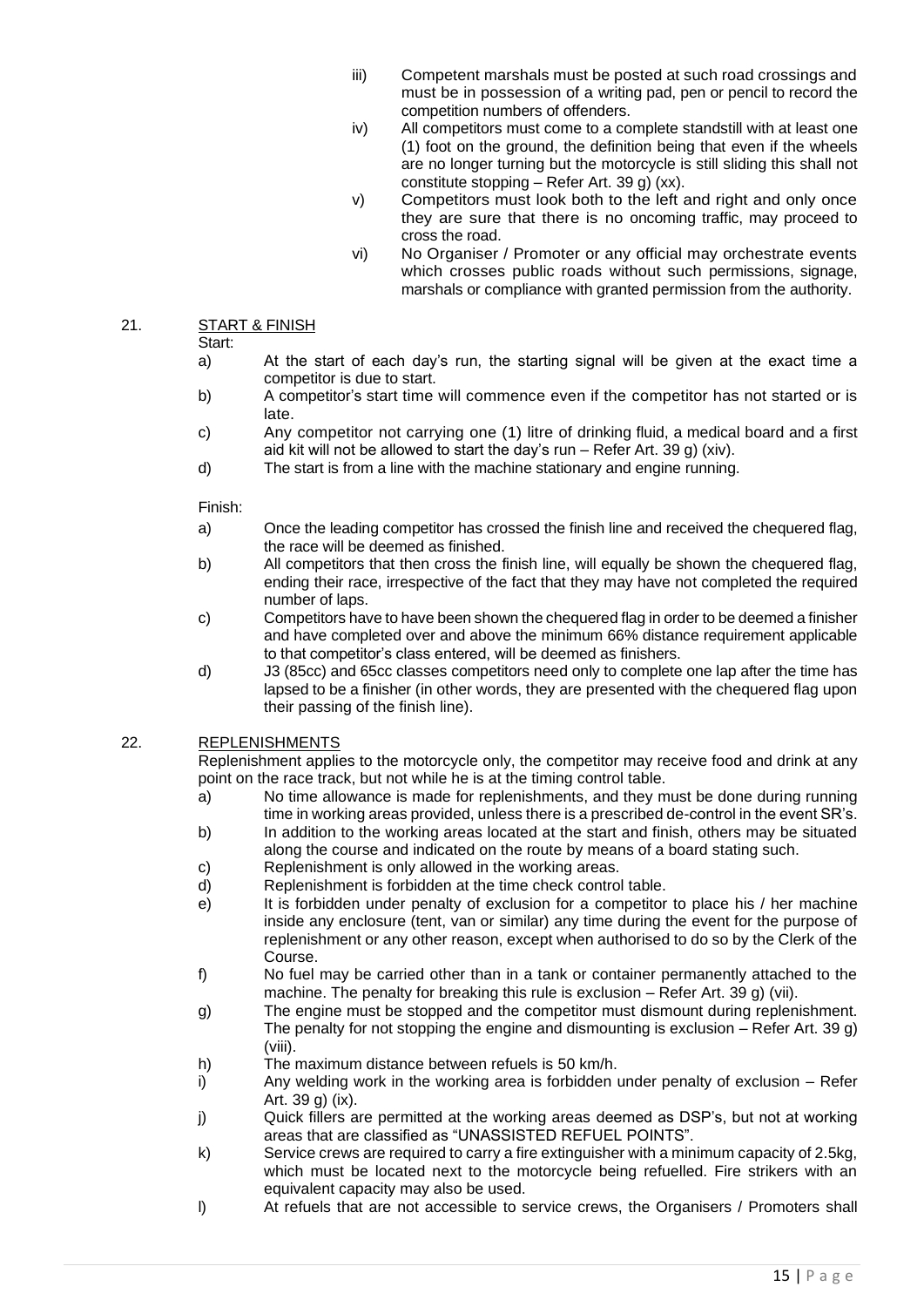have at least four (4) x 2.5kg extinguishers set out in the working/refuel area. Fire strikers with an equivalent capacity may also be used.

- m) The use of an environmental mat by competitors and/or service crew is compulsory.
- n) Walking pace is the speed limit in the pit lane (maximum speed permitted is 20km/h) Refer to Art. 39 a) (i)
- o) No competitor or service crew member may smoke within 5m of a motorcycle being refuelled – Refer Art. 39 g) (v)
- p) "Splash and Dash" is exactly that, only refuelling may be done by the service crew, they may hold the bike and supply parts however only the competitor may carry out any repairs. A "Splash and Dash" area will always be deemed as a none working area.

#### 23. OUTSIDE POWER

- a) Throughout the meeting a motorcycle must only be moved by its own engine power, the physical efforts of its competitor, or some natural cause, or with the assistance of another competing competitor, provided that such competitor is still competing in the race.
- b) Any motorcycle that is towed by another competitor across the finish line will not be classified as a finisher. The penalty for breaking this rule is exclusion – Refer Art. 39 g)  $(x)$ .

#### 24. OUTSIDE ASSISTANCE

- a) All outside assistance is forbidden, other than the normal assistance given at the official working areas – Refer Art. 39 g (i)
- b) The term "outside assistance" refers to the act involved when any person, other than the competitor or an official performing his / her duties, comes into contact with the motorcycle.
- c) Outside assistance may be given by another competitor who is still racing and eligible to be classified as a finisher.
- d) Competitors who have retired or crossed the finishing line may not render assistance – Refer Art. 39 g) (xii).
- e) Outside assistance on the designated route by a spectator or any person is strictly prohibited at enduro events, in particular very difficult sections. No person other than a rider is allowed to touch a bike or rider – Refer Art. 24 m).
- f) Outside assistance from any other outside source is prohibited except in the working areas.
- g) Should a competitor, together with his / her machine, need to leave the course and return to the working area to carry out repairs, the competitor must re-join the course at the point where they left the course. The penalty for returning a race motorcycle to the working area without completing the lap in question is sixty (60) minutes – Refer to Art. 39 e) (ii). However, this would not affect a competitor that leaves their bike on the course and makes his / her way walking back to the work area for spares, or by a method other than riding his / her race motorcycle and returns walking back to their bike to carry out the repairs themselves – Refer Art. 39 g) (iv)
- h) Carrying of fuel on to the course is strictly forbidden.
- i) Service crews and/or service vehicles are not permitted on the racing route other than at working areas, and may not render assistance in any form whatsoever, except at these areas.
- j) Service crews may not establish "spares depots" or leave spares, tyres, fuel, lubricants etc. at any point other than the working areas whether on the route or accessible from the route.
- k) The penalty for receiving outside assistance is exclusion Refer Art. 39 g) (xi).
- l) In the working area only, service crews may do any work on the motorcycle, except for welding work. Welding may not take place in the working area, the motorcycle must be removed to a safe place sufficiently far from fuel supplies, etc. so as not to constitute a safety hazard, before welding work commences permission must be granted by an official.
- m) Outside assistance may be given:
	- i) By an official (listed in the Supplementary Regulations (SR's) and / or Final Instructions as being authorised to assist competitors) on the event. If a competitor is assisted by an official as listed in the Supplementary Regulations (SR's) the competitor must remain responsible to adhere to the Standing Supplementary Regulations (SSR's) and Supplementary Regulations (SR's). Any breach thereof, regardless of the role played therein by an official shall result in action being taken against the competitor concerned, unless the competitor can prove that he / she was unable to persuade the official to act within the rules;

16 | P a g e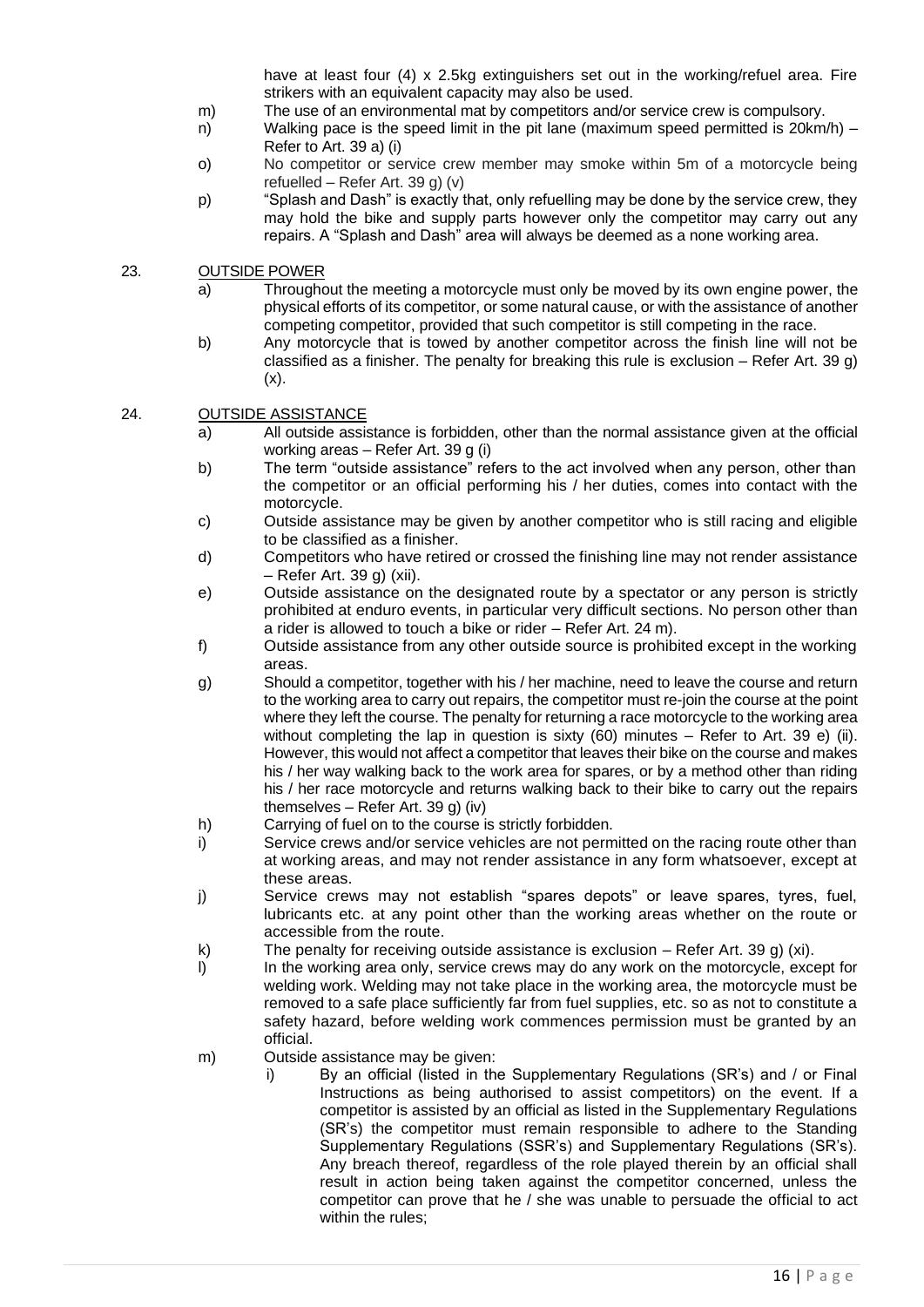- ii) An Official / Marshal in this regard cannot be a family member, rider trainer, sponsorship associate or a team member;
- iii) Assistance by an official is limited to helping around or over obstacles, etc. which assistance must be offered to all competitors. However, this precludes the providing of spares or parts for a motorcycle or quad or the towing of a motorcycle or quad by an official;
- iv) By another competitor who is still actively racing and is eligible to be classified as a finisher;
- v) Competitors who have retired or crossed the finishing line may not render assistance;
- vi) Outside assistance from any other source is prohibited;
- vii) No assistance by service crews will be allowed at unassisted re-fuel points which are not DSP's.

#### 25. ASSISTANCE RENDERED AT THE SCENE OF AN ACCIDENT

a) MEDICAL BOARDS

Competitors must carry a medical Board. The medical board must have a red cross on one side and a green OK sign on the reverse. The size is to be 300mm x 300mm. Failure to use this board or to not stop to assist a competitor will incur a penalty.

#### b) USE OF MEDICAL WARNING BOARD AND ACCIDENT SCENE PROCEDURE

- i) Should any competitor stop due to being involved in an accident whilst on the route being used for an event, the medical waiting board must be displayed in such a manner that the red cross is clearly visible to oncoming competitors, preferably at eye level. Care must be taken to ensure that the correct side of the board is displayed to oncoming competitors. While the warning board is displayed in such a manner, the first competitor arriving on the scene of the accident must stop and render assistance.
- ii) Should a competitor arrive at the scene of an accident where no medical board is displayed, it must be assumed that the injuries are of such a nature that the competitor/s concerned is/are seriously injured or unable to display the medical warning board. Assistance must immediately be rendered. Should further assistance from other competitors be required, the competitor/s rendering the initial assistance must display their medical warning board with the Red Cross clearly visible to oncoming competitors. Should no further assistance be required, the green "OK" shall be displayed. Following an accident where no injuries are involved and no assistance is required, the green "OK" must be clearly displayed to oncoming competitors.

iii) Penalties

Competitors who fail to stop on arriving at the scene of an accident where no medical warning board is displayed or where a red cross is displayed, are guilty of contravening the regulations and may be excluded from the results and/or reported to the Stewards of the Meeting for further disciplinary action – Competitors who are not injured and who, following an accident fail to display the green "OK" shall be subject to disciplinary action instituted by the Clerk of the Course through the Stewards of the Meeting, who in turn may recommend to MSA that further action be taken against the offenders. Misuse of the medical warning board will be treated as a serious offence and will be dealt with as such.

iv) Compensation for competitors rendering assistance Competitors, who render "bona fide" assistance in complying with the foregoing instructions relating to the use of the medical warning board, shall not suffer serious prejudice as a result of their actions. However, the onus shall be on the competitors concerned to prove that bona fide assistance was rendered. Substantiation in this regard would normally be required from the accident victims, fellow competitors, GPS data and officials. Once proven, the Clerk of the Course will then review the competitor's performance before and after the accident and may allocate him a corrected time for that section, depending on the circumstances and the GPS reading.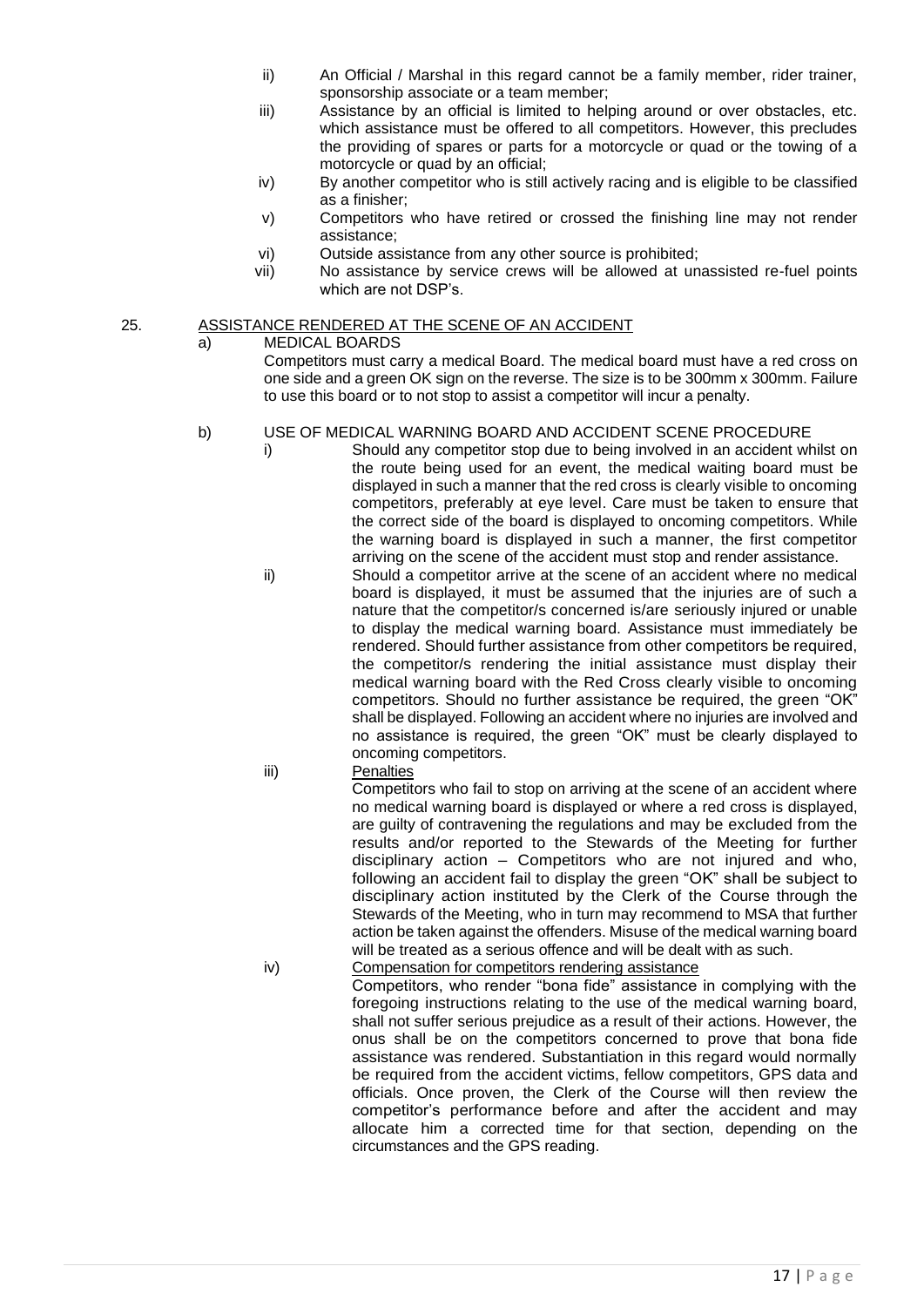- c) PROCEDURE
	- $i)$  In the event that a competitor arrives at the scene of an accident first, he / she is compelled to stop and render assistance to any injured competitor. Unconscious competitors may not be moved in the absence of medical personnel.

ii) Upon the arrival of a second competitor at an accident scene where injuries have been sustained, either the first competitor or the second competitor must;

- Make a note of the approximate time. GPS's may be used to record accurate times.
- Where either competitor carries a GPS to establish the co-ordinates of the accident, write them down or mark a waypoint, alternatively to make notes of the approximate whereabouts of the accident.
- Proceed along the race route to the next marshal point and accurately report the information to that marshal.
- At the time of reporting to the marshal any time taken which may need to be compensated, together with the names / competition numbers of any other competitors rendering assistance and remaining with the injured competitor must be related to the marshal for verification purposes.
- Competitors arriving subsequently at an accident scene are similarly required to stop and may relieve the assisting competitor.
- iii) This process is to be followed by all subsequent competitors.
- 26. RIDERS' BRIEFING
	- a) Organisers / Promoters are required to hold a riders' briefing, either in the pit area or virtually via social media or the official online / electronic notice board.
	- b) Details such as the following, must be mentioned and discussed at riders briefing, at the minimum:
		- i) Distance of route;
		- ii) Number and nature of check / marshal points;
		- iii) Time bars;
		- iv) Route description;
		- v) Number and nature of road crossings;
		- vi) Start time and order;
		- vii) Affirmation of rules and what officials will be on lookout for on the day;
		- viii) Unique circumstances that may affect the race on the day (weather, etc.);
		- ix) Any other points that official feel warranted;
		- x) Event sponsors to be thanked

#### 27. EVENT EVALUATION FORMS

- a) All competitors are required to hand in an Event Evaluation Form, on which competitors must clearly mark their completion or retirement from the event.
- b) These forms must be handed in within one (1) hour of the competitor finishing or retiring from the event.
- c) The fine for not handing in a fully completed Event Evaluation form is R250.00.
- d) Any competitor that is involved in or witnesses an incident that requires attention by the officials, is required to lodge the incident in writing to the Clerk of the Course within thirty (30) minutes of completing or retiring from the event.

#### 28. ROUTE MARKING

- a) The official route may not be left for any reason.
- b) In those cases where the competitors must follow a very definite route, (i.e. on grassland, rough terrain, footpaths, etc.), the Organisers / Promoters must indicate the route precisely and very clearly.
- c) The following will be minimum acceptable route marking requirements.
	- i) Route marking must be red or orange "Day-Glo" and;
	- ii) must have a minimum visible area of 100 square centimetres. No other colours are permitted;
	- iii) Route markers may take the form of arrows or flaglets;
	- iv) No route marker to be more than 1,5 metres above ground level;
	- v) Where the route is not obvious, for example, through open bush area, forest, etc. where no obvious paths exist each succeeding route marker must be clearly visible from the preceding one by a competitor seated on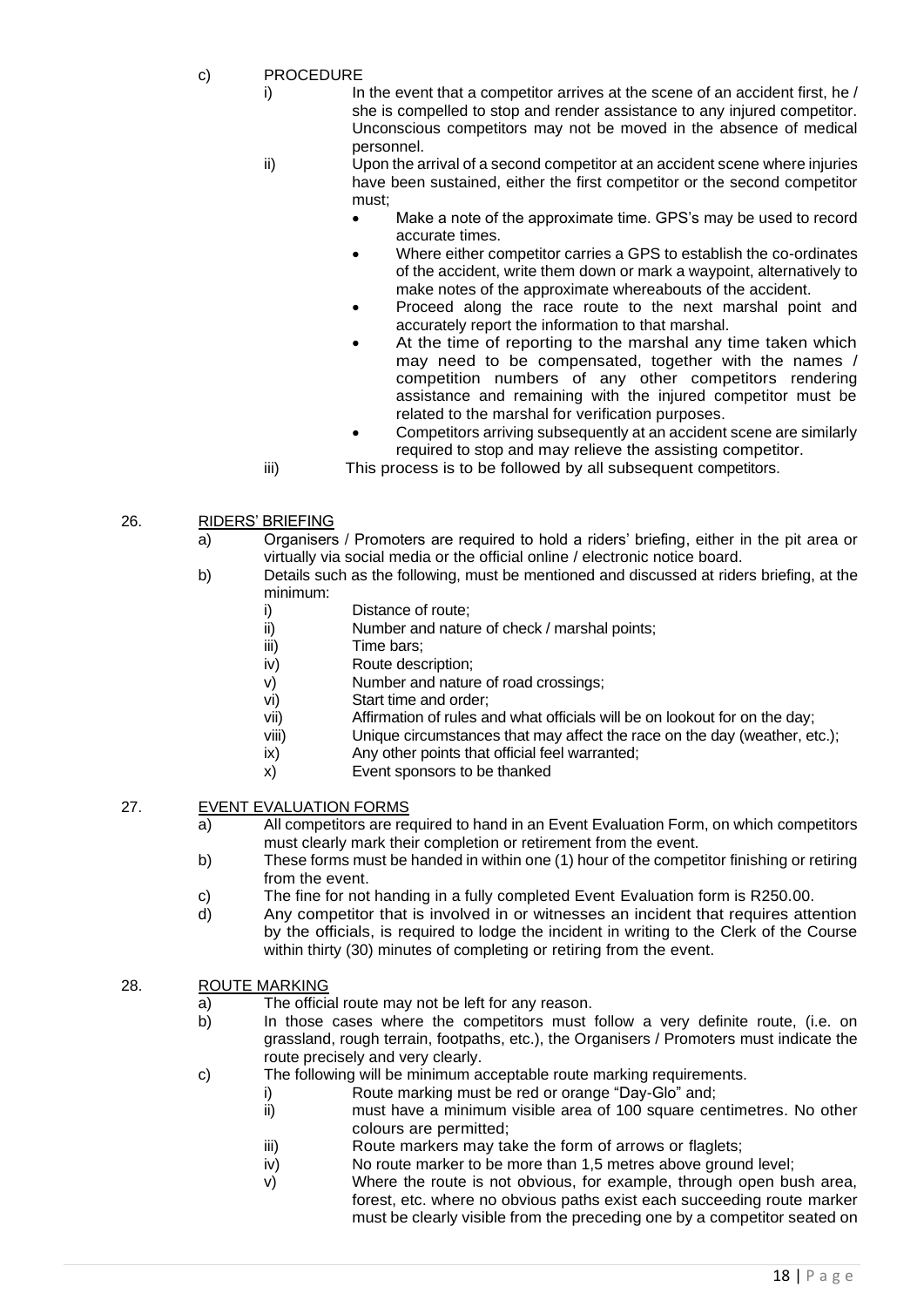his / her machine;

- vi) On obvious routes, for example paths, roads, etc. the markers will be placed no more than 500 metres apart, irrespective of the clarity of the route;
- vii) Green markers indicate NO GO areas / routes / paths;
- viii) If a competitor comes across green markers, that competitor must assume he / she has taken a wrong turn and is no longer on the planned race route;
- ix) Neither the red or orange nor the green markers are to have anything printed on them such as sponsors logo's etc. Unless written permission is obtained from EnduroSA.
- d) Route markings must be placed on the left hand side of the track except where a turn is indicated where the following will apply:
	- i) Track turning to the left two (2) markers one above the other with a gap not exceeding 20 cm will be placed on the left hand side of the track within 10m before the left hand turn. Turning inside any of these double markers by any distance will be deemed as a deviation – Refer Art. 39 d) (iii) and Art. 39 g) (ii). A single confirmation marker must follow this on the left hand side of the track after and within sight of the intersection or turn;
	- ii) Track turning to the right As above, except that the double markers must be placed on the right hand side of the track;
	- iii) Track doubling back four (4) markers, one above the other, shall be placed at the turn to indicate the 180-degree corner.
- e) Danger boards should only be used where an extreme change in terrain takes place without warning. Danger boards should have a minimum size of 30cm wide x 50cm high with an exclamation mark or three (3) markers 50m before the hazard to give the competitor sufficient warning. A Danger board or three (3) markers must be placed at the actual danger point. Where the route comes to a T-junction at which there is barbed wire or game fencing, a danger board should be placed at least fifty (50) metres before the fence and this fencing should be clearly marked with barrier tape indicating the direction of the turn.
- f) Where the obvious road is not a continuation of the route, "no go" marking should be introduced if at all possible.
- g) Where the terrain does not allow for the above type of marking (e.g. rocky mountainous terrain devoid of vegetation) the route may be marked with painted "Day-Glo" directional arrows and non-directional "Day-Glo" paint onto fixed objects. This paint MUST be biodegradable.
- h) Any deviation off the official marked route, shall be penalised thirty (30) minutes for the first transgression, the second transgression shall be exclusion – Refer to Art. 39 d) (iii) and Art. 39 g) (ii).
- i) All markers except the biodegradable paint must be removed from the route within twenty-one (21) days of completion of the competition; failure to do so may result in MSA withholding future permits until rectified.

# 29. LOCAL TRAFFIC REGULATIONS

- a) Competitors must conform to the traffic regulations in force in each locality crossed during the competition.
- b) Any competitor found guilty of an offence against such regulation may, after enquiry, be excluded.

# 30. IMPASSABLE SECTIONS

- a) If, in the course of the meeting, the Clerk of the Course decides that a section of the course has become impassable or that its condition is such that it cannot be negotiated without outside assistance, he may take out the entire section.
- b) This may only be enforced if it does not prejudice competitors who have already completed (or entered) this section.

#### 31. TIMEKEEPING

- a) Timekeeping equipment must be handled under the supervision of an official licensed timekeeper.
- b) If the timekeeping equipment does not work, the times must be recorded manually.
- c) Every timekeeper for an event needs to be licensed by MSA (without exception), which needs to be approved by EnduroSA in writing seven (7) days prior to the start of the event.
- d) Timekeepers are to ensure that they provide live timing services, as well as an entry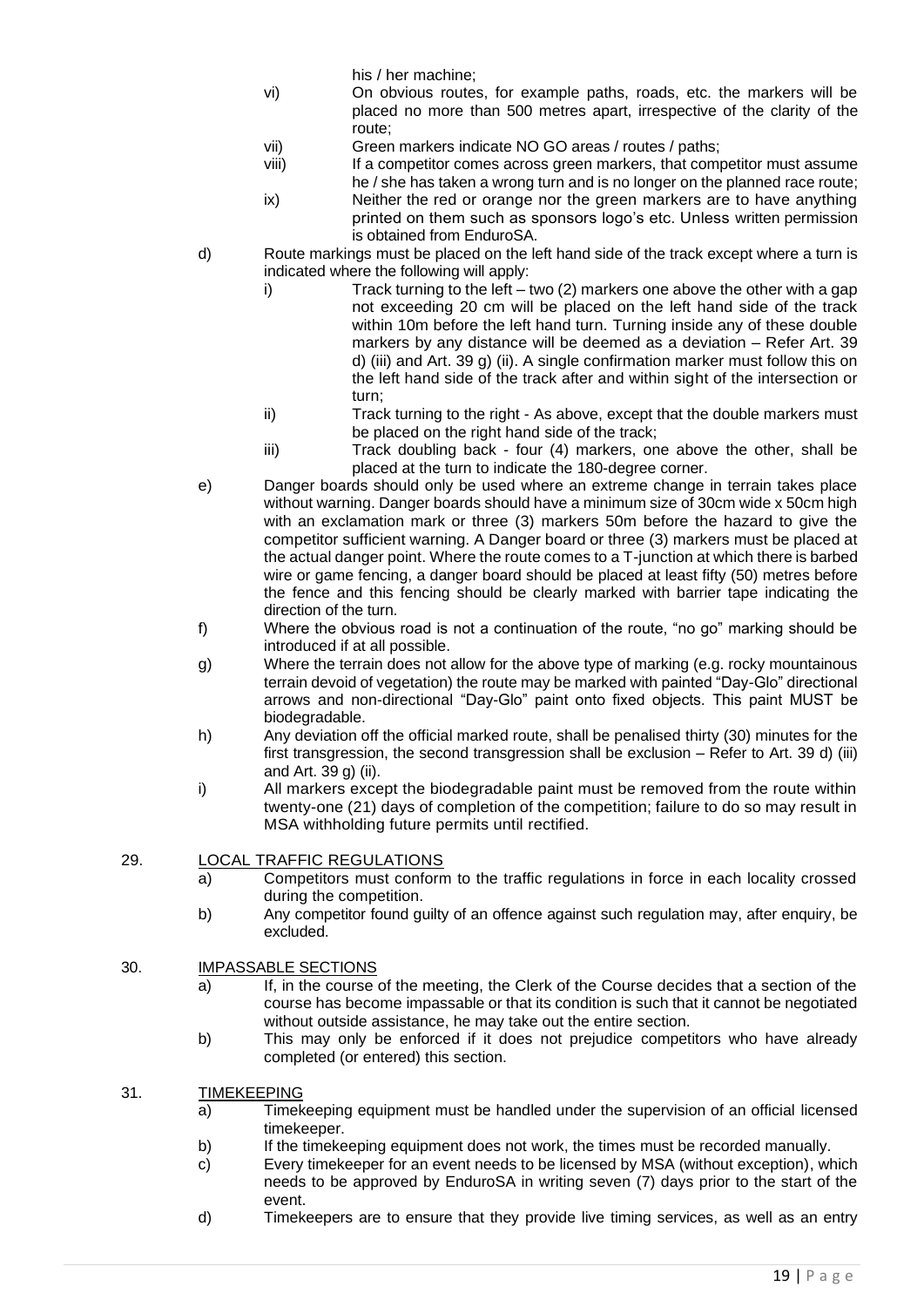system available on the EnduroSA website as a first point of contact.

- e) Timekeeping equipment should provide a system that is digitally operated with no manual processes between capturing the data from the competitor and the results data displayed as results.
- f) Only one timekeeping entity can be used on any given event, inclusive of National, Regional and Club competitors, where applicable.
- g) Organisers / Promoters must provide a suitable area for time keepers which will be a restricted area and must provide adequate protection from inclement weather conditions.
- h) Provisional results should be posted as soon as possible, however the intended posting time of provisional results will be published in the Supplementary Regulations (SR's).
- i) Timekeepers will be fined One Thousand Five Hundred Rand (R1, 500.00) per hour for results that are late (maximum fine limit is Seven Thousand Five Hundred Rand (R7,500.00)).
- j) Provisional results will only become final once they have been signed off by the Clerk of the Course in accordance with the stipulated time as published in the supplementary regulations

#### 32. ROUTE / CHECK CARDS

A Route Checkpoint may be a manned "Tick Marshal" ticking a Route Card / decal, or unmanned "Stamper" using a Stamp Card or a digital Checkpoint receiver:

- a) Route check cards will be issued at the documentation. Competitors will be responsible for getting their cards marked / stamped at all the route checks.
- b) All check cards are to be checked by the competitor at each checkpoint, and it's the competitor's responsibility to ensure that the check card marker is clearly visible with the naked eye on the check card.
- c) Route check cards must be handed in at the end of the day or at the end of each lap, or on retirement, failure to do so will result in the competitor being awarded a penalty – Refer to Art. 39 g) (xxii)
- d) Any competitor who fails to get his / her route check card marked / stamped at a check point with the intention to deceive the Organisers / Promoters by altering or obliterating any entry on his / her check card, or using another competitor's check card, will be excluded – Refer Art. 39 g) (xv).
- e) Any competitor who accidentally loses his / her route check card must obtain another from the official in charge of the main time control. This new card must be used at that checkpoint and at all the following checks – Refer Art. 39 f)
- f) Competitors will be penalised a minimum of fifteen (15) minutes for the first Checkpoint missed – Refer Art. 39 c) (iii). Competitors missing a second Checkpoint will be penalised a minimum of thirty (30) minutes – Refer Art. 39 d) (iv). Competitors missing 3 or more Checkpoints will be penalised a minimum of 1 hour – Refer Art. 39 e (iii).
- g) A digital checkpoint system will be used at some events whereby the competitor must ensure that their digital tag / wrist band is used as per the system requirements. In some instances, the digital checkpoint system can be used in tandem with the Route check card system, at the discretion of the COC.

#### 33. INDICATION OF CHECK POINTS AND STAMP POINTS

- a) A check point will be indicated by a board placed five (5) to ten (10) metres before reaching the control.
- b) These boards will be placed so that they are at all times clearly visible to the competitors.

# 34. A - DECONTROL:

Decontrols may be implemented at the discretion of the Organisers / Promoters, taking the wellbeing of competitors into account. Where decontrols are implemented, this shall be on the following basis:

- a) A minimum of ten (10) minutes at the pits at approximately 50% race duration.
- b) Organisers / Promoters will maintain sequence and time sheets at the start and finish of the decontrol to confirm entry and exit order.
- c) Large display digital clocks are compulsory at the entry as well as the exit of decontrols.
- d) Organisers / Promoters will provide competitors with a sticker reflecting the exit time at these decontrol points. Retention of these stickers is the responsibility of the competitor and any competitor endeavoring to exit the decontrol without such sticker will have to return to the decontrol marshal to obtain a replacement sticker with the same original time on it. Any delay in obtaining this will be to the detriment of the competitor.
- e) A fifteen (15) minute penalty will be applied for a competitor leaving the decontrol early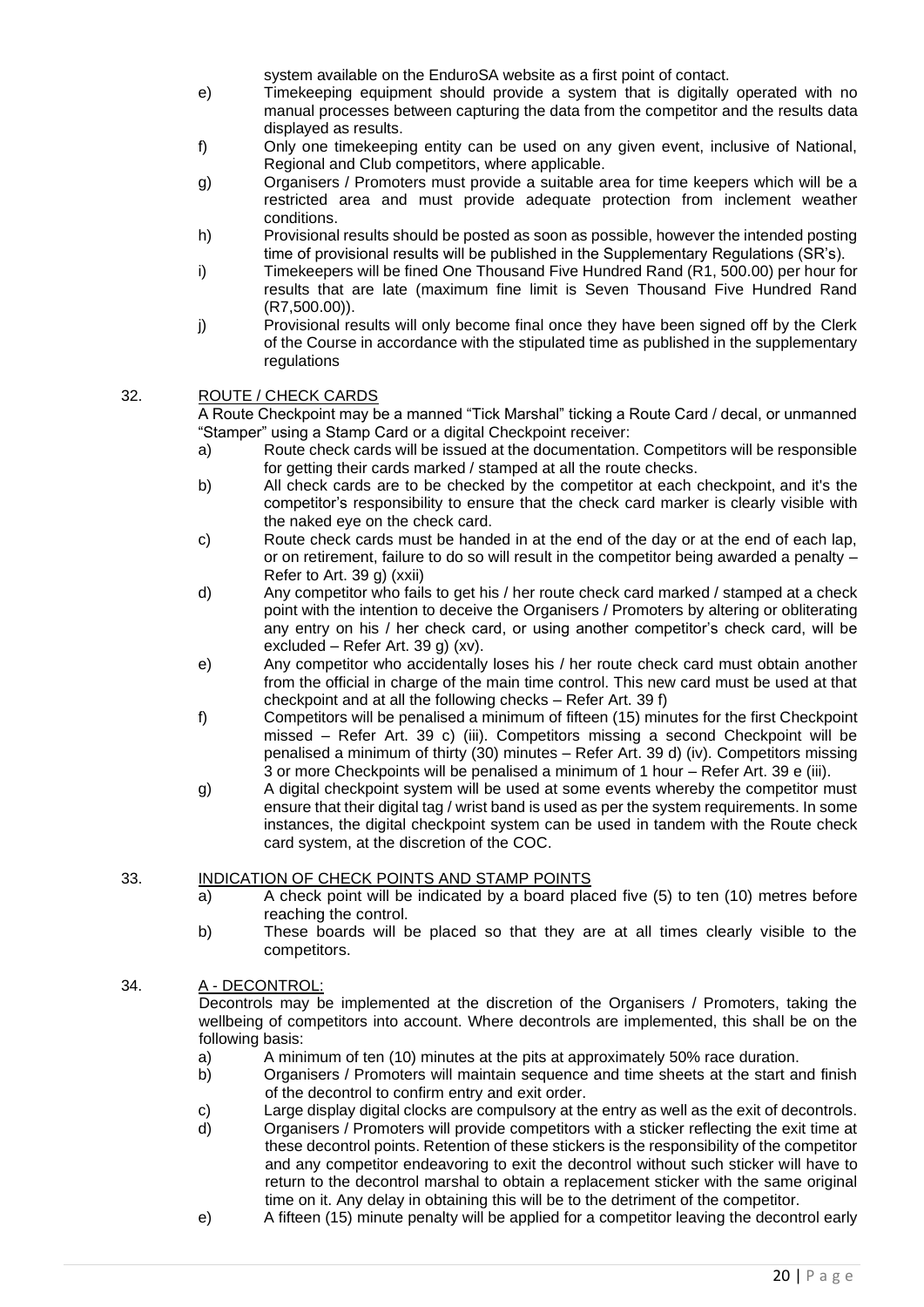# B - UNASISTED REFUEL POINTS

- a) Fuel cans must be set up in an orderly fashion with require refueling mats in place.
- b) Refuel points need to be suitably bunted off to ensure the safety of competitors and officials and to control the flow of race traffic through the refuel point
- c) The routing of the competitors must ensure that all competitors pass through the refuel point even if they do not take on fuel.
- d) There may be no alternative around a refuel point.
- e) Refuel points must always be unassisted and no assistance in terms of holding the motorbike and or passing fuel to the rider.
- f) Riders need to be dismounted from the bike during refueling.
- g) Adequate signage indicating the start and end of a DSP or pits and refuel points must be clearly marked and visible to competitors.
- h) No quick fillers are permitted at all unassisted refuel points
- i) Refer to 'Accepting outside assistance' Refer Art. 24 and Art. 39 g) (xi).

35. CLAIMS TO SPECIAL TIME ALLOWANCE

- a) If a competitor can convince the COC that he was delayed by abnormal circumstances outside his / her control, such as a delay occasioned because he had to stop to render first aid in the case of a serious accident, an allowance may be granted.
- b) Neither alleged balking caused by another competitor cannot be accepted as an abnormal circumstance.

#### 36. ROUTE CHECKS

- a) In addition to having his / her route check card marked / stamped with the checkpoint marking clearly visible with the naked eye at all the check points, the competitor must produce his / her route check card for marking / stamping at any official route check.
- b) A board placed on either side of the road ten (10) metres before the route check will indicate such route checks, which may or may not be marked / stamped on the route check card.
- c) At each route check, the officials must keep a checklist indicating the passage of each competitor by number and in order of arrival.
- d) If clippers are used they must have warning boards posted both fifty (50) metres before and at the clipper position. It will not be necessary to man these clipper positions.
- e) No GPS information will be used to validate any missing checkpoint.

#### 37. COURSE DESIGN

The course must be practicable in all kinds of weather conditions, and of a terrain that is aligned to the normal description of that particular facet. There are to be no special stages, and the entire race course is to be raced by competitors from start to finish.

- i) No steel stakes or any material that can impale a competitor may be used to hold barrier tape to demark the route.
- ii) No practising will be allowed and the penalty for practising is exclusion Refer to Art. 39 g) (xvii).
- iii) The competitor must cross the finish with a flying finish and stop at the stop control, which will be situated at least twenty (20) metres after the finish line and will be clearly sign posted.
- iv) The Start / Finish area should have a design of timed in and recorded out of pit lane, with a standard format to allow for decontrol, flying finish and parc ferme, to allow Organisers / Promoters, time keepers and officials to work efficiently together.
- v) Competitors may not stop between the finish line and the twenty (20) metres leading up to the stop sign / line.
- vi) Organisers / Promoters are to take all precautions possible to alleviate the possibility of "bottle necks" on the route.

#### 38. FINAL IMPOUND

- a) At the final impound, or within thirty (30) minutes later, one or more engines of the motorcycles having finished the competition may be examined.
- b) If any engine is found not to comply with the capacity of the class in which it was entered, the competitor concerned will be excluded.
- c) All GPS units, which must be attached to the race bike at all times during the race, must accompany that race bike into the impound area, and may not be removed from the bike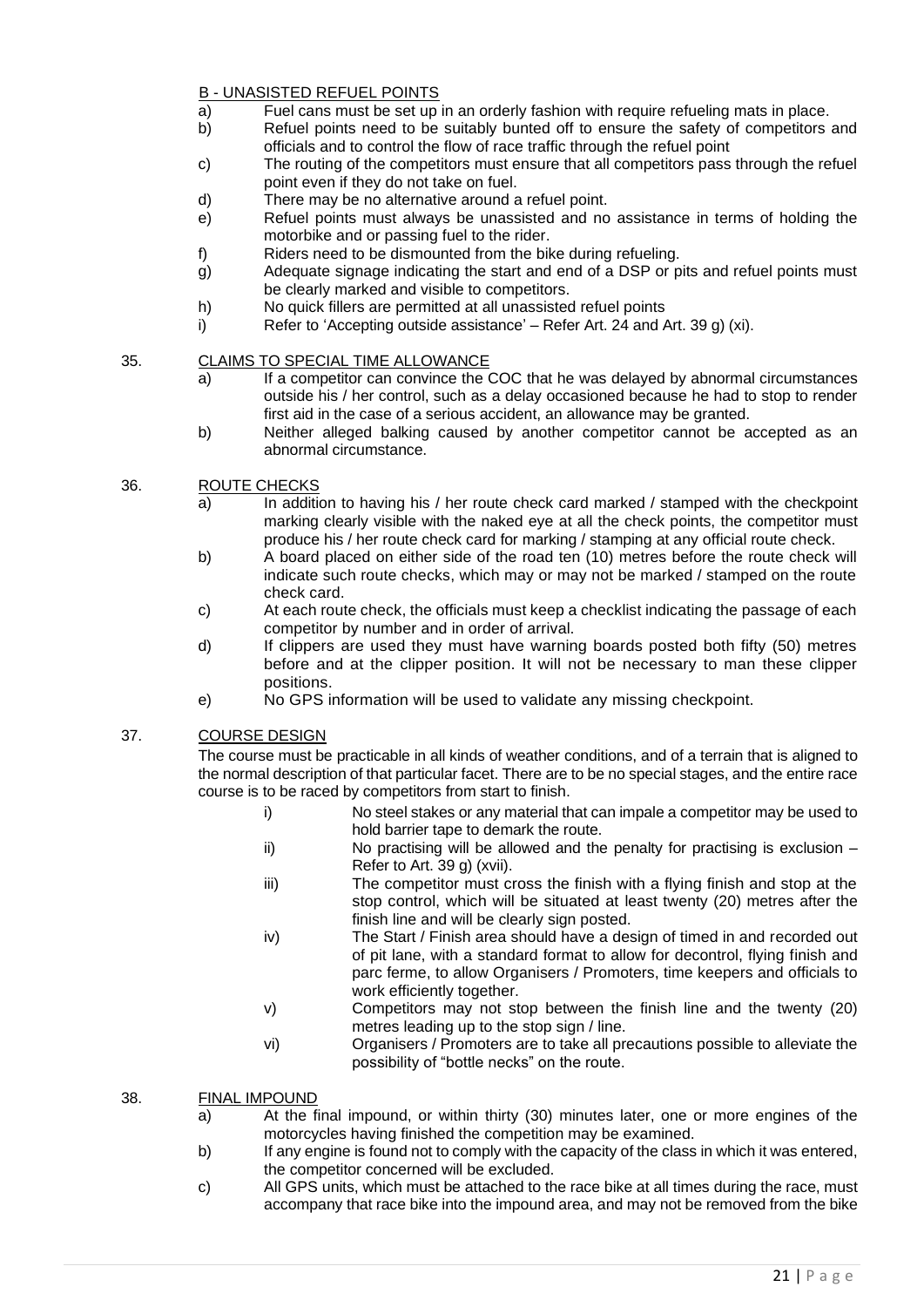until the bike has been released from the impound area by a race official.

- d) Race officials may remove GPS's from the race bikes whilst in impound for the purposes of downloading the race data on the GPS units in question. In such instances, the onus will be on the competitor to reclaim his / her GPS unit(s) from the race officials once the download is complete, and only after the impound area has been officially opened.
- e) Organisers / Promoters are required to institute a functional system of recording and naming ownership of impounded GPS's.

# 39. LIST OF PENALTIES

The following standard penalties shall apply. The COC shall notify the imposition of any such penalty to the competitor in writing but a hearing shall not be required prior to imposition if circumstances make it impractical to do so – Refer to GCR 175.

- a) Five (5) Minutes
	- i) Exceeding walking pace (maximum speed permitted is 20km/h) in the pit lane – five (5) minutes – Refer Art. 22 (n)
	- ii) For jumping the start five (5) minutes
- b) Ten (10) Minutes
	- i) For not first ensuring that it was safe to cross a road crossing before pulling off from a stop control.
	- ii) All letters must be the identical size to numbers on competition number boards – ten (10) minutes – Refer Art. 14 g)
- c) Fifteen (15) Minutes
	- i) For leaving a decontrol ahead of time.
	- ii) Any transgression of Art. 17 per occurrence fifteen (15) minutes or Exclusion depending on severity – Refer Art. 39 g) (xxvi)
	- iii) For the first Checkpoint missed Refer Art. 32 f)
- d) Thirty (30) Minutes
	- i) Failure to wear a helmet or protective clothing whilst racing Refer Art. 9 g) (vi)
	- ii) For failing to refuel on an environmental mat Refer Art. 17 a)
	- iii) Deviating off the route i.e. turning inside double markers, turning inside marking stakes or bunting, being further than twenty (20) metres away from a single marker. (1st offence): (thirty (30) minutes) – Refer Art. 28 d) (i) and h)
	- iv) For the second Checkpoint missed Refer Art. 32 f), over and above the fifteen  $(15)$  minute penalty for  $1<sup>st</sup>$  checkpoint missed.
- e) Sixty (60) Minutes
	- i) Failing to have a 2.5kg fire extinguisher available, located next to the vehicle being refuelled – Refer Art. 17 b)
	- ii) Leaving the course to carry out repairs in the working area: (sixty (60) minutes) – Refer Art. 24 g)
	- iii) Penalty for more than three (3) Checkpoints missed Refer Art. 32 f), over and above the fifteen (15) minute and thirty (30) minute penalties for the 1<sup>st</sup> two (2) checkpoints missed.

#### f) One (1) Lap Penalty

Minimum of a one (1) Lap penalty for a lost Route Check Card – Refer Art. 32 e)

- g) Exclusion
	- i) Receiving spare parts outside the working area Refer Art. 24
	- ii) Deviating off the route  $(2^{nd}$  offence) Refer Art. 28 d) (i) and h)
	- iii) For failing to carry out the instructions of an official.
	- iv) Not riding at walking pace in the working area or dangerous riding in the working area – Refer Art. 24 g)
		- v) Smoking while refuelling or working on the motorcycle Refer to Art. 22 o)
	- vi) Being more than sixty (60) minutes late at the start.
	- vii) Replenishment outside areas provided for this purpose by the Organisers / Promoters, or carrying fuel in a container not securely affixed to the motorcycle – Refer Art. 22 f)
	- viii) Not stopping the engine and dismounting during replenishment Refer Art.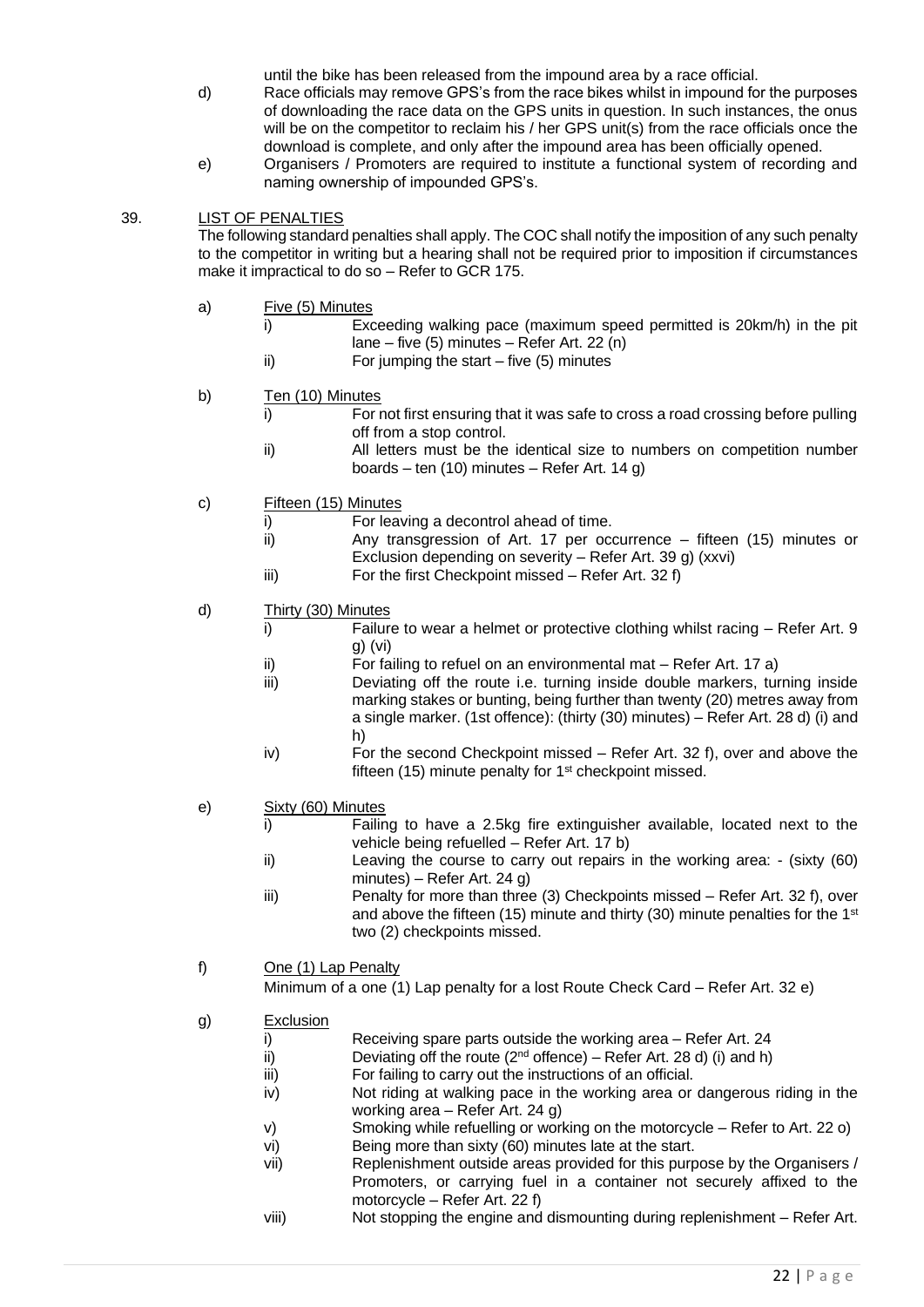- 22 g)
- ix) Carrying out any kind of welding work in the working area Refer Art. 22 i)
- x) Using outside power Refer Art. 23 b)
- xi) Accepting outside assistance Refer Art. 24 k)
- xii) Being accompanied by a retired or non-competitor Refer Art. 24 d)
- xiii) Knowingly riding in the reverse of the route.
- xiv) Starting the race without 1 (one) litre of drinking fluid, medical board and a first aid kit – Refer Art. 21 c)
- xv) Altering a route check card or using another competitor's route check card – Refer Art. 32 d)
- xvi) A competitor who misses a manned check point more than once Refer Art. 32 e), at the discretion of the Clerk of the Course.
- xvii) Practicing on the course Refer to Art. 37 ii) and Art. 43 a)
- xviii) Engine capacity, frame or Engine Number not complying with that stated on the self-scrutineering form or change of engine or frame – Refer Art. 15 a)
- xix) For any false declaration on the self-scrutineering form Refer Art. 15 a)
- xx) Not stopping and putting one foot on the ground at a road or railway crossing – Refer Art. 20 5) a) (iii) and Art 20 5) b) (iv)
- *xxi) Reserved*
- xxii) Failure to hand in route check cards at the end of the day, at the end of each lap or on retirement – Refer to Art. 32 c)
- xxiii) For failing to hand in a GPS for route download when so requested Refer Art. 2 h)
- xxiv) Committing any breach of the General Competition Rules (GCR's), these Standing Supplementary Regulations (SSR's), Supplementary Regulations (SR's), Official Bulletins or Final Instructions for which no specific penalties have been laid down
- xxv) Competitor conduct and responsibility. Each competitor is responsible for the behavior and conduct of every person associated with him / her at the race.
- xxvi) Any act that is prejudicial to the environment, depending on severity Refer to Art.17 and Art. 39 c) (ii)

#### 40. ACCEPTANCE OF OFFICIALS DECISIONS

- a) Every competitor must accept all official measurements, distances and decisions, and authorises the Organisers / Promoters to publish them in the manner they see fit.
- b) He / she also agrees that any advertising he / she publishes in connection with the competition, or is published in his / her name, will be true, accurate and not misleading.
- c) The competitor also consents not to publish any advertising concerning the results until the official results have been issued by the Organiser / Promoters, and that in the event of any alteration in the official awards owing to protests or other cause, he / she will only publish the awards or results as thus amended.

#### 41. REQUESTS FOR EXPLANATION

- a) Any request for explanations concerning the results of the day's run must be addressed in writing to the Clerk of the Course within the time prescribed by the SR's.
- b) Every competitor of an event has the right, on written request, to see any written or printed matter; records; time cards etc. pertaining to the event up until the protest time has elapsed. If a competitor requires this information in order to formulate a protest or appeal, the time limit for acceptance of protests must be extended until thirty (30) minutes after this information has been provided.

# 42. PUBLICATION OF RESULTS

The race day results should be published as soon as possible; however, the intended posting time of provisional results will be published in the Supplementary Regulations (SR's).

#### 43. PRE-RACE PRACTISING

- a) Any competitor who has been found to have walked, ridden (any form of transportation) or practiced on the route at any time during the twenty-eight (28) days preceding the event, will be precluded from participation or subsequently excluded – Refer Art. 39 g) (xvii).
- b) The foregoing, however, does not apply to legitimate participation in an MSA sanctioned event, which may have crossed or used roads forming part of the event's course within the last twenty-eight (28) days.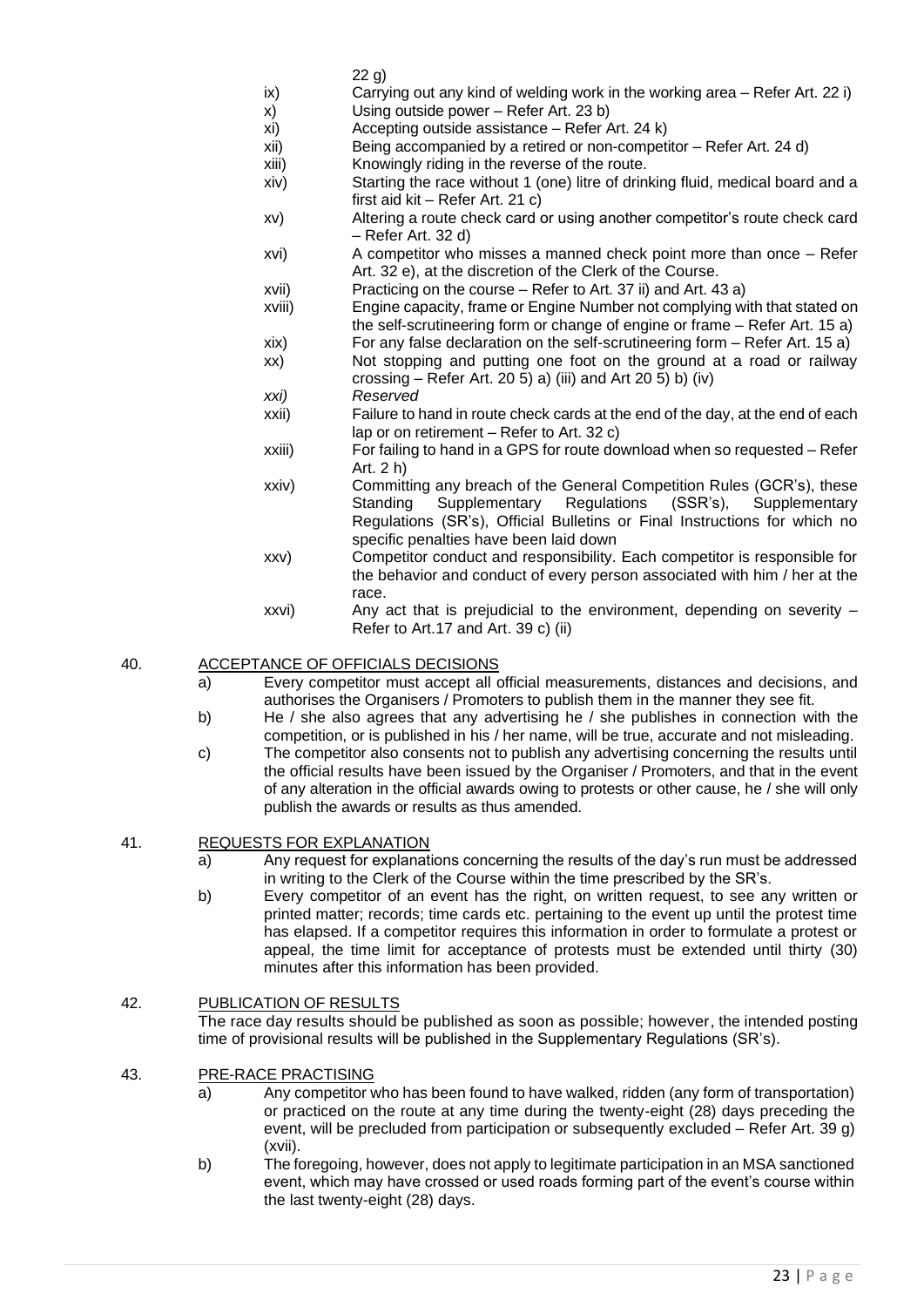- c) All actions / decisions in this respect will be adjudicated by the Clerk of the Course of the upcoming National event.
- d) Walking the start, parts of the course or any GPS routes supplied for riders or spectators is not allowed.
- e) Should a competitor be requested to assist with the marking of the route, the penalty will not be enforced, provided this competitor has completed two (2) full days of route assistance, however written permission from the Clerk of the Course and the Organisers / Promoters will need to be submitted to MSA prior to the event.

#### 44. PRIZE GIVING

- a) Unless a written excuse handed to the event secretary, acceptable to the Clerk of the Course and the Stewards is given, the recipients who do not attend prize giving will forfeit their awards.
- b) Prize giving would be held at 17:00 after the event, unless exceptional circumstances occurred, and the prize giving venue had to be at the venue where the event was held.

#### 45. ORGANISATIONAL REQUIREMENTS FOR NATIONAL CHAMPIONSHIP EVENTS

- a) The following must be complied with or services / facilities to be provided by Organisers / Promoters, and failure to comply will result in loss of permit.
- b) Fifteen Thousand (R15 000.00) fine to any club / Organiser / Promoter who is allocated a National event but does not stage the race, save only due to force majeure. This fine will be forwarded to the Organisers / Promoters of the replacement event or used at EnduroSA's discretion should a replacement event not be found.
- c) Each National event shall be pre-run and the proposed deemed safe and in line with the purpose of the National Championship by the appointed Route Director. This pre-run must be done, at the latest, on the day before the event, after all route marking has been done. A comprehensive report is to be written and read at riders briefing, as well as posted on the official online / electronic notice board before documentation starts on the Friday. This report will contain information on route marking, safety marking, accuracy of published distances on regularities, including the Route Directors opinion on achievability of lap regularity times for the National Pro competitors.
- d) In an event where there is more than one (1) loop and these loops are to be run in a sequence, Organisers / Promoters are required to have stickers made for competitors, showing the correct sequence of loops and to indicate this at the riders briefing, however the onus is entirely on the competitor to follow the correct sequence and to get clarity in their minds beforehand.
- e) Draft regulations to be submitted to MSA by the Organisers / Promoters at least eight (8) weeks prior to the event and, having, been approved, must be distributed to the prospective entrants at least six (6) weeks prior to the event.
- f) A Programme for the event must be produced and one (1) copy placed on the official online / electronic notice board. It must contain all the requirements in terms of GCR 90 as well as Service and Spectator guide maps showing distances, estimated driving times, exact distances and clear instructions in words and on a suitable map and estimated times of arrival of the fastest competitor at the various points and DSP's. GPS coordinates must be supplied for these points. The programme must also contain an environmental message and display the MSA environmental logo.
- g) A website which must give the following information:
	- i) Supplementary Regulations (SR's):
	- ii) Official Bulletins and route schedule;
	- iii) Entry list (regularly updated);
	- iv) Self-Scrutineering Form;
	- v) On-line Entry Page;
	- vi) Accommodation Details;
	- vii) Results (latest Monday after the event, but preferably on a daily basis)
- h) Main start / finish DSP areas at National events must have catering facilities.
- i) Timekeepers shall produce at least two (2) copies of provisional results and Organisers / Promoters are to post multiple copies in a well-lit area in order to avoid congestion as they are posted. It is a requirement for all relevant officials to be visibly present (clearly identified with signage) at the time of provisional and final result posting to ensure that any queries can speedily and efficiently resolve. A suitable private venue needs to be set aside for the hearing of protests, with secretarial services such as computers, printers and copiers to be provided at this venue.
- j) Trophies must be of a high standard befitting the status of a National event. Finishers Badges should be metal or glass of high quality and must state the name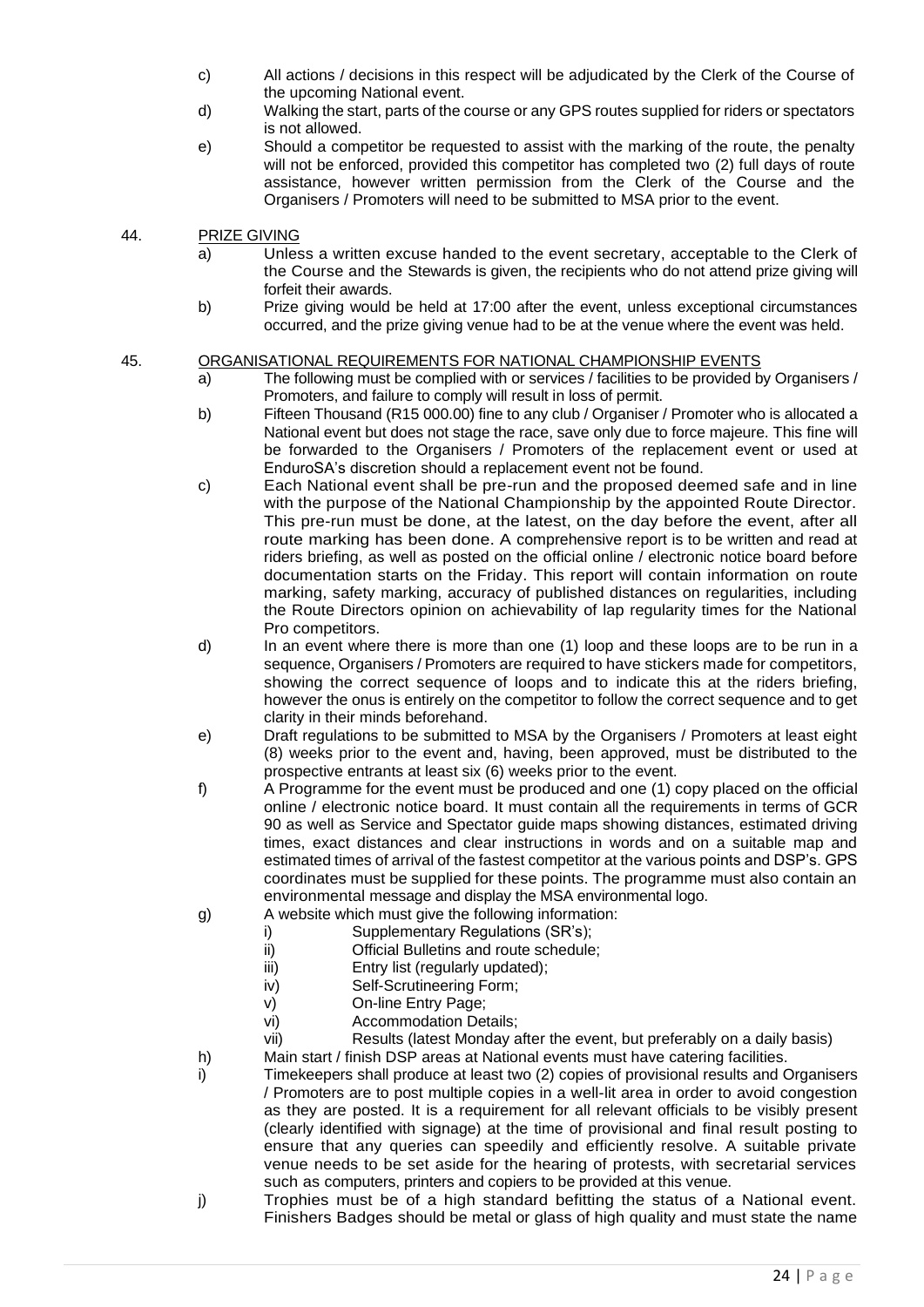of the event and the month and year. Cloth badges or trinkets are not acceptable.

- k) A suitable P.A. system must be supplied both for briefings (if held in the pit area) and prize giving. The MC who will be coordinating the prize giving must be instructed to mention all award winners, sponsors and make of motorcycle.
- l) Competitors are to be provided with suitable reserved pit areas provided they have made arrangements with the Organisers / Promoters at least one (1) week prior to the event taking place.
- m) Spread sheet of route schedule must contain the following information; Start time, row number, competition number, loop name, loop distance, average speed, time and due time of arrival (DTA) to be on official online / electronic notice board and entry website.
- n) Comply with all requirements and by-laws of the Safety at Sport and Recreation Act 2 of 2010 – Refer to GCR 78.
- o) No club or regional event shall be permitted to be held in the same region or at the same venue the day after a National event, unless the hosting club is the same club that hosted the National event.

#### 46. NATIONAL TEAMS

In order to be selected to represent South Africa in a National Team event, the previous year's Championship needs to be competed in together with the current year's National Championship performance will be used for selection purposes.

The selection of competitors would be approved by EnduroSA.

- 47. SOCIAL MEDIA CONDUCT
	- a) Social media, including, but not restricted to, Facebook, Instagram, Twitter, WhatsApp etc. is a powerful and wide-reaching medium for the expression of views and opinions, and the sharing of photographs and video.
	- b) As such, competitors should be aware that their conduct on social media regarding the National Enduro & National Extreme Enduro Championships, its competitors and sponsors should reflect the impact social media has.
	- c) If a competitor is considered to have brought the Championship and / or EnduroSA into disrepute in the opinion of the Championship Controllers, they may be subject to a penalty or disqualification from the Championship.
	- d) Additionally, competitors are reminded that Motorsport South Africa monitor social media and any remarks that are deemed to bring the sport into disrepute can lead to penalties.
	- e) For clarity, it is accepted that crashes are an inevitable feature of motor-racing and the posting on social media of imagery containing a crash does not bring motorsport into disrepute, but competitors are reminded that careless associated comments may do.

#### 48. MARKETING and ADVERTISING RIGHTS

- a) As per GCR 83, Motorsport South Africa (MSA) is the sole owner of all television, radio, social media content, video cassette, sponsoring, marketing, advertising, merchandising, promotion, licensing and any other rights for all MSA National Championship events.
- b) All the aforementioned rights in connection with National Championship events within the Enduro Motorcycling facet shall be managed and administered on MSA's behalf by its Enduro Working Group (hereinafter referred to as EnduroSA) and may be allocated to specific sponsors according to EnduroSA sponsorship criteria. As such, none of the rights stipulated in clause 48 a) may be assumed or exploited by any entity or individual attending EnduroSA events without the prior written consent of EnduroSA, so as to ensure no conflict of interest with EnduroSA's event or series sponsors or breach of EnduroSA sponsorship criteria.
- c) EnduroSA reserves the right to charge a fee, or offer an alternative commercial arrangement, when granting any consent as envisaged in clause 48 b) above.
- d) Any consent granted by EnduroSA in accordance with the above shall only be in force and effect when reduced to writing and any such written document shall detail the conditions, if any, under which the consent has been granted.
- e) All media attending the event either directly or indirectly as part of rider teams need authority to conduct their services at the event and need to follow the necessary MSA media regulations and the above regulations  $48$  a) – d).
- f) All media once approved to be present at the event, are required to report to the race control admin and sign the roster before the event starts.
- g) All media must have the required MSA clothing requirements so that they are clearly visible as media at the event. No permission will be given to access the route in accordance with event safety regulations unless they are clearly identifiable as media.
- h) Advertising: It is a condition of entry that in addition to the advertising referred to in GCR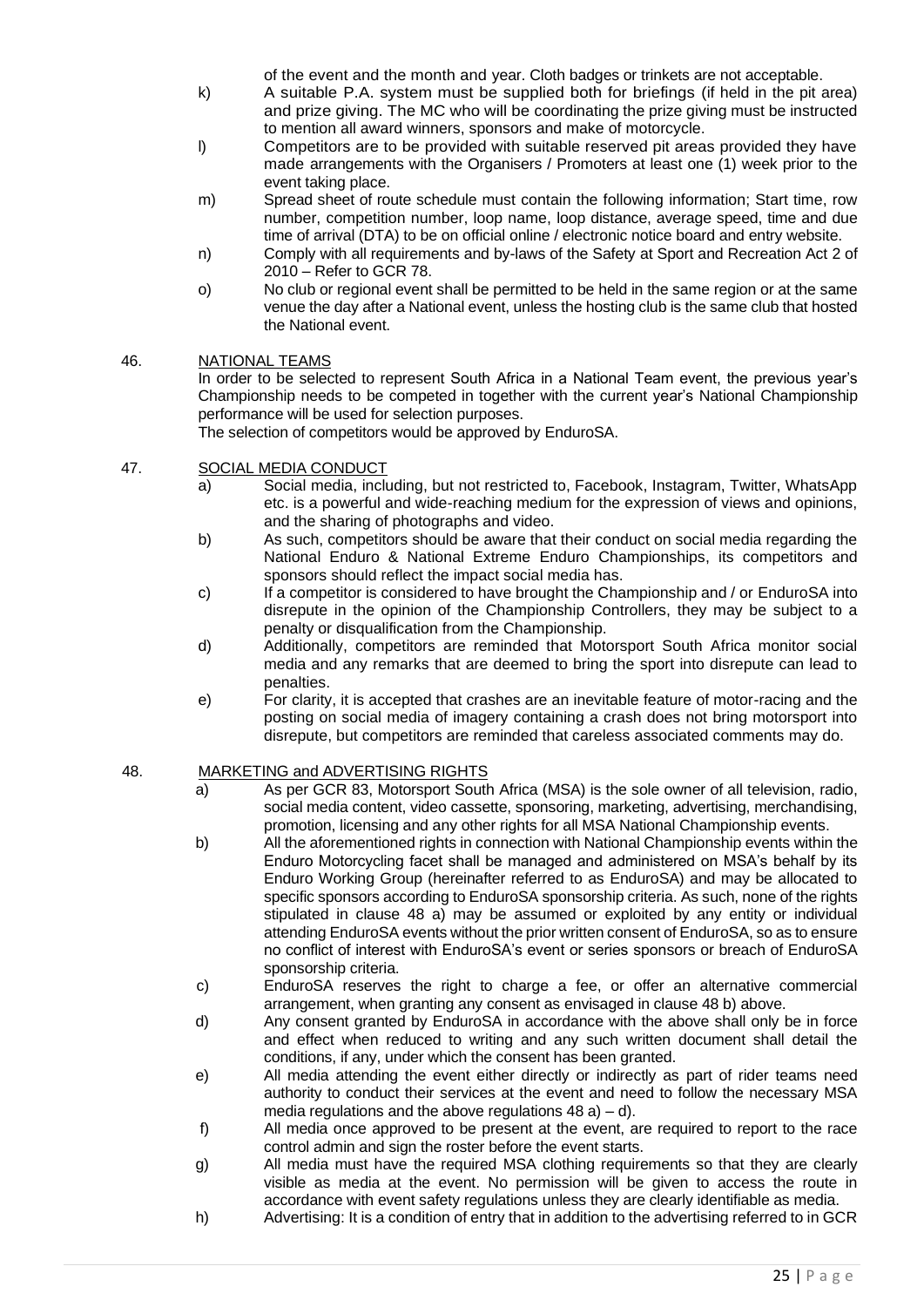246, competing vehicles / motorcycles shall also display the advertising, if any, as stipulated in the Championship Regulations and specifications for the class for which the motorcycle is entered.

i) Advertising: Advertising of EnduroSA sponsors are to be displayed on the motorcycle when requested, competitors avail themselves for interviews and any media content distributed from EnduroSA events needs to be, with adherence to these SSR's and GCR 246, as well as GCR 247 and 248.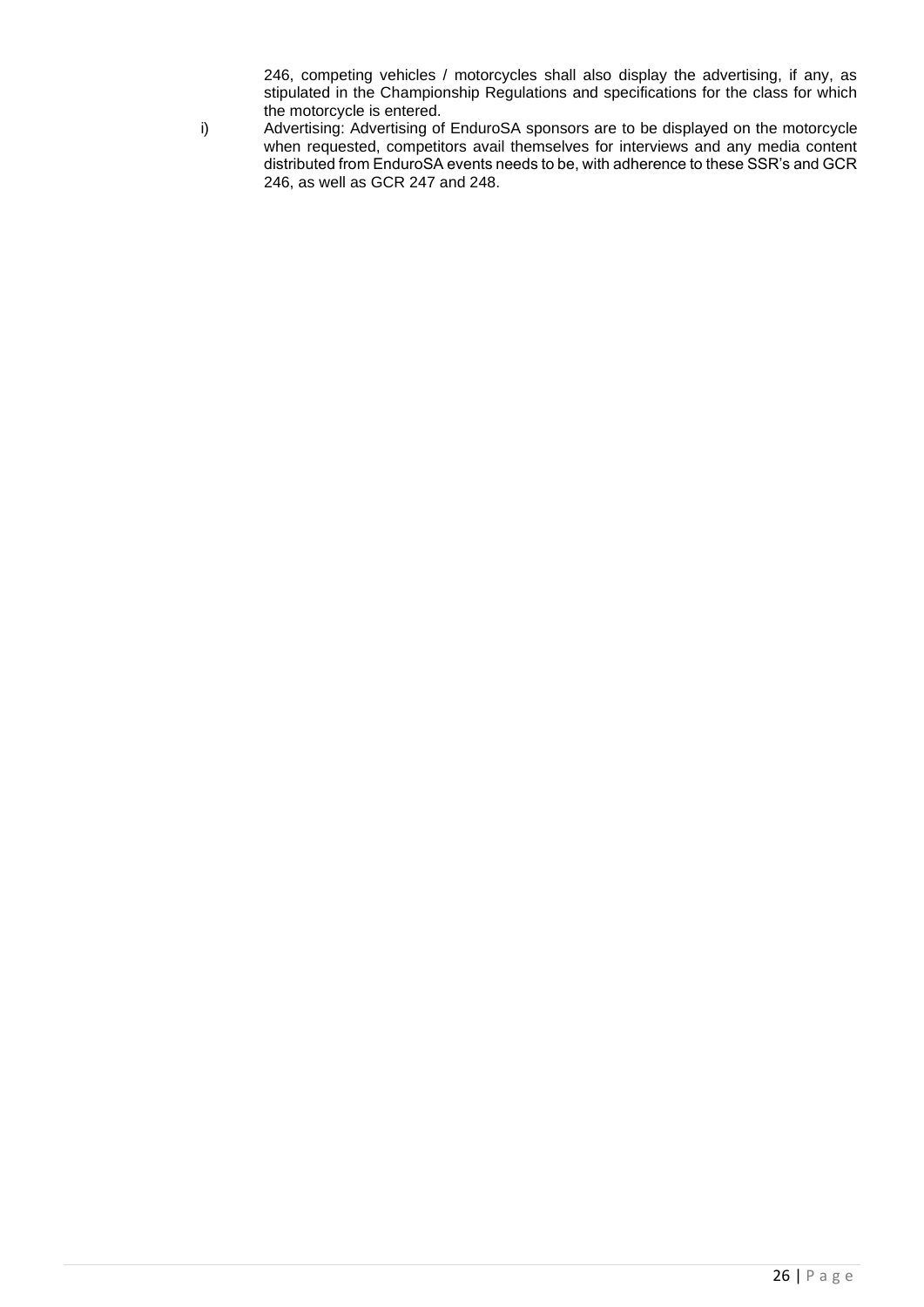# **ADDENDUM A**

#### **Where individual facet regulations are silent on an issue, and in the event of any dispute, the National Enduro SSR's will take precedence.**

This addendum to the National Enduro SSR's are developed to ensure that all Extreme Enduro events operating under Motorsport South Africa permits conform to the Enduro SSR's to ensure that all safety and Enduro regulations are implemented consistently by the Organisers / Promoters.

With growth and support for Extreme Enduro facet events world-wide and nationally it has become necessary to develop this addendum to include regulations unique to these events which include Extreme Enduro's, Hard Enduro's and Super Enduro (Enduro Cross / X). In the interests of safety and developing these unique extreme enduro facets in line with world-wide events and trends, EnduroSA will be able to further develop these facet specific regulations for the future.

This addendum to the SSR's are to be read in conjunction with the Enduro articles, where they are silent the Enduro articles will apply and may not be in conflict with National SSR's.

For the 2022 National Extreme Enduro Championship we may be including one (1) Hard Enduro event and one (1) Super Enduro (Enduro Cross / X) event to the Championship events.

With experience gained, we have Section 1 that caters for the Extreme Enduro event regulations, Section 2 Hard Enduro specific regulations and Section 3 Super Enduro (Enduro Cross / X). Section 2 and 3 are in their infancy and will be developed and improved over 2022 and the event specific regulations will have more detailed regulations. Section 1 – National Extreme Enduro Championship

Section 2 – Hard Enduro

Section 3 – Super Enduro (Enduro Cross / X)

# **Section 1 – 2022 NATIONAL EXTREME ENDURO CHAMPIONSHIP**

With the successful implementation of a stand-alone Extreme Enduro Championship in 2021, EnduroSA has learned from our experience, engaged with our riders and role players and are in a position to improve our Extreme Enduro regulations for 2022.

- 1) 2022 Championship:
	- Four (4) rounds of the Championship, with all to count
	- National Extreme Enduro Championship can include a maximum of one Hard Enduro Format and one Super Enduro (Enduro Cross / X) format type event
	- Seven (7) National Championship classes comprising of E1, E2, J2 Junior Pro, J1 High School, J3 (85cc), Seniors, Masters (minimum MSA National license required)
	- Points will be allocated as per the National Enduro Championship with the last round counting for double points
	- Various formats of Extreme Enduro may be considered by EnduroSA for each event as a format in consideration for the 2022 season
	- Competitors have the option of choosing the following routes when they enter the event:
		- Gold;
		- Silver:
		- Bronze:
		- Iron (If catered for at event):
		- Routes for Junior National Class (85cc classes and lower), Seniors and Masters will be at the discretion of the Organisers / Promoters and Route Director;
		- Competitors will be scored in their National Championship classes (E1, E2, J2 Junior Pro, J1 High School, J3 (85cc), Seniors, Masters) and an Extreme Enduro Overall Winner according to their finishing positions in the Gold, Silver, Bronze and Iron routes.
	- The E1, E2, J2 Junior Pro, J1 High School, Seniors, Masters Championship classes results will be scored with Gold finishes placing higher than Silver Finishers and Silver finishers placing higher than Bronze finishers and Bronze finishers placing higher than Iron class finishers.
	- Points will be allocated as per the National Enduro Championship with the last round counting for double points.
	- Various formats of Extreme Enduro may be considered by EnduroSA for each event as a format in consideration for the 2022 season.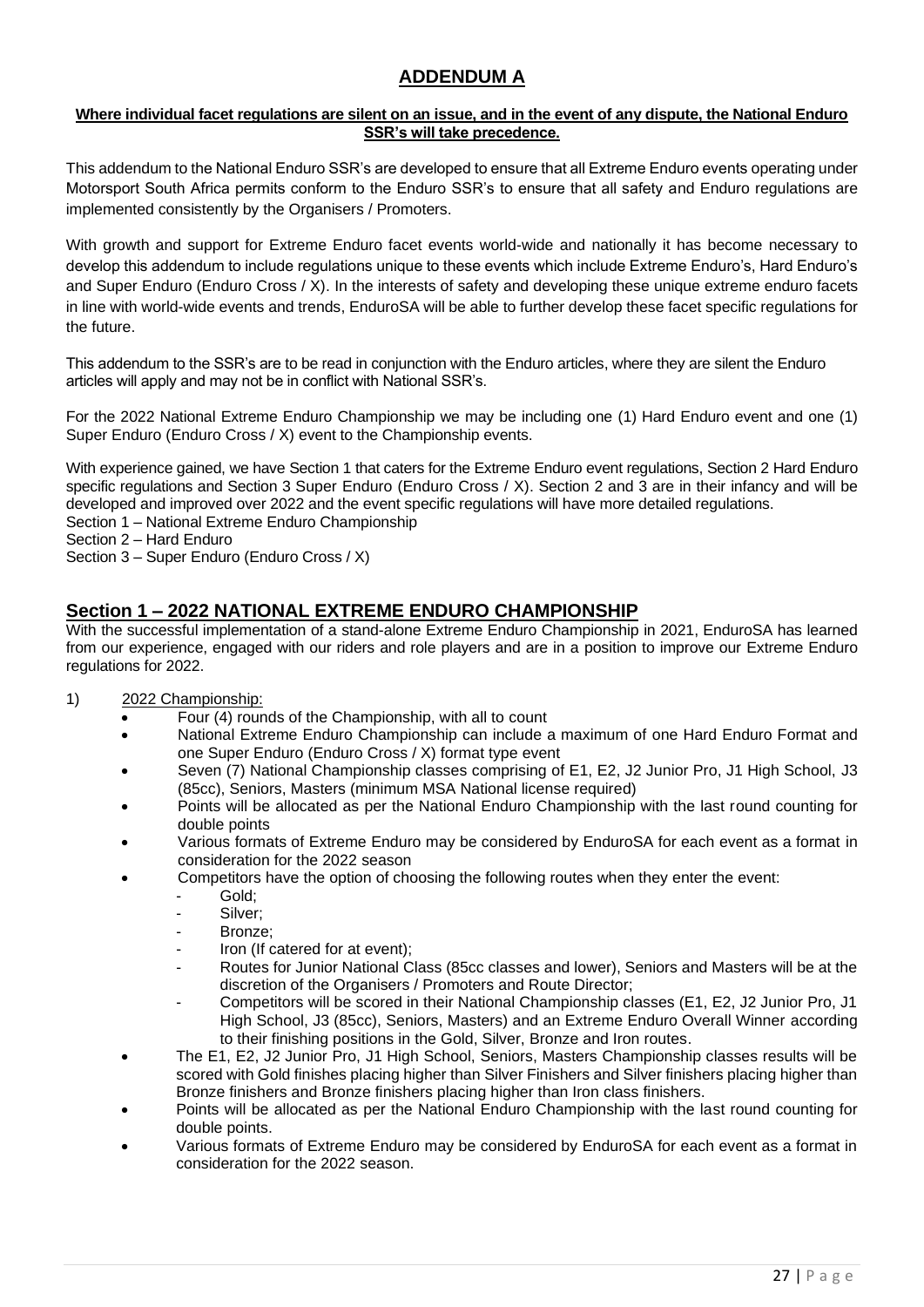# 2) Format:

- a) Due to the nature of Extreme Enduro events and in the interest of the route accommodating varied skill levels of competitors, it may be necessary to implement a time trial per event. The objective of this time trial is to determine a start order for each event.
- b) The event will be divided into two (2) sessions as follows:
	- i) 8h00 9h00: Time trail start open to competitors, they may start at any time during this period, all competitors must have completed the time trial by 10h00. Only one (1) run is permitted per competitor;
	- ii) 11h00: Main Race starts National, Regional, Clubman and WOW classes

#### 3) Championship Extreme Enduro Main Race

# a) Race Format:

There are three (3) types of formats that will be chosen for each event based on the available land, input of the Organiser / Promoters, and at the discretion of the Route Director:

- i) Standard multiple Lap Format This is where the number of multiple laps raced in 3 hours which will determine the results;
- ii) Single Route Format This is where all competitors start and progress to the finish on one single route without repeating the route i.e. How far you get on the route and how quick you get there determines your finishing position;
- iii) Elimination Format This is where all competitor competes against each other in different heats with some competitors progressing to the next level where ultimately there is a final which determines the winner. It could also involve a last man standing format which is where there is only one competitor left at the end of all the heats who is declared the winner.

#### 4) Technicality of the Route

The route will incorporate a Bronze, Silver and a Gold section or lap catering for all competitor skill levels. Competitors will be able to select their route when entering for the event and will be scored accordingly. Once a competitor has chosen their route, they cannot change their route during the course of the event. i.e. a rider who selects the Silver Route cannot go up to Gold or down to Bronze during the event.

- a) National, Regional, Clubman class competitors are free to choose which route they want to compete in at the event;
- b) National J3 (85cc) competitors may enter the Bronze or Silver routes only;
- c) WOW, IPC 65cc and all other junior 85cc and 65cc class competitors may enter the Bronze route only.

#### 5) Starting Order

- a) There will be a mass start with a maximum of ten (10) competitors per row based on the finishing positions of the time trial.
- b) The start will be a dead engine start, with the procedure at the discretion of the Clerk of Course;
- c) Starting positions will be determined as per the time trial, on a staggered start, front wheel to back wheel positioning i.e. the first place rider will be in position, the second place riders front wheel will be at the back wheel of the first placed rider, the third place riders front wheel will be at the back wheel of the second placed rider, and so on.
- d) A loud HORN or flag will be activated to signal the start of each row;
- e) All other competitors who do not do the time trial will be placed on the starting line according to the discretion of the COC.

#### 6) Checkpoints

- a) In order to determine which competitor's complete which routes, Organisers / Promoters will make use of Checkpoints (Manned Checkpoints, Stampers or digital scanning) to determine if competitors have completed the route that they entered in;
- b) The required number of checkpoints for each route will be determined by the Route Director and these checkpoints need to be achieved to ratify a competitor's finish, together with lap times and number of laps achieved to determine their result for the race.

#### 7) Race Duration

- a) The race time will commence at the start of the 1<sup>st</sup> Row and after a three (3) hour period the COC will show the Chequered flag to competitors, and no competitors will be permitted to continue.
- b) Competitors still out on a lap must complete the lap by meeting the chequered flag, as the highest number of laps in the quickest time, will determine the winners.

# 8) Scoring / Timing

a) Scoring in order of importance, checkpoints achieved, number of laps completed, and fastest time recorded in a three (3) hour period will determine the results of the event. In multi lap format, if a competitor misses a checkpoint (by taking a chicken run, if they can't complete the obstacle) no time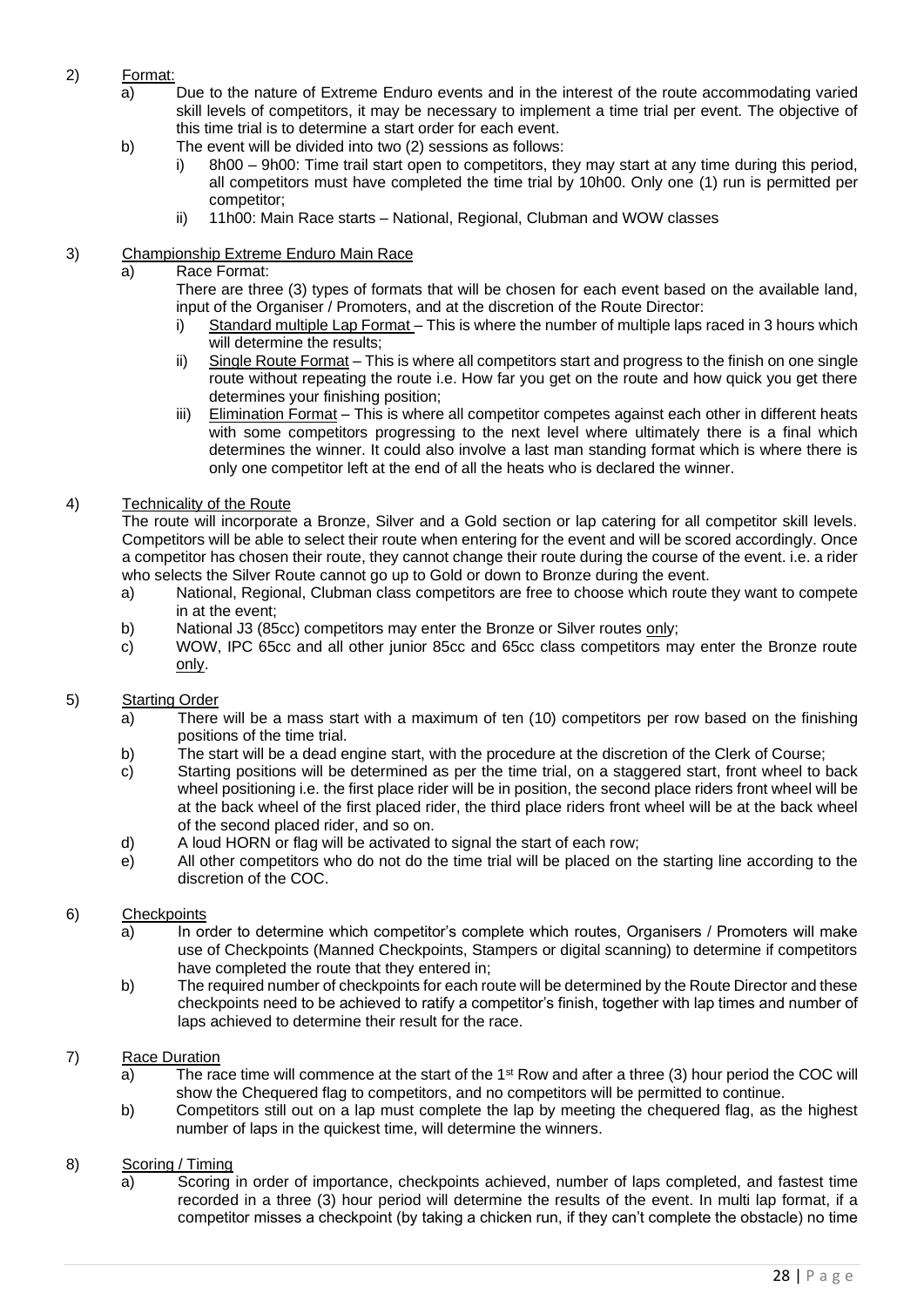penalty will be added. But competitors with less checkpoints stamped will be scored behind competitors with more checkpoints even if they have achieved more laps in the time period. (i.e. competitor A has five (5) checkpoints, five (5) laps in three (3) hours forty-five (45) minutes will beat competitor B who had four (4) checkpoints, seven (7) laps in three (3) hours and ten (10) minutes).

- b) When entering an event, that forms part of the EnduroSA National Extreme Enduro Championship, a competitor must enter / select the following:
	- i) Classes i.e. E1, E2, Seniors, Masters, J1, J2, Regional, Clubman and WOW class;
	- ii) Route Type i.e. Gold, Silver or Bronze;
	- iii) National Enduro Super Series (NESS)
- c) This will ensure a competitor gets a result in their required class as part of the National Extreme Enduro Championship, as well as their result in the NESS, and feature in the NESS Power Ranking.
- d) Competitors will be scored in their National Extreme Championship classes (E1, E2, J2 Junior Pro, J1 High School, Seniors, Masters) and the NESS which will determine individual class winners for the National Championship and an Extreme Enduro Overall Winner according to their finishing positions in the Gold, Silver and Bronze routes.
- e) The E1, E2, J2 Junior Pro, J1 High School, Seniors, Masters Championship classes results will be scored with Gold finishes placing higher than Silver Finishers, and Silver finishers placing higher than Bronze finishers, and Bronze finishers placing higher than Iron class finishers (should there be an iron class run at an event).
- 9) Junior Extreme Enduro Classes
	- a) National J3 (85cc) Class at Extreme Enduro events will only be able to select Silver or Bronze routes, unless the Organiser / Promoter has provided a specific route for the Junior competitors.
	- b) All other Junior classes will only be able to select Bronze routes.
- 10) Finish
	- a) The COC will present the chequered flag at the end of the three (3) hour race period, the chequered flag will be presented to all competitors.
	- b) Competitors have to meet the chequered flag with a minimum of one (1) lap completed to be classified as a finisher.
	- c) All junior 85cc, 65cc and WOW competitors will qualify as a finisher at the completion of one (1) lap. At the end of their lap (before the three (3) hour signal), the junior competitors will have to enter PARC FERME and inform the COC that they have completed their last lap, by completing their Event Evaluation form in order to be classified as a finisher.
- 11) National Extreme Enduro Championship Points Last round of the Championship will count for double points for all classes.
- 12) Aim of the Championship
	- a) To declare a South African National Extreme Enduro Champion in each seven (7) classes (Overall, E1, E2, J2 Junior Pro, J1 High School, J3 (85cc), Seniors and Masters).
	- b) For a National Championship to be declared, there must be an average of six (6) starters per National class in each round of the National Championship.
	- c) To declare the South African National Extreme Enduro Manufacturer Champion*s*.
	- d) If a given class in any given round does not meet this qualification, then that class cannot contribute towards the Manufacturers Championship, nor towards the Manufacturers award for that day. This requirement needs to be achieved at not less than 75% of the events run.
	- e) To declare a Junior 65cc Enduro Interprovincial Challenge winner.
	- f) For an Interprovincial Challenge to be declared, there must be an average of six (6) starters calculated over the total number of rounds in the Challenge.
	- g) All entries must appear on the result sheets.
	- h) DNF and DNS's need to be clearly indicated on the Clerk of Course signed result sheets.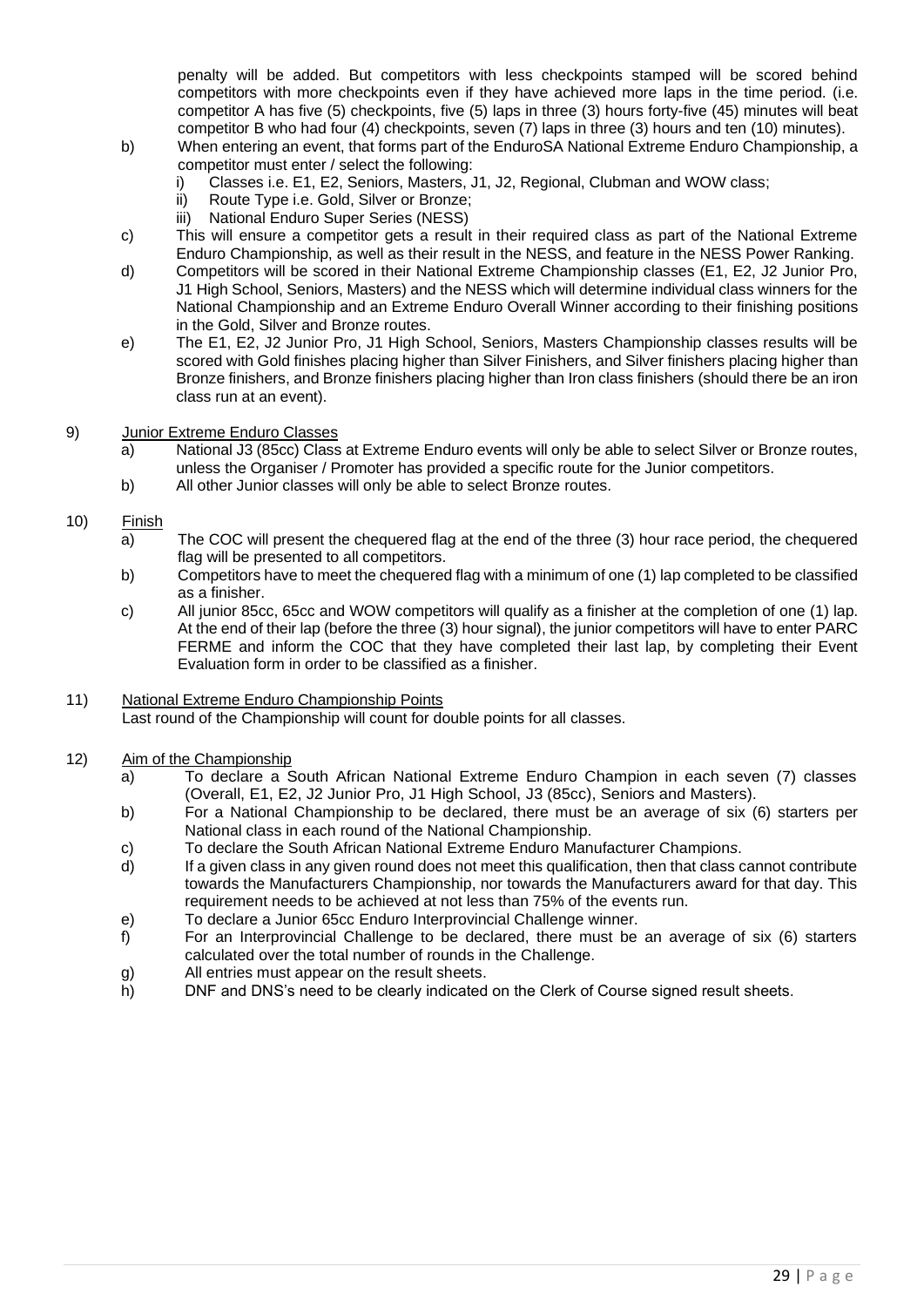# **Section 2 – HARD ENDURO**

#### 1) ELIGIBILITY OF COMPETITORS

- a) Refer to Art. 9 g), as well as GCR 227 and GCR 228.
- b) Competitors need to be 16 years of age or older to be able to participate.

#### 2) COMPETITOR CONDUCT

- a) Refer to Art. 39 g) (xxv)
- b) Anywhere a vehicle can go is deemed to be a public road. Competitors are urged to consider that they are on such public roads and to exercise caution whilst traversing them. Whilst the organizers have taken every reasonable precaution to ensure the closure of these roads, to advise local population of the event and to mark and marshal such roads, the absence of traffic, carts, animals and pedestrians etc. on these roads cannot be guaranteed.

Therefore, competitors must be vigilant at all times with regard to racing through villages and on public roads. Competitors must keep to the left on all road sections. Competitors must consider all roads to be open to traffic and pedestrians for the duration of the event. Likewise, competitors are reminded of their responsibility for the behaviour of their service crews and must ensure that they obey all the road rules in Lesotho, particularly with regard to speeding. The speed limit is 50 km/h in rural areas and 80km/h on national roads.

c) All riders must carry a working cellphone with the relevant preferred network

#### 3) COMPETITOR CONDUCT

a) Classification:

In order to be classified as a finisher of an event, a competitor must complete the full distance of the supplied route for entered class at the event, as specified in the Supplementary Regulations (SR's) / Final Instructions or any other official notice published by the Organisers / Promoters (in consultation with the Clerk of the Course) within the time, without deviating from the route provided and under their own power.

#### b) Cessation of Racing:

The Clerk of the Course and Stewards have the right to call a halt to an event due to "force majeure" for, but not limited to, any of the following reasons:

- i) Extreme weather conditions;
- ii) Serious or fatal accident;
- iii) Sections of the route being deemed impassable owing to recent extreme weather or other unforeseen circumstances;
- iv) Dangerous circumstances for competitors involving spectators or bystanders;
- v) Any other circumstances which the Clerk of the Course and Stewards, in their sole discretion, deem to be dangerous or prejudicial to competitors;
- vi) In the event of an event being halted as above or for any other reason, the Clerk of the Course will inform all marshal points to stop competitors. The competitors will be scored back to the last timing point all competitors passed before the event was stopped

#### c) Race Stopped Prematurely:

Once started a race will not, except for the reasons stated above, be halted. If a race is stopped before the leading competitor has reached half distance, it will be declared invalid. If the leading competitor has reached at least half distance the race shall be declared finished and points awarded.

d) Time Bar:

The time bar times for the various time bars will be published in the Supplementary Regulations (SR's). Time bars on the route will be advised in the final instruction or by official notice. The Clerk of the Course may at his / her discretion extend or amend the time bars as advised in the Supplementary Regulations (SR's) on the day should circumstances dictate. In determining time bars, Organisers / Promoters should set the time bars on safety and organisational deadlines rather than intending them to be punitive.

Riders who arrive at the finish in the dark cannot be declared a finisher unless a GPS verifies that the rider did not deviate from the route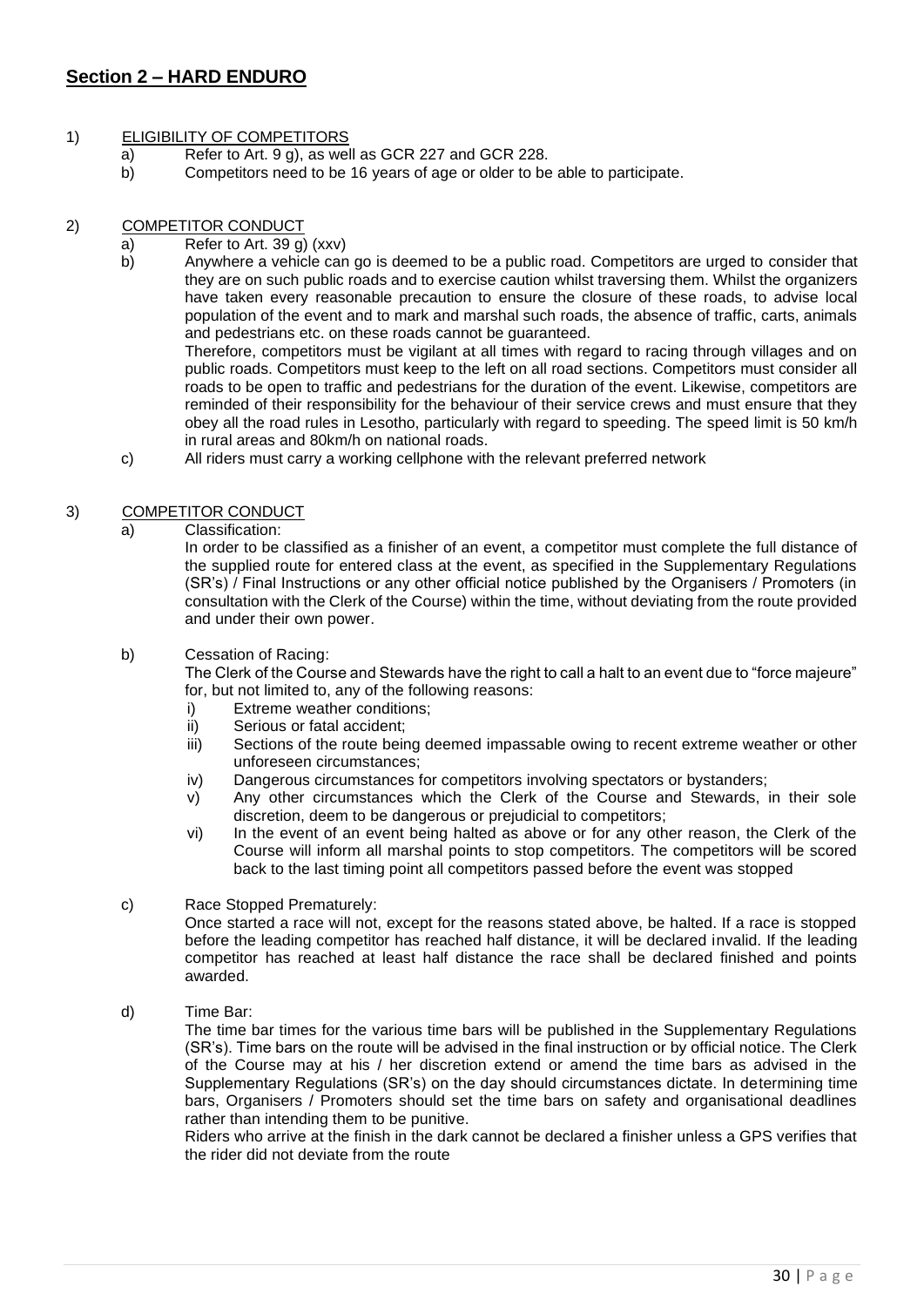e) If a rider for whatever reason does not complete the entire route and is not deemed to be a finisher of one day of a multiple day event, the competitor is entitled to one "JOKER Card". The JOKER CARD entitles the rider to start the following days event at the back of their class and feature in that days results. The competitor however will not be featured in the overall results and cannot be deemed a finisher in the results of the event.

#### 4) PRE-RACE PRACTISING

- a) Any competitor who has been found to have walked, ridden (any form of transportation) or practiced on the route at any time during the twenty-eight (28) days preceding the event, will be precluded from participation or subsequently excluded – Refer 39 g) (xvii).
- b) The foregoing, however, does not apply to legitimate participation in an MSA sanctioned event, which may have crossed or used roads forming part of the event's course within the last twentyeight (28) days.
- c) All actions / decisions in this respect will be adjudicated by the Clerk of the Course of the upcoming National event.
- d) Walking the start, parts of the course or any GPS routes supplied for riders or spectators is not allowed.
- e) Should a competitor be requested to assist with the marking of the route, the penalty will not be enforced, provided this competitor has completed two (2) full days of route assistance, however written permission from the Clerk of the Course and the Organisers / Promoters will need to be submitted to MSA prior to the event.

#### 5) CLASSES

a) NO QUALIFICATION CRITERIA WILL BE IMPOSED ON ANY CLASSES; however, the Organisers / Promoters reserve the right to determine which class a competitor is eligible for and they are allowed to adjust accordingly.

In this regard, the Organisers / Promoters reserve the right to request that suitable evidence be provided to be able to satisfy themselves that a rider possesses the necessary experience/skill for the class selected.

| <b>CLASS</b>  | <b>CLASS AGE</b>                                      | <b>CAPACITY</b>                                                                 |  |
|---------------|-------------------------------------------------------|---------------------------------------------------------------------------------|--|
| Gold          | Any capacity motorcycle                               | Open to competitors from the year of their 18 <sup>th</sup> birthday and older. |  |
|               | Two-stroke: 125 to 200cc<br>Four-stroke: 150 to 250cc | Open to competitors from the year of their 16 <sup>th</sup> birthday and older. |  |
| Silver        | Any capacity motorcycle                               | Open to competitors from the year of their 18 <sup>th</sup> birthday and older. |  |
|               | Two-stroke: 125 to 200cc<br>Four-stroke: 150 to 250cc | Open to competitors from the year of their 16 <sup>th</sup> birthday and older. |  |
| <b>Bronze</b> | Any capacity motorcycle                               | Open to competitors from the year of their 18 <sup>th</sup> birthday and older. |  |
|               | Two-stroke: 125 to 200cc<br>Four-stroke: 150 to 250cc | Open to competitors from the year of their 16 <sup>th</sup> birthday and older. |  |
| Iron          | Any capacity motorcycle                               | Open to competitors from the year of their 18 <sup>th</sup> birthday and older. |  |
|               | Two-stroke: 125 to 200cc<br>Four-stroke: 150 to 250cc | Open to competitors from the year of their 16 <sup>th</sup> birthday and older. |  |

# 6) STARTS

Refer to Art. 19 and 21

#### 7) REFUELLING

- a) Refer to Art. 22
- b) **UNASISTED REFUEL POINTS**
	- i) Fuel cans must be set up in an orderly fashion with require refueling mats in place.
	- ii) Refuel points need to be suitably bunted off to ensure the safety of competitors and officials and to control the flow of race traffic through the refuel point
	- iii) The routing of the competitors must ensure that all competitors pass through the refuel point even if they do not take on fuel.
	- iv) There may be no alternative around a refuel point.
	- v) Refuel points must always be unassisted.
	- vi) Riders need to be dismounted from the bike during refueling.
	- vii) Adequate signage indicating the start and end of a DSP or pits and refuel points must be clearly marked and visible to competitors.
	- viii) No quick fillers are permitted at refuel points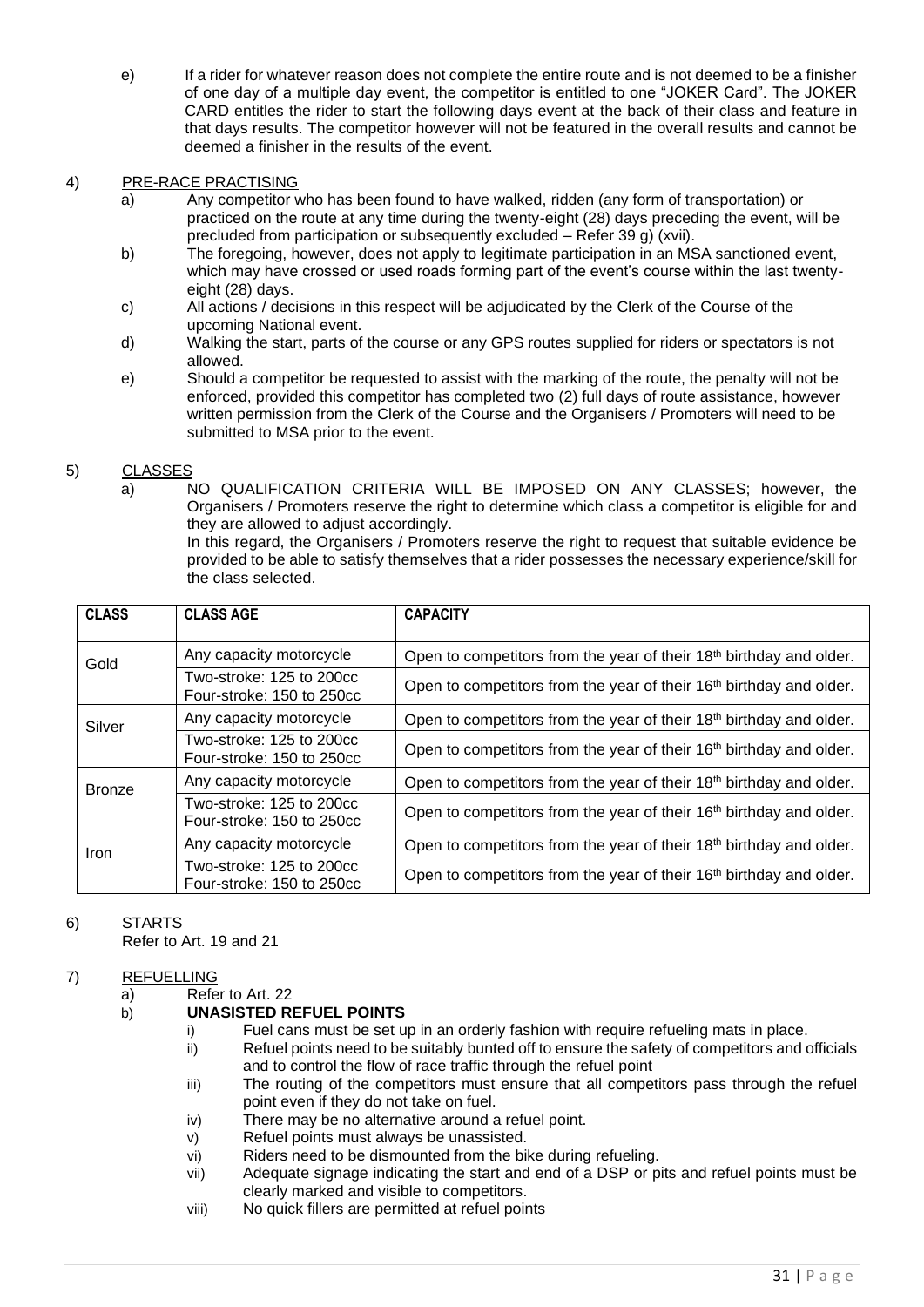8) PUBLIC ROADS

Refer to Art. 20

#### 9) PRE- RACE JETTING STRIP

Organisers / Promoters may supply a testing area to jet and test motorcycles and quads, subject to the following:

- a) Testing will be allowed on race day from the commencement of documentation until thirty (30) minutes prior to the start of the race.
- b) Be at least 300m in length in a single direction with a clear return route that does not interfere with the test strip.
- c) Marked as per route markings and with a clear entrance, exit and directional signage.
- d) The jetting strip is for jetting purposes and set up only. It is considered part of the route and any competitor found to be joy-riding, performing "wheelies" or not using the jetting strip specifically for testing purposes may be removed from the strip.
- e) A minimum of helmet and boots must be worn at all times on the jetting strip.
- f) Only competitors or bona-fide crew or mechanics may operate vehicles on the jetting strip. Mechanics must be aware that unless they are competitors they are not covered by the MSA Group Accident Cover for accidents nor by the Organisers / Promoters.
- 10) DSP Refer to Art. 22 j), 45 f) and h)
- 11) DECONTROLS Refer to Art. 20 a) (v)
- 12) TIME BARS Refer to Art. 26 b)
- 13) FINISH AND ROUTE CONTROL CARDS Refer to Art. 21 and 32
- 14) SWEEPS / RECOVERY
	- a) Sweepers go out one (1) hour after the last competitor leaves.
	- b) Recovery is the responsibility of the competitor.
- 15) RETIRMENT / EVALUATION FORMS Refer to Art. 27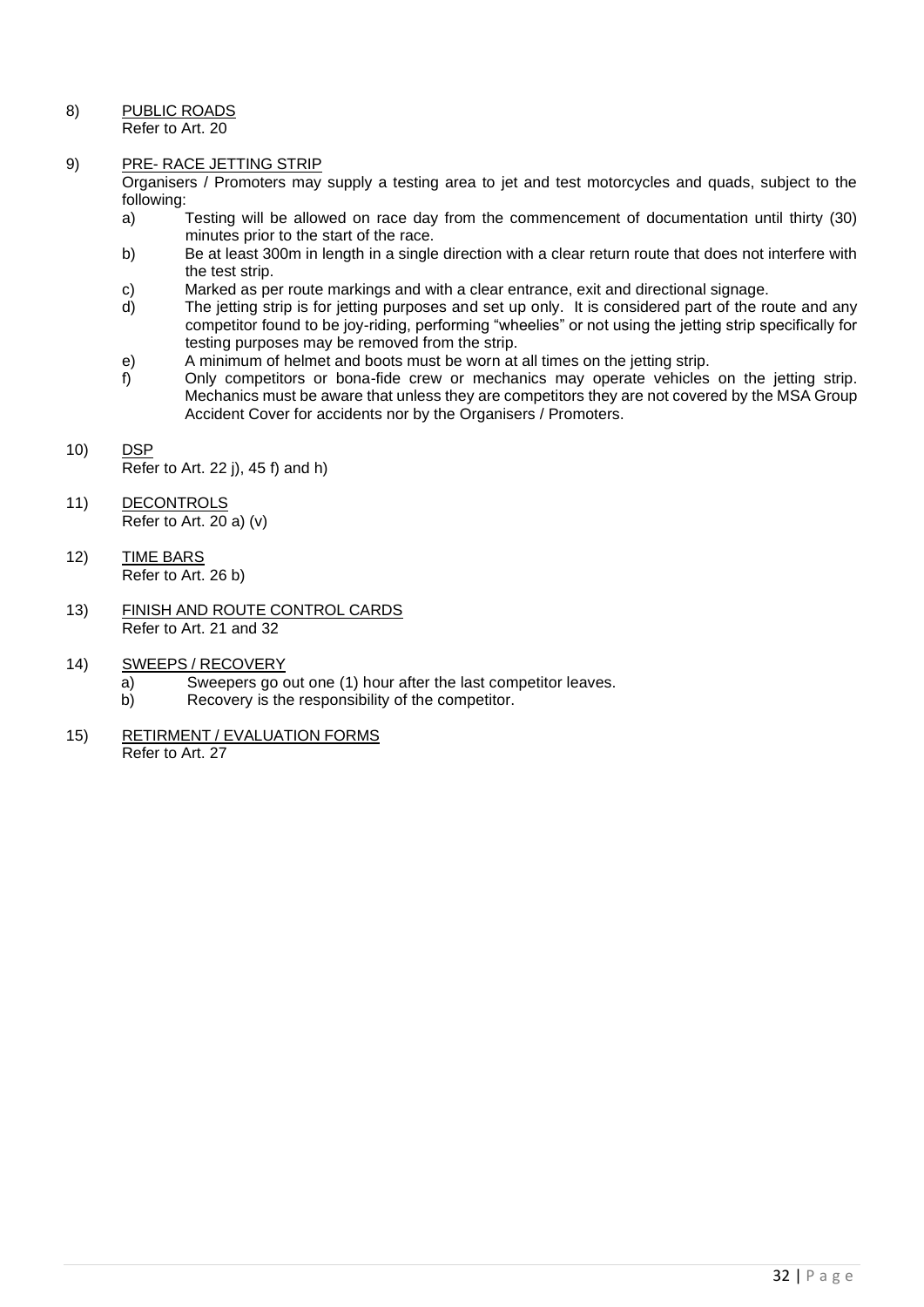# 1) **DEFINITION OF A SUPER ENDURO**

Super Enduro is a speed event taking place in stadium-type or urban facilities using Enduro motorcycles on a track made with natural or artificial elements (earth, sand, etc.), on which are found various, mainly natural, "obstacles" (stones, tree trunks, stretches of water, etc.), similar to those that can be found on an Enduro course.

# 2) **RACE FORMAT**

- a) As this facet of Extreme Enduro is in its infancy in South Africa we are basing our format guidelines on the FIM Super Enduro regulations. However, as we trial various formats, event Organisers / Promoters are allowed to implement their own race format by getting approval on their proposed event format from EnduroSA. The format of the race needs to be specified in the Supplementary Regulations including Heat composition and format of starting order.
- b) The recommended race format to be used as a guideline is as follows:
	- i) Free non timed practice<br>ii) Timed practice of whic
	- Timed practice of which the top seven  $(7)$  fastest times go through to Superpole
	- iii) Superpole Top three (3) accumulated points toward the end result as well as a secured gate pick throughout the Final Heats
	- iv) The start of the three (3) finals per class. Accumulated points plus the Superpole bonus points determine the overall winner.

#### **3) COURSE DESCRIPTION**

The course cannot be less than 300 m long and must make use of the facilities available as per the description of Super Enduro above.

#### 4) **FLAG MARSHALS**

- a) The minimum age for Flag Marshals is 16 years or more according to local law.
- b) They are appointed by the Organiser / Promoter and must have participated in a briefing with the Clerk of the Course and/or the Race Director.
- c) The marshals must be identified by uniform shirts or bibs.
- d) There must be a minimum of one (1) marshal per post.
- e) The Clerk of the Course and/or the Race Director can decide to have more marshals at difficult passages, in order to give assistance to a rider in the interests of safety.
- f) After a meeting, the Flag Marshals must remain available until protest time has expired.

#### 5) **GENERAL REGULATIONS**

- a) Trial tyres are forbidden.
- b) During all practices, the riders are not allowed to stop anywhere on the circuit, except at a special place mentioned at the riders' briefing.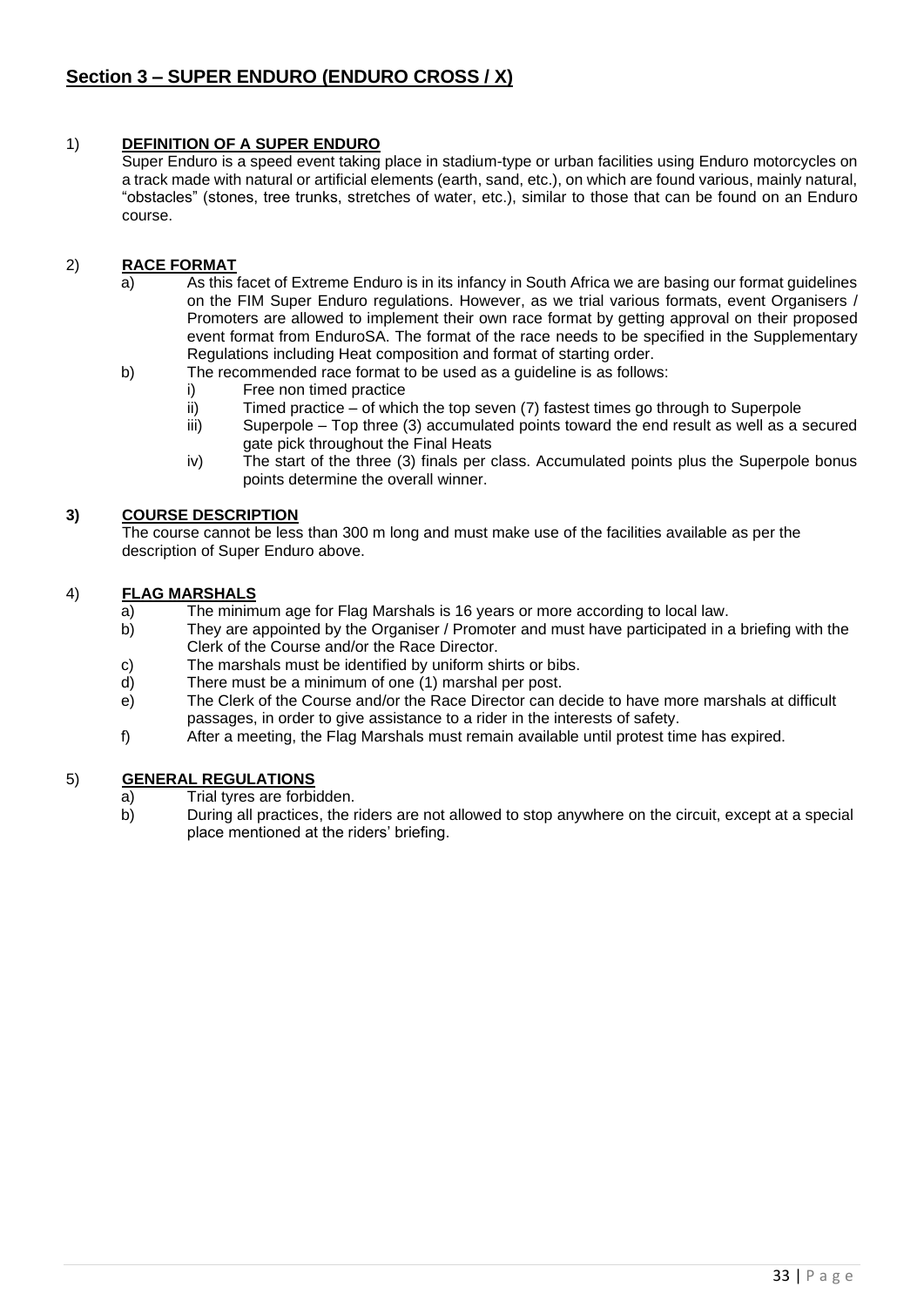# **ADDENDUM B**

# **FUNDURO**

#### **Where individual facet regulations are silent on an issue, and in the event of any dispute, the National Enduro SSR's will take precedence.**

**This addendum to the National Enduro SSR's are developed to ensure that all Funduro events operating under Motorsport South Africa permits conform to the Enduro SSR's, to ensure that all safety and Enduro regulations are implemented consistently by the Organisers / Promoters.**

**With growth and support for these type stand-alone events, it has become necessary to develop this addendum to include regulations unique to these less competitive events in the interests of safety, understanding of this facet of Enduro and provide the opportunity for these fun riders to transition into the more competitive facets of Enduro.**

**This addendum to the SSR's are to be read in conjunction with the Enduro articles, where they are silent the Enduro articles will apply and may not be in conflict with National SSR's.**

#### 1) **CLASSIFICATION**

- a) The category of Funduro relates to all Fun rides, Club events, Social Enduro events, Multiple Day Social events and Fun Enduro.
- b) The focus is more on the rider's enjoyment rather than the competitive aspect with less stringent competitive rules and regulations.

#### 2) **OFFICIALS**

- a) The Enduro SA Working Group will be responsible for the approval and appointment of officials at Funduro events to ensure that clubs and Organisers / Promoters of Enduro events are using officials that are fully conversant with the Enduro regulations as well as the different facets of Enduro.
- b) These officials at Enduro events must be competent and know the regulations in order to enforce them correctly.
- c) Event regulations must be approved by Enduro SA Working Group and MSA prior to commitments being made with officials.
- d) Fun Enduro events would require the following minimum official's appointments by Enduro SA:
	- i) MSA Steward;
	- ii) Enviro Steward;
	- iii) COC and:
	- iv) Covid Officer.
- e) In the event that there are more than 300 competitors, additional officials may need to be appointed.
- f) Officials could be used in more than one (1) position at events, however MSA permission according to GCR 145 is required prior to the event.

#### 3) **AGE AND CAPACITY OF CLASSES**

Refer to Art. 12

#### 4) **CONFIRMATION OF EVENT DATES**

The proposed dates need to be submitted to MSA well in advance to ensure that there are no date clashes with other Enduro events.

# 5) **OPENING OF ENTRIES**

- a) Due to the nature of these events, entries need to be open far in advance, in some instances a year in advance, which creates a situation whereby standard MSA event documentation will not be practically possible to complete.
- b) These events entries can open for competitors to enter the event with entries only becoming final once all documentation has been completed and approved well in advance of the event in order to ensure that last minute complications are avoided.

# 6) **CHECKPOINTS**

- a) In order to determine which competitor's complete which routes, Organisers / Promoters will make use of Checkpoints (Manned Checkpoints / Stampers or digital scanning) to determine if competitors have completed the route that they entered in.
- b) The required number of Checkpoints for each route will be determined by the Route Director and these Checkpoints need to be achieved to ratify a competitor's finish.